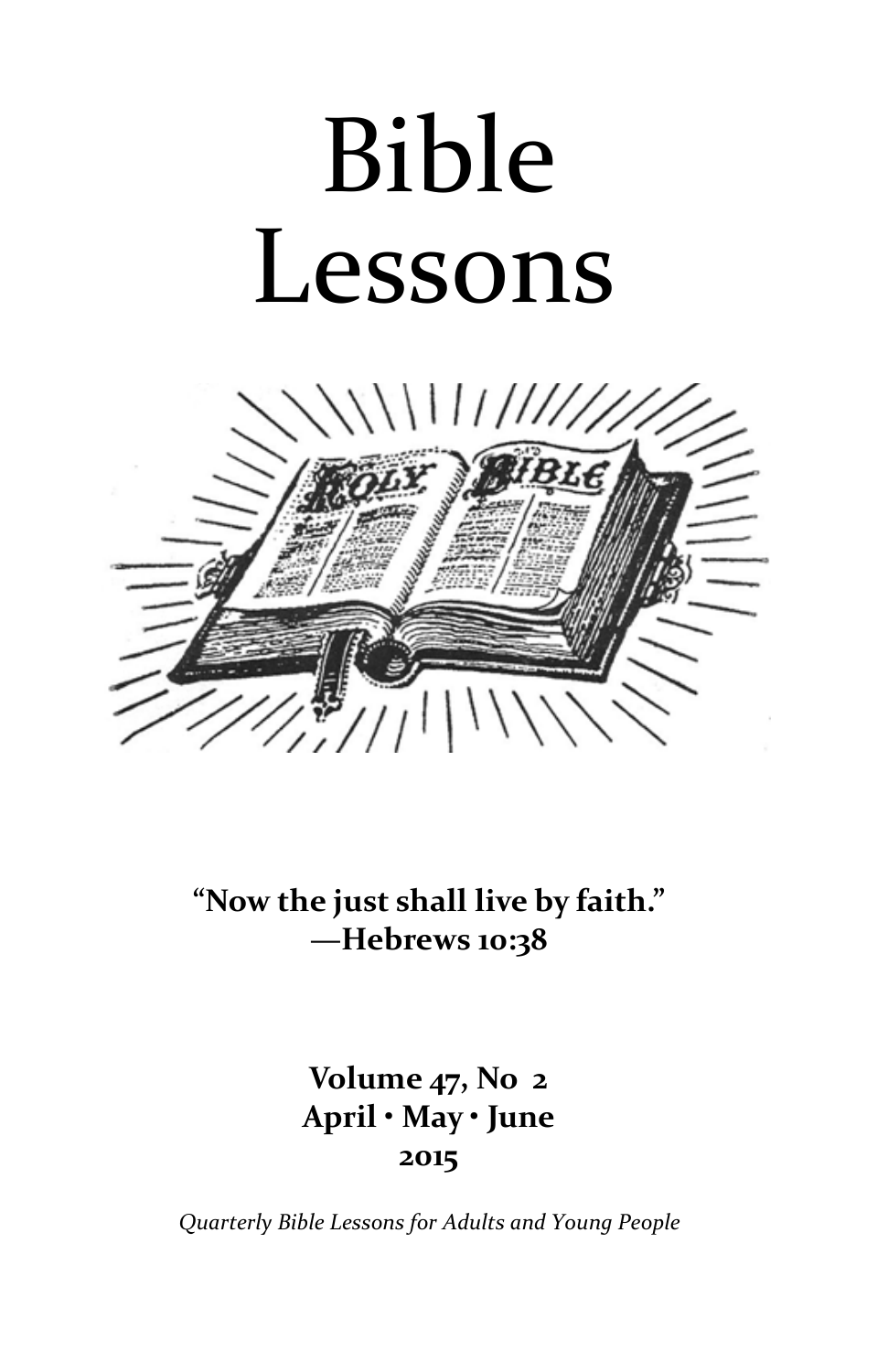# Bible Lessons for Adults and Young People

| Volume 47                                                |                | April<br>May June                                                                                                                                                                                                                                                       | No <sub>2</sub> |
|----------------------------------------------------------|----------------|-------------------------------------------------------------------------------------------------------------------------------------------------------------------------------------------------------------------------------------------------------------------------|-----------------|
|                                                          |                | <b>Table of Contents</b>                                                                                                                                                                                                                                                |                 |
| <b>DATE</b>                                              |                | <b>LESSON TITLE</b>                                                                                                                                                                                                                                                     | <b>PAGE</b>     |
| Apr                                                      | 5              |                                                                                                                                                                                                                                                                         |                 |
|                                                          | 12<br>19       |                                                                                                                                                                                                                                                                         |                 |
|                                                          | 26             |                                                                                                                                                                                                                                                                         |                 |
| May                                                      | 3              |                                                                                                                                                                                                                                                                         |                 |
|                                                          | 10             | Loving and Willing Obedience To God's Law 25                                                                                                                                                                                                                            |                 |
|                                                          | 17<br>24       | The Cross Of Christ And What It Means To Us30                                                                                                                                                                                                                           |                 |
|                                                          | 31             | The Blessing Of Holy Spirit Leadership 39                                                                                                                                                                                                                               |                 |
| Jun                                                      | $\overline{7}$ |                                                                                                                                                                                                                                                                         |                 |
|                                                          | 14             |                                                                                                                                                                                                                                                                         |                 |
|                                                          | 21<br>28       | Attaining Unto The Resurrection Of The Dead 54                                                                                                                                                                                                                          |                 |
|                                                          |                | Publishing the Bible truths in the interest of<br>Jesus Christ and His Church<br>Edited by Leslie C. Busbee and Angela Gellenbeck<br>Articles contributed by: Sis. LaDawna Adams,<br>Bro. Bob Wilson, Sis. Angela Gellenbeck,<br>Sis. Julie Elwell, and Bro. James Bell |                 |
|                                                          |                | Published Quarterly By:<br><b>CHURCH OF GOD TODAY</b>                                                                                                                                                                                                                   |                 |
|                                                          |                | P.O. Box 574                                                                                                                                                                                                                                                            |                 |
|                                                          |                | Danville, KY 40423-0574                                                                                                                                                                                                                                                 |                 |
|                                                          |                | Postmaster: Please send address corrections                                                                                                                                                                                                                             |                 |
|                                                          |                | <b>NOTICE</b>                                                                                                                                                                                                                                                           |                 |
| Effective April 2015 this quarterly will be published by |                |                                                                                                                                                                                                                                                                         |                 |
| CHURCH OF GOD TODAY, PO BOX 574, DANVILLE, KY 40423-0574 |                |                                                                                                                                                                                                                                                                         |                 |
|                                                          |                | Phone: 859.319.9721. It will be available free of charge online at                                                                                                                                                                                                      |                 |
|                                                          |                | <churchofgodtoday.com> and can be downloaded for printing in</churchofgodtoday.com>                                                                                                                                                                                     |                 |
|                                                          |                | booklet or other format. Editor: Angela Gellenbeck                                                                                                                                                                                                                      |                 |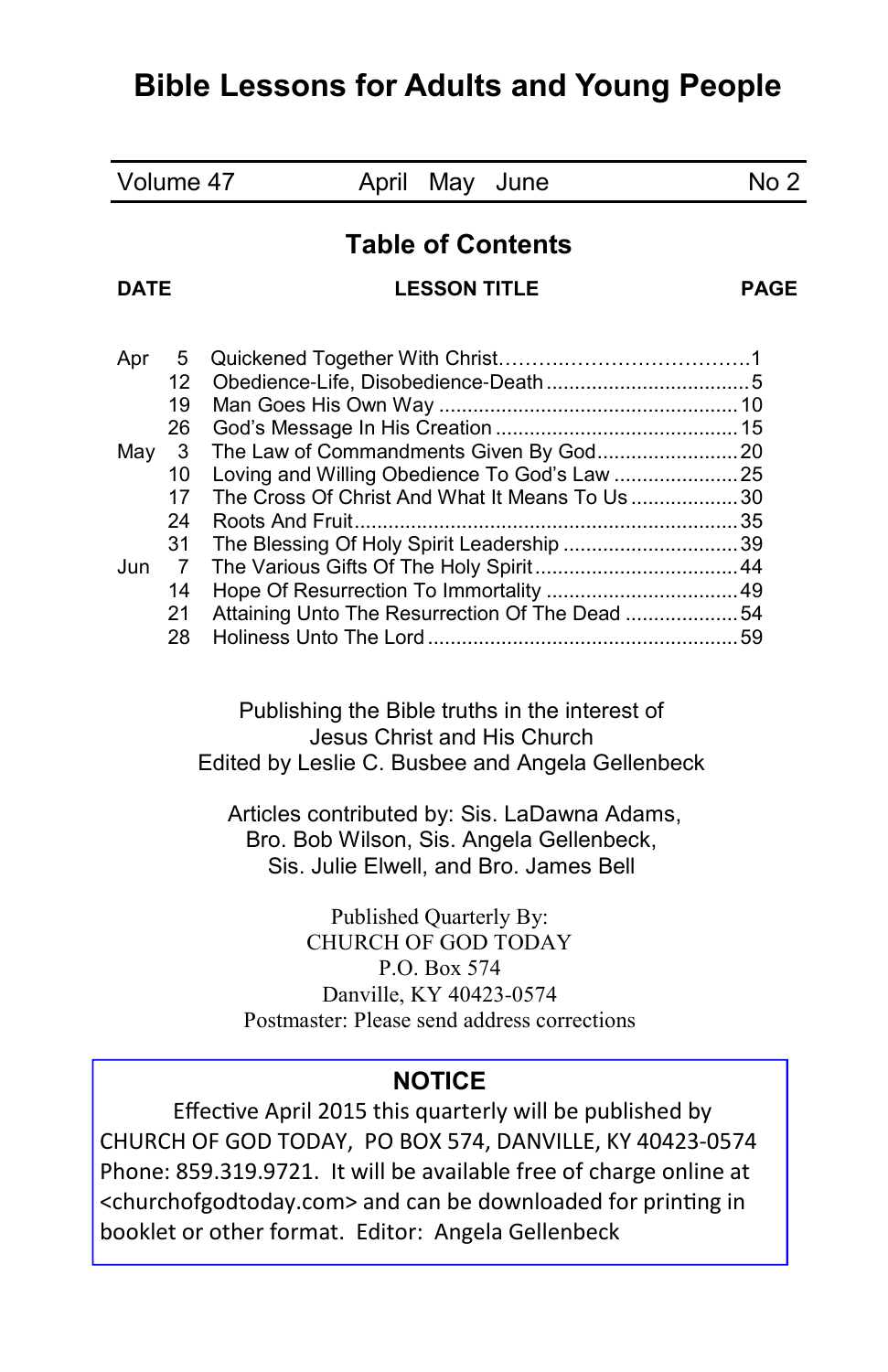#### BIBLE LESSONS, SECOND QUARTER, 2015

#### THEME FOR LESSONS

The Holy Spirit has inspired us to present a series of Bible Lessons that have to do with and portray the great plan of salvation that God has brought to pass through His Son Jesus Christ. We want to bring from the Holy Scriptures what God has done to provide deliverance from sin and death and to give mankind a blessed hope for the eternal future that we all are facing. Our first lesson, being on Easter Sunday, brings out the blessing that Christ's resurrection from the dead has brought to us, that will enable us to be resurrected from the dead state of sin, to a life of righteousness and victory. Then we will endeavor to cover other important subjects, such as how sin and going astray from God's holy way has affected mankind. We trust the Lord will bless these lessons to all who partake of their study.

—Bro. Leslie Busbee

#### APRIL 5, 2015

#### QUICKENED TOGETHER WITH CHRIST

Ephesians 1:17 That the God of our Lord Jesus Christ, the Father of glory, may give unto you the spirit of wisdom and revelation in the knowledge of him:

18 The eyes of your understanding being enlightened; that ye may know what is the hope of his calling, and what the riches of the glory of his inheritance in the saints,

19 And what is the exceeding greatness of his power to usward who believe, according to the working of his mighty power,

20 Which he wrought in Christ, when he raised him from the dead, and set him at his own right hand in the heavenly places,

21 Far above all principality, and power, and might, and dominion, and every name that is named, not only in this world, but also in that which is to come:

22 And hath put all *things* under his feet, and gave him to be the head over all things to the church,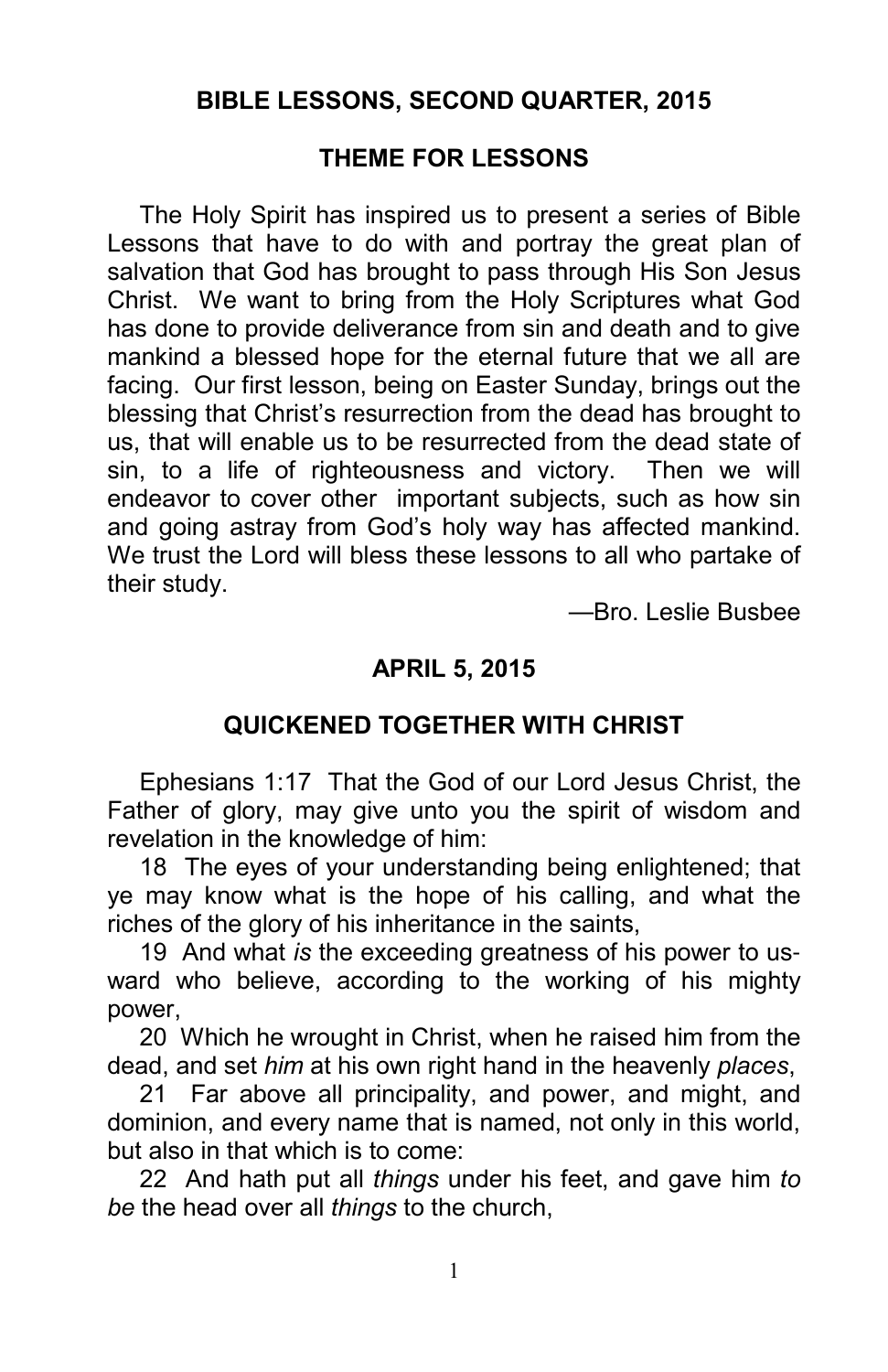23 Which is his body, the fullness of him that filleth all in all.

Ephesians 2:1 And you hath he quickened, who were dead in trespasses and sins,

2 Wherein in time past ye walked according to the course of this world, according to the prince of the power of the air, the spirit that now worketh in the children of disobedience:

3 Among whom also we all had our conversation in times past in the lusts of our flesh, fulfilling the desires of the flesh and of the mind; and were by nature the children of wrath, even as others.

4 But God, who is rich in mercy, for his great love wherewith he loved us,

5 Even when we were dead in sins, hath quickened us together with Christ, (by grace ye are saved;)

6 And hath raised us up together, and made us sit together in heavenly places in Christ Jesus:

7 That in the ages to come he might shew the exceeding riches of his grace in his kindness toward us through Christ Jesus.

MEMORY VERSE: If ye then be risen with Christ, seek those things which are above, where Christ sitteth on the right hand of God. Set your affection on things above, not on things on the earth. —Colossians 3:1, 2

CENTRAL THOUGHT: When God Almighty raised up His Son Jesus Christ from death and the tomb and set Him at His own right hand in Heaven, He provided, for all who will believe and be obedient to Him, a spiritual resurrection from sin and this evil world, a blessed hope and expectation of eternal happiness, and glory with Him in the eternal world to come.

#### WORD DEFINITIONS

Ephesians 1:18, "eyes of your understanding": Spiritual perception and eyesight of the inner man. "being enlightened": Made to be able to see clearly the wonderful truth in Christ. "hope of his calling": The future glory Christ is inviting us to share with Him. "his inheritance in the saints": What Christ joyfully possesses in the heart and life of every one who truly believes and will follow Him faithfully.

Ver. 19, "working of his mighty power": What God can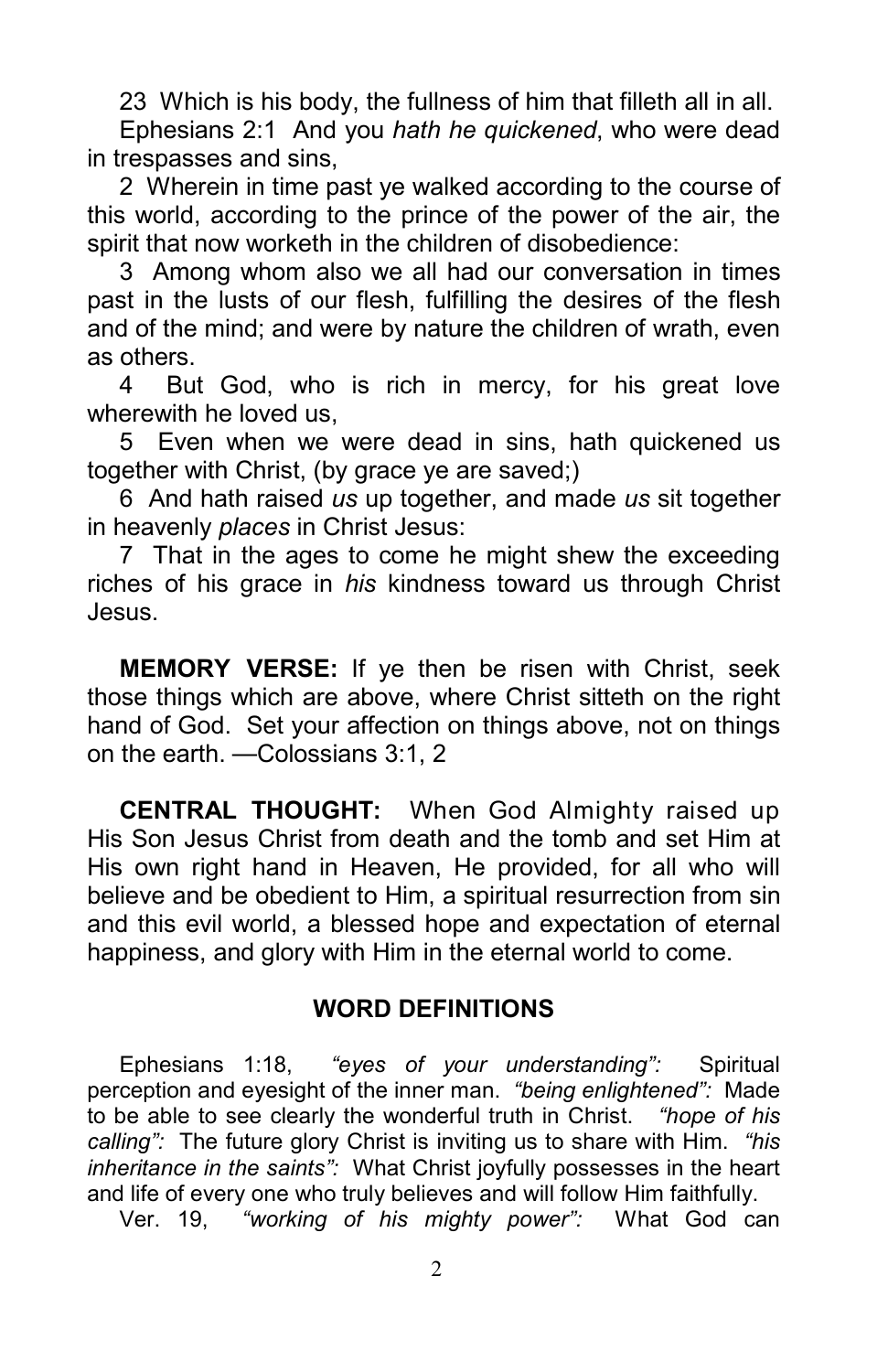accomplish by His great force and energy.

Ver. 20, "wrought": "Accomplished and made available for us. "set": Positioned with glorious power and authority.

Ver. 21, "above all principality": Triumphant over all earthly power and dominion.

Ver. 22, "under his feet": Subject to His rule and control. "head over all things": Ruler, director, and controller over things in earth and heaven. "to the church": For the benefit of all who are gathered together unto Him.

Ver. 21, "Which is his body": The Church is joyfully all who love, worship, and are truly faithful and obedient to Him. They are His joyful possession even as a man's lawful and wedded wife is to him.

Ephesians 2:1, "quickened": Raised from death to life.

Ver. 2, "prince of the power of the air": Satan, the devil.

Ver. 3, "conversation": Ways, behavior, and conduct.

Ver. 6, "sit together in heavenly places": Have unity and fellowship with one another in spiritual life.

Ver. 7, "in the ages to come": For all eternity!

#### LESSON BACKGROUND

Our lesson today is from the epistle of the apostle Paul to the saints at Ephesus. He offered praise and joyful blessing to the Almighty God for all the wonderful spiritual blessings He has made available to us in Christ, to enable us to overcome this sinful world and be "holy and without blame before him in love" (Eph. 1:3, 4). He spoke of the forgiveness of sins through the blood of Christ, the wonderful gathering of the holy saints unto Him and the joyful inheritance they possess. He spoke of his concern for them and what he was praying God to give unto them. We begin our lesson with Paul's description of the wonderful blessings they would inherit through Christ.

He prayed that the eyes of their understanding would be enlightened. Oh, how needful this is for every human being! The lusts of the flesh that he mentions in chapter two of our lesson blind the inner man to the spiritual blessings we really need! Oh, how good it is to have the Holy Spirit make known to our hearts the enjoyable, eternal treasures! May the Lord inspire all of us to faithfully seek the Lord and apply our hearts in prayer to experience these wonderful revelations; and turn away from sin and ungodliness, so we can obtain a relationship with our Creator that is sweet, enjoyable and real.

—Bro. Leslie Busbee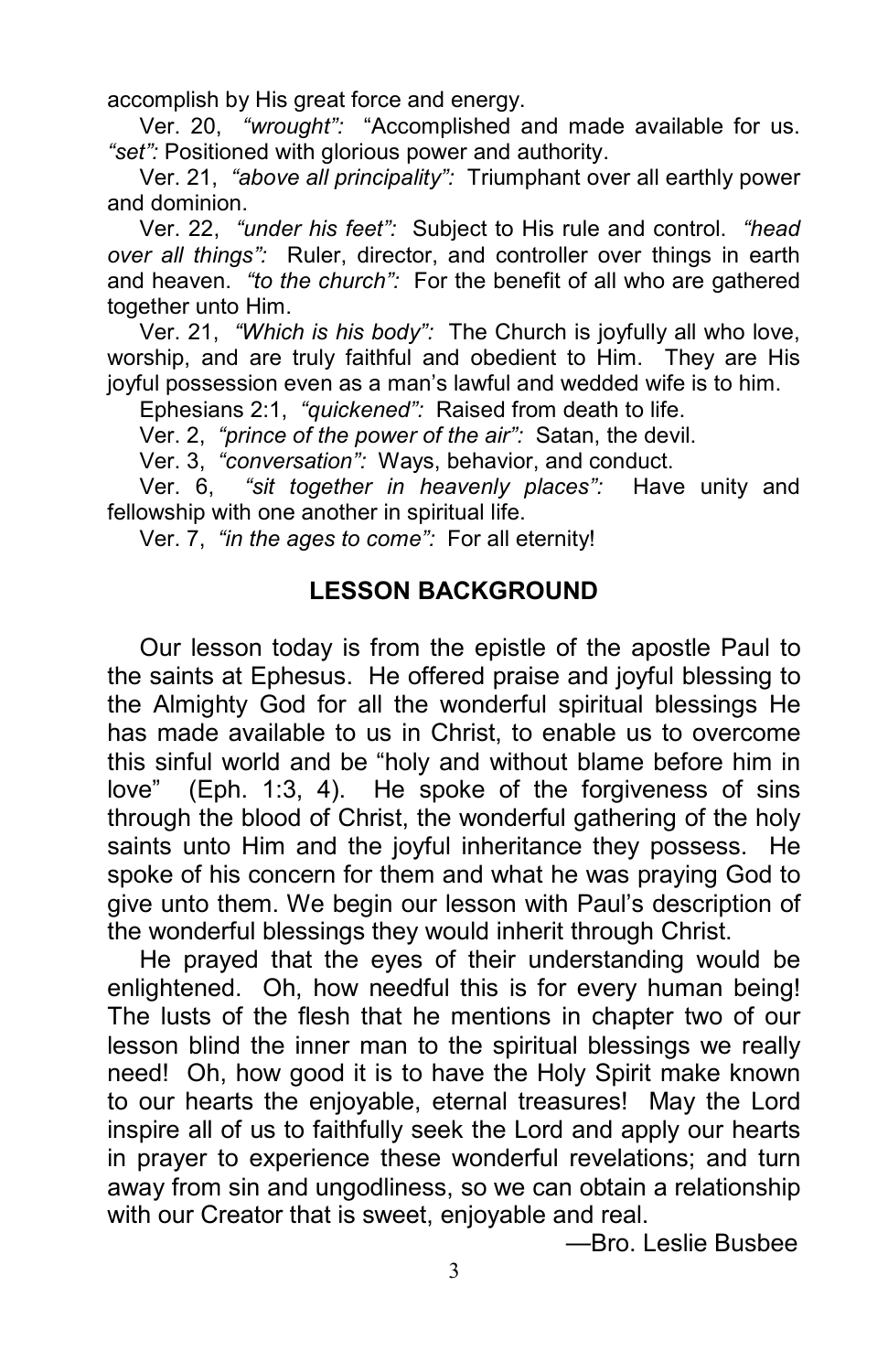# QUESTIONS:

- 1. What are the things the eyes of our understanding need to see?
- 2. What are some of the blessings that God wrought in Christ?
- 3. Where did God set Christ after He raised Him from the dead?
- 4. What does God, through Christ, want to do in everyone's life?
- 5. What can we look forward to with Christ in the ages to come?

# COMMENTS AND APPLICATION

What a wonderful blessing the soul of man can experience through the inspiration of the Holy Spirit, whereby the God and Father of our Lord Jesus Christ, the Father of glory, opens up to the eyes of our understanding the things that are mentioned in today's lesson! Another person can speak of these wonderful blessings, but they cannot communicate to our hearts and minds like the Holy Spirit can and will do.

Let us examine these things that are listed in Paul's epistle to the Ephesians. The first one he mentions that we may know is "the hope of his calling," that blessed hope that God through Christ has made available for us! It truly is an anchor for our souls. (Hebrews 6:18-20).

The next thing Paul mentions are "the riches of the glory of his inheritance in the saints." What was Christ blessed to gain for His obedience to the death of the cross? He was resurrected to eternal life and glory, not just for Himself, but for all who will believe and faithfully follow Him all the way, who will also share and enjoy that glory.

And then—"the exceeding greatness of His power to usward who believe, according to the working of His mighty power, which He wrought in Christ, when he raised him from the dead, and set him at his own right hand in the heavenly places." Oh, ponder the wonderful depth and value of these glorious blessings! It is a hope that will be worth all we ever suffer or go through in this life!

—Bro. Leslie Busbee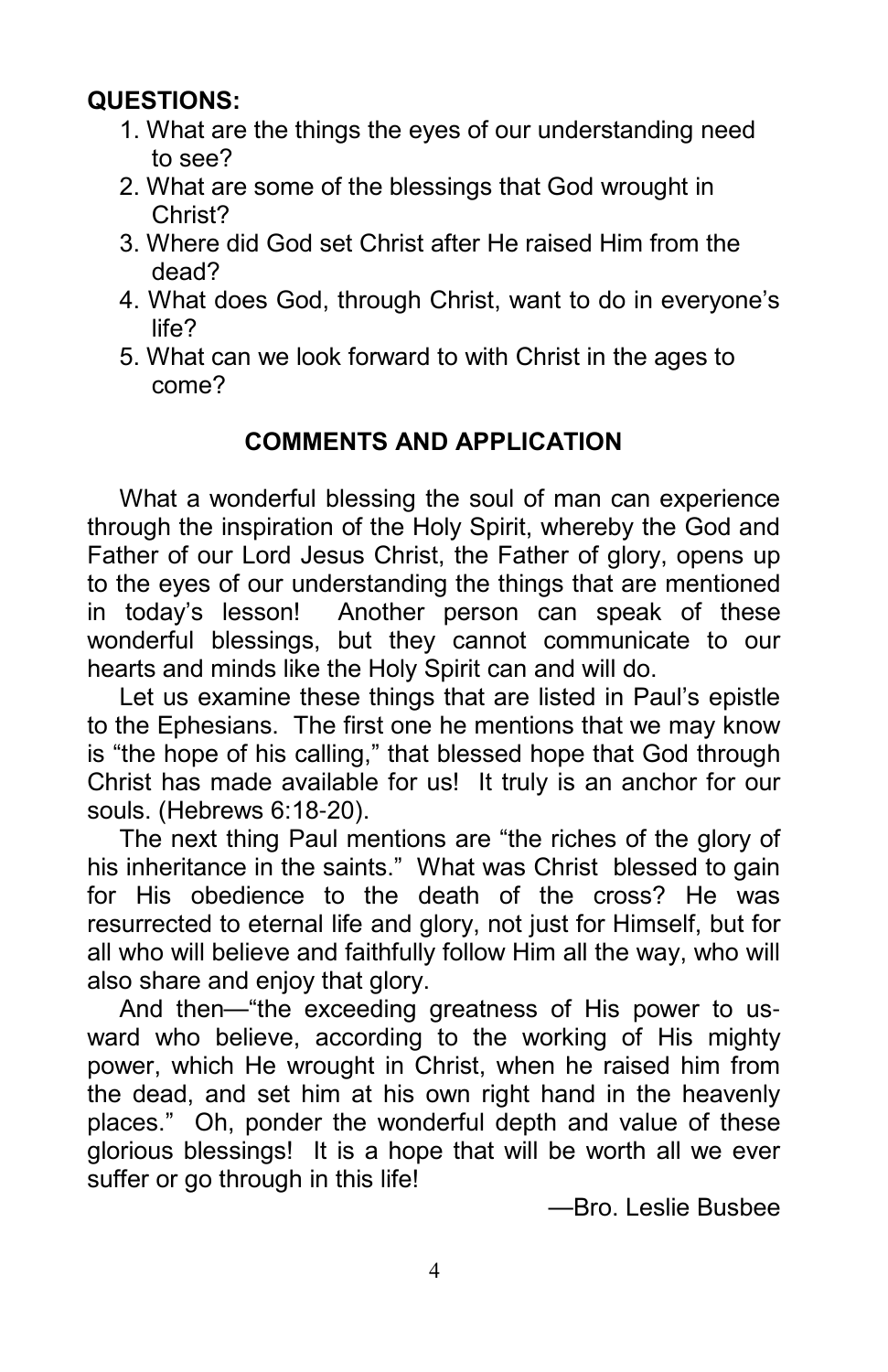These verses in Ephesians are very encouraging because they reveal what has been made available to us through "the exceeding greatness of his power to us-ward who believe, according to the working of his mighty power"; namely, the spirit of wisdom, revelation and the eyes of our understanding being enlightened.

There is a tendency for us, as humans, to lean upon our own understanding. It seems so natural to follow and respond to life by what we see and feel. Proverbs 21:2 tells us, "Every way of man is right in his own eyes." Another verse states, "There is a way which seemeth right unto a man; but the end thereof are the ways of death" (Proverbs 14:12).

In Psalms 73, Asaph's walk with God was slipping. He was backsliding over the conclusions he was coming to by what he was seeing with his natural eyes. Life can be so different in reality from what it appears to be. Sometimes we can feel so right and yet be so wrong. Verse 17 says, "Until I went into the sanctuary of God." His spiritual eyes were enlightened; he had a revelation. Verse 21: "Thus my heart was grieved, and I was pricked in my reins. So foolish was I, and ignorant: I was a beast before thee." We need revelations from the Lord in raising our children, facing the battles of life, and detecting the snares of the enemy.

—Bro. Bob Wilson

## APRIL 12, 2015

# OBEDIENCE**-**LIFE, DISOBEDIENCE**-**DEATH

Isaiah 1:18 Come now, and let us reason together, saith the LORD: though your sins be as scarlet, they shall be as white as snow; though they be red like crimson, they shall be as wool.

19 If ye be willing and obedient, ye shall eat the good of the land:

20 But if ye refuse and rebel, ye shall be devoured with the sword: for the mouth of the LORD hath spoken it.

Jeremiah 7:21a Thus saith the LORD of hosts, the God of Israel: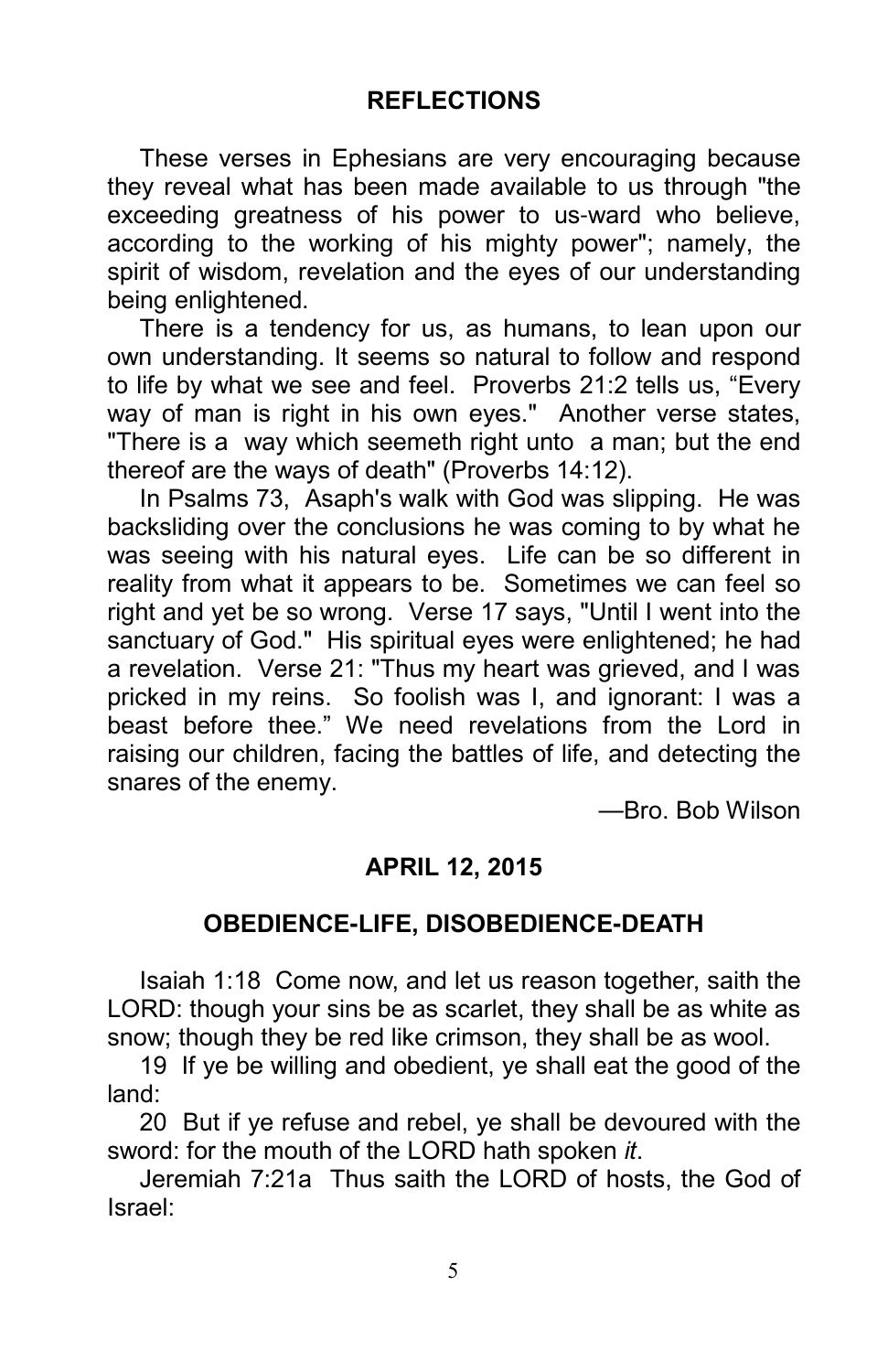23 But this thing commanded I them, saying, Obey my voice, and I will be your God, and ye shall be my people: and walk ye in all the ways that I have commanded you, that it may be well unto you.

Hebrews 11:7 By faith Noah, being warned of God of things not seen as yet, moved with fear, prepared an ark to the saving of his house; by the which he condemned the world, and became heir of the righteousness which is by faith.

8 By faith Abraham, when he was called to go out to a place which he should after receive for an inheritance, obeyed; and he went out, not knowing whither he went.

17 By faith Abraham, when he was tried, offered up Isaac; and he that had received the promises offered up his only begotten son.

18 Of whom it was said, That in Isaac shall thy seed be called:

19 Accounting that God was able to raise him up, even from the dead; from whence also he received him in a figure.

Philippians 2:5 Let this mind be in you, which was also in Christ Jesus:

6 Who, being in the form of God, thought it not robbery to be equal with God,

7 But made himself of no reputation, and took upon him the form of a servant, and was made in the likeness of men:

8 And being found in fashion as a man, he humbled himself, and became obedient unto death, even the death of the cross.

9 Wherefore God also hath highly exalted him, and given him a name which is above every name.

Hebrews 5:7 Who in the days of his flesh, when he had offered up prayers and supplications with strong crying and tears unto him that was able to same him from death, and was heard in that he feared;

8 Though he were a Son, yet learned he obedience by the things which he suffered;

9 And being made perfect, he became the author of eternal salvation unto all them that obey him.

Romans 5:19 For as by one man's disobedience many were made sinners, so by the obedience of one shall many be made righteous.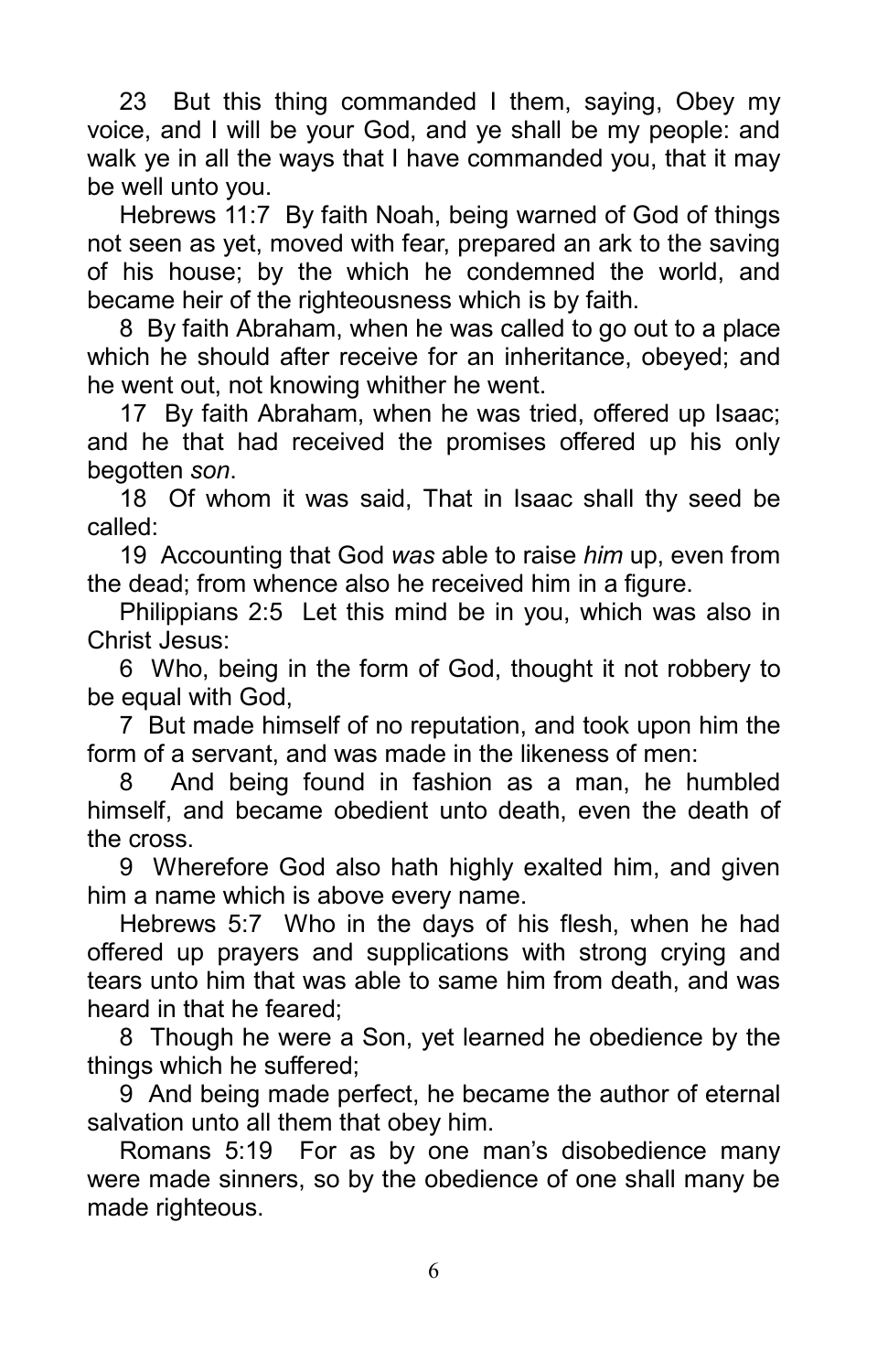1 Peter 1:13 Wherefore gird up the loins of your mind, be sober, and hope to the end for the grace that is to be brought unto you at the revelation of Jesus Christ;

14 As obedient children, not fashioning yourselves according to the former lusts in your ignorance:

15 But as he which hath called you is holy, so be ye holy in all manner of conversation.

**MEMORY VERSE:** For if the word spoken by angels was steadfast, and every transgression and disobedience received a just recompense of reward, how shall we escape, if we neglect so great salvation? —Hebrews 2:2, 3

CENTRAL THOUGHT: Because Adam and Eve listened to the voice of Satan and disobeyed the command of God, sin came upon the human race; however, our Lord Jesus Christ broke the power of sin and transgression by faithfully obeying the will of His Heavenly Father and allowing Himself to be killed as an atonement for our sin and disobedience.

#### WORD DEFINITIONS

Hebrews 11:19. "from whence also he received him in a figure": When Abraham built the altar and bound up his son Isaac in obedience to God's command, in his heart he was faithfully going to go all the way to offer him up as a burnt offering as God had commanded him to do. But God stopped him before he fully carried it out, and it was just as if Abraham had received Isaac again from the dead. (Genesis 22:1-18).

Philippians 2:6, "being in the form of God": Existed with God from before the creation. "thought it not robbery to be equal with God": Counted equality with God not to be held on to.

Ver. 7, "But made himself of no reputation": But emptied himself. He became willing to give up His heights of eternal glory and to come down to human level.

Ver. 8, "being found in fashion as a man": Experiencing the depths of mortal infirmity. "he humbled himself": He went on farther down. "became obedient unto death": Submitted to give up his life. "even the death of the cross": Willing to suffer the most horrible way for a man to die.

Ver. 9, "Wherefore": Because of His perfect submission to God's will.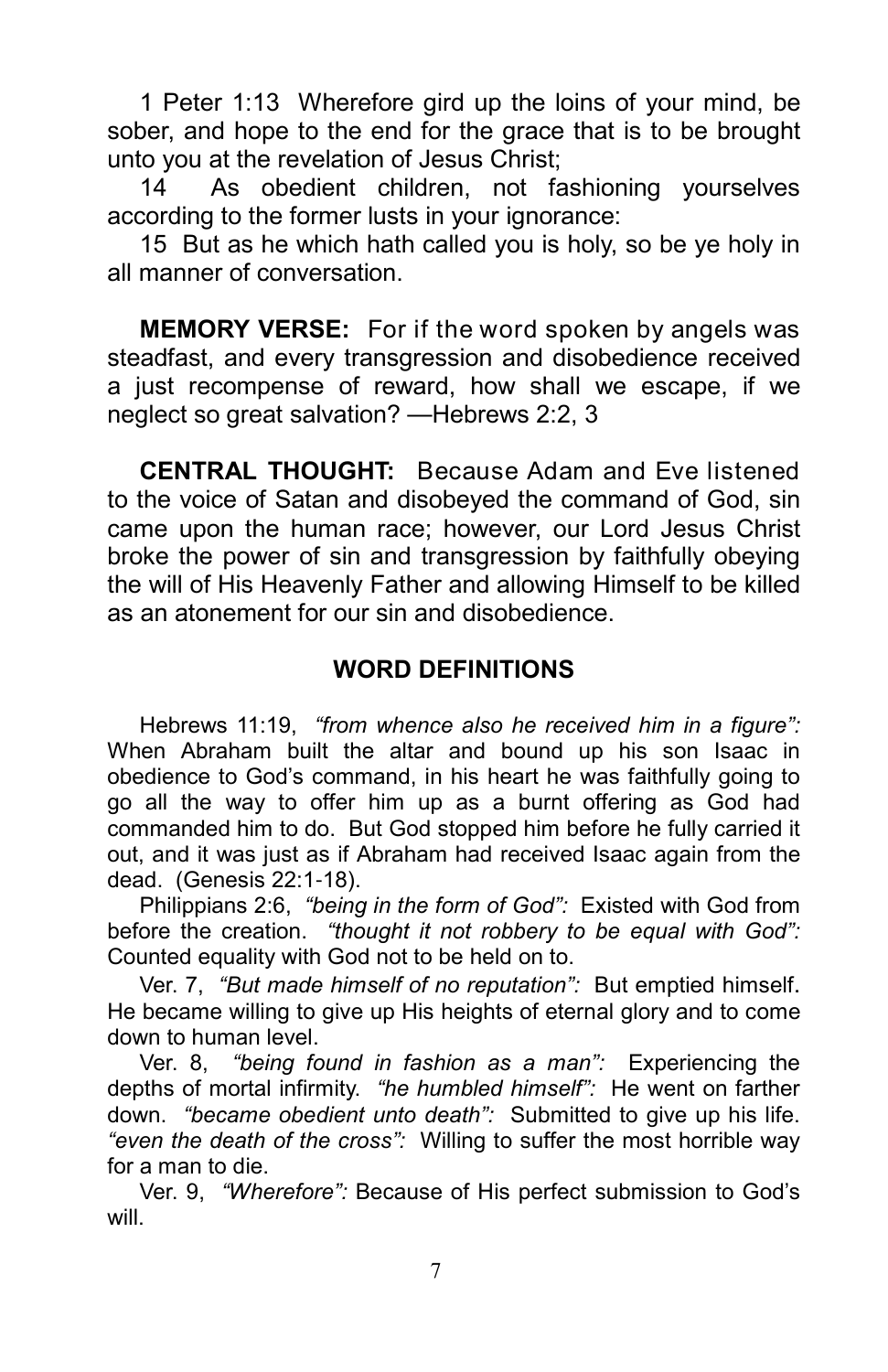Hebrews 5:7, "was heard in that he feared": God heard Christ because of our Saviour's godly reverence and fear before Him.

Ver. 8, "learned he obedience": Experienced obedience in reality by going against His physical feelings.

Ver. 9, "being made perfect": accomplished; fulfilled; completed; finished.

#### LESSON BACKGROUND

When God created man and woman in the beginning He set up a way for them to truly prove their love and submission to Him. God didn't want to bless and have fellowship with His creation without their ardent respect, honor, and submission to His will. So, as it is expressed in Genesis 2:15-17, God put a special limit on what man could partake of in the lovely garden of Eden. He was given the privilege of eating freely of every other tree, but God made it clear to Adam of the one tree he must not partake of. In chapter three we have the account of the serpent tempting Eve and persuading her that there were benefits to be enjoyed if she would eat of the forbidden tree. Sad to say, Eve yielded to the temptation and got Adam to partake of it with her. Thus, sin entered into the picture, and it all was changed from what it could have been if they had been obedient.

All through history we have this point brought out. Both Isaiah and Jeremiah have God's address to man about His desire for man to be obedient. Our text in Hebrews mentioned Noah and Abraham, two faithful men who were obedient to their Creator and His command to them. This thought is carried over into the New Testament about our Lord and Saviour Jesus Christ, Who, by His faithful obedience to the will of God, was able to turn back the tide of sin and transgression and make it possible for us mortals to turn the pressures of temptation and disobedience into victory and overcoming success.

The message is clear and plain for us today. If we would be a partaker of the blessings of salvation and overcoming grace and special joy of peace and holiness, we must be diligent to faithfully obey all the commands in God's Word. No one is going to force us to be obedient and submissive to God's will, but it will be worth every endeavor to take heed, open our eyes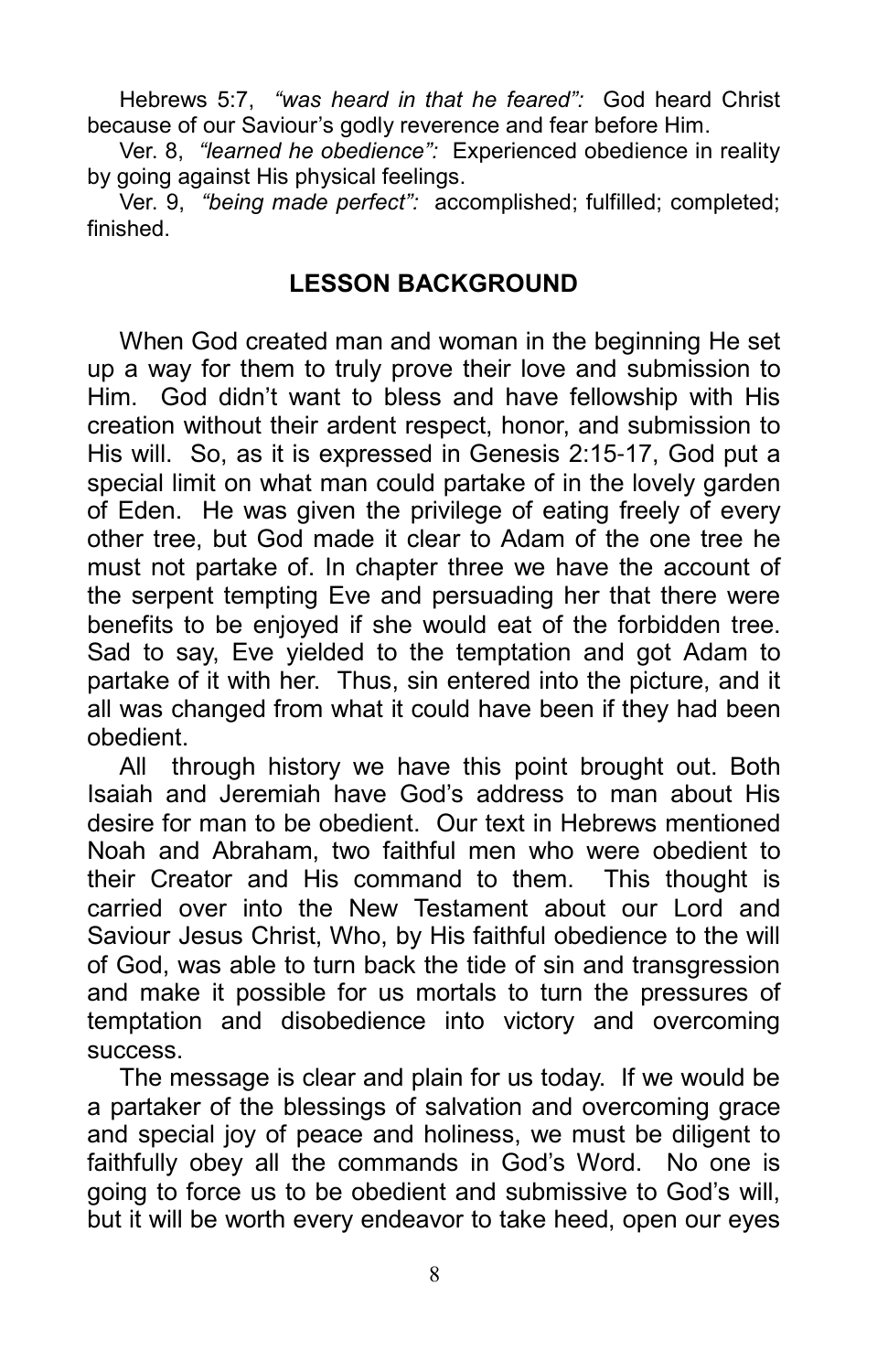to the truth and sincerely be obedient to the teachings and holy standards of God's precious Word!

—Bro. Leslie Busbee

#### QUESTIONS:

- 1. What must we be if we would obtain the good blessings of God?
- 2. What will happen to all who refuse and rebel against God?
- 3. What did Noah do in obedience to God's instructions?
- 4. In what ways did Abraham prove his faithfulness to God?
- 5. How was Jesus a faithful witness in His obedience to God?

## COMMENTS AND APPLICATION

Being obedient and submissive to the commandments of God is one of the main requirements for God's help and favor. This obedience to God must be attended with sincere worship, adoration, praise, honor, and reverence; if we try to have these things and fail to be obedient to His will expressed and revealed in His law, it will all be in vain. We have the example set forth of disobedience by Adam and Eve along with others in history. The first king of Israel, Saul, even though he was chosen of God, failed to obey the instructions God gave him. His reign as king was a sad tragedy. But we do have those who were faithfully obedient mentioned in our lesson who showed the blessings obtained thereby. May we be strong in purpose to diligently obey and follow the teachings of God's word in every detail, like those recorded in Bible history. Let us especially follow the example set by our Lord Jesus Christ who obeyed His heavenly Father in giving His life as a ransom for our eternity-bound souls!

—Bro. Leslie Busbee

#### **REFLECTIONS**

 Have you ever been frustrated by "empty promises"? They are like cotton candy; sweet to the tongue, but of no lasting substance. Many people choose to live their spiritual lives in this same way. They love reading the Word of God. They enjoy good strong preaching, but when it comes to making a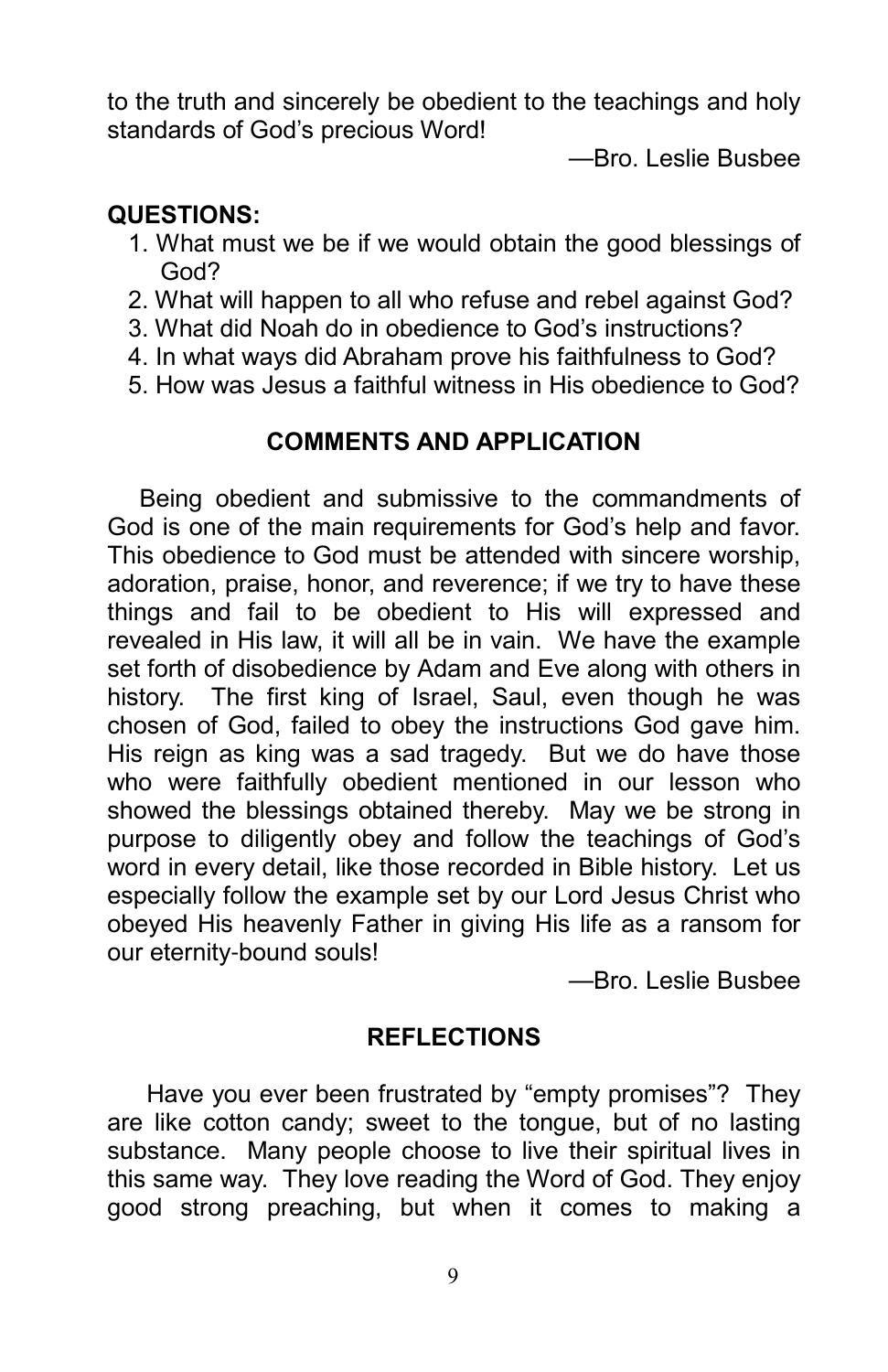difference in their lives it just boils down to empty promises. It looks good on paper and sounds good to the ear, but there is no real commitment to making any change in their lives.

Jesus gave a perfect illustration as to the result of obedience versus disobedience in His parable of the two houses: "Therefore whosoever heareth these sayings of mine, and doeth them, I will liken him unto a wise man, which built his house upon a rock: and the rain descended, and the floods came, and the winds blew, and beat upon that house; and it fell not: for it for it was founded upon a rock. And every one that heareth these sayings of mine, and doeth them not, shall be likened unto a foolish man, which built his house upon the sand: and the rain descended, and the floods came, and the winds blew, and beat upon that house; and it fell: and great was the fall of it" (Matthew 7:24-27).

 It is interesting to note that the material of the houses was the same. The tragedies that befell each house were the same. But the success and failure rate of each house was due to the foundation. The successful foundation was that of being a doer of the word and not a hearer only.

—Sis. LaDawna Adams

## APRIL 19, 2015

## MAN GOES HIS OWN WAY

Isaiah 53:6 All we like sheep have gone astray; we have turned every one to his own way; and the LORD hath laid on him the iniquity of us all.

55:6 Seek ye the LORD while he may be found, call ye upon him while he is near:

7 Let the wicked forsake his way, and the unrighteous man his thoughts: and let him return unto the LORD, and he will have mercy upon him; and to our God, for he will abundantly pardon.

8 For my thoughts are not your thoughts, neither are your ways my ways, saith the LORD.

9 For as the heavens are higher than the earth, so are my ways higher than your ways, and my thoughts than your thoughts.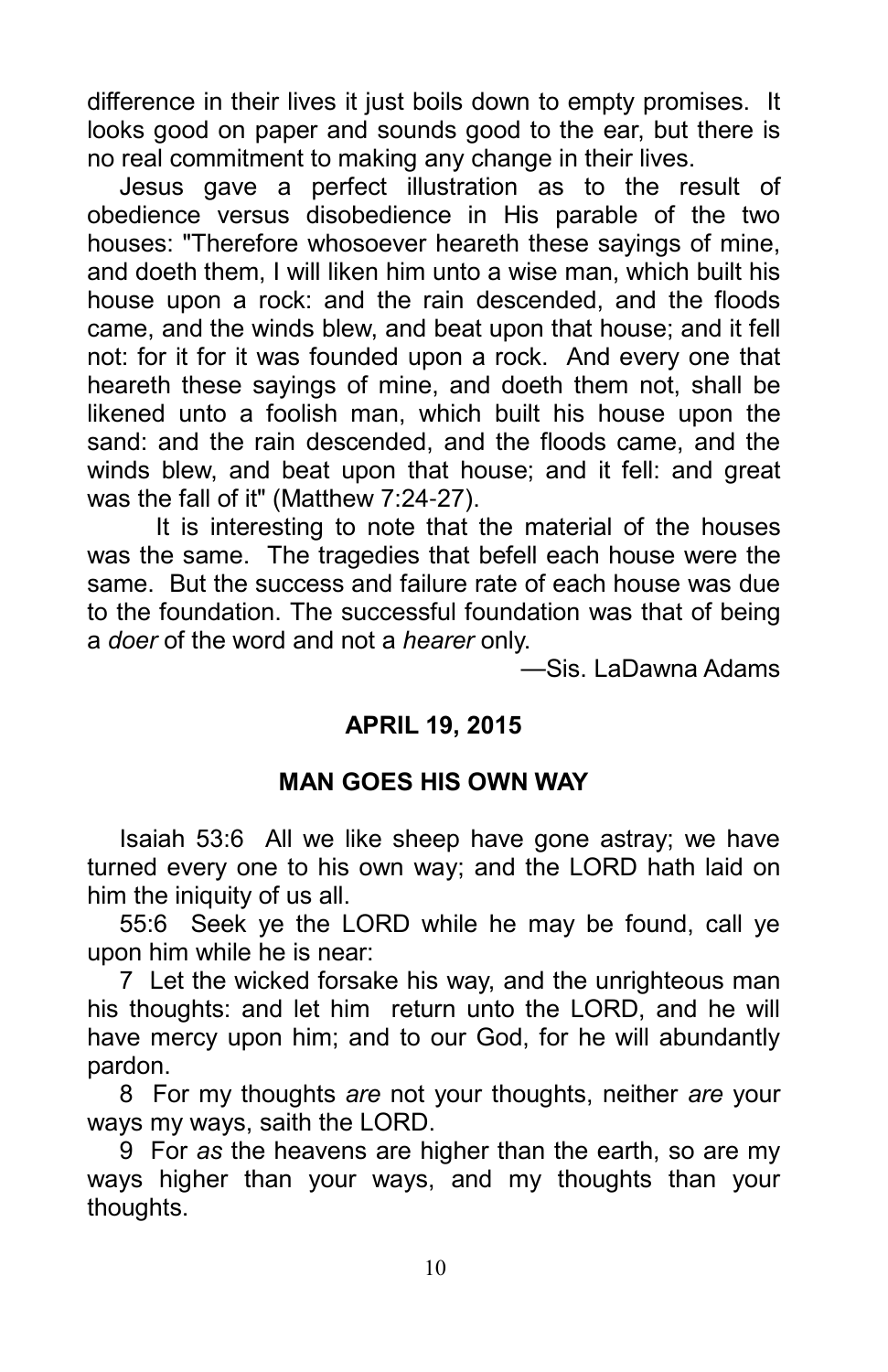Proverbs 12:15 The way of a fool is right in his own eyes: but he that hearkeneth unto counsel is wise.

14:2 He that walketh in his uprightness feareth the LORD: but he that is perverse in his ways despiseth him.

12 There is a way which seemeth right unto a man, but the end thereof are the ways of death.

21:2 Every way of a man is right in his own eyes: but the LORD pondereth the hearts.

28:6 Better is the poor that walketh in his uprightness, than he that is perverse in his ways, though he be rich.

18 Whoso walketh uprightly shall be saved: but he that is perverse in his ways shall fall at once.

Jeremiah 6:16 Thus saith the LORD, Stand ye in the ways, and see, and ask for the old paths, where is the good way, and walk therein, and ye shall find rest for your souls. But they said. We will not walk therein.

Isaiah 35:8 And an highway shall be there, and a way, and it shall be called The way of holiness; the unclean shall not pass over it; but it shall be for those: the wayfaring men, though fools, shall not err therein.

9 No lion shall be there, nor any ravenous beast shall go up thereon, it shall not be found there; but the redeemed shall walk there:

10 And the ransomed of the LORD shall return, and come to Zion with songs and everlasting joy upon their heads: they shall obtain joy and gladness, and sorrow and sighing shall flee away.

Matthew 7:13 Enter ye in at the strait gate: for wide is the gate, and broad is the way, that leadeth to destruction, and many there be which go in thereat:

14 Because strait is the gate, and narrow is the way, which leadeth unto life, and few there be that find it.

John 14:6 Jesus saith unto him, I am the way, the truth, and the life: no man cometh unto the Father, but by me.

**MEMORY VERSE:** All we like sheep have gone astray; we have turned every one to his own way; and the LORD hath laid on him the iniquity of us all. —Isaiah 53:6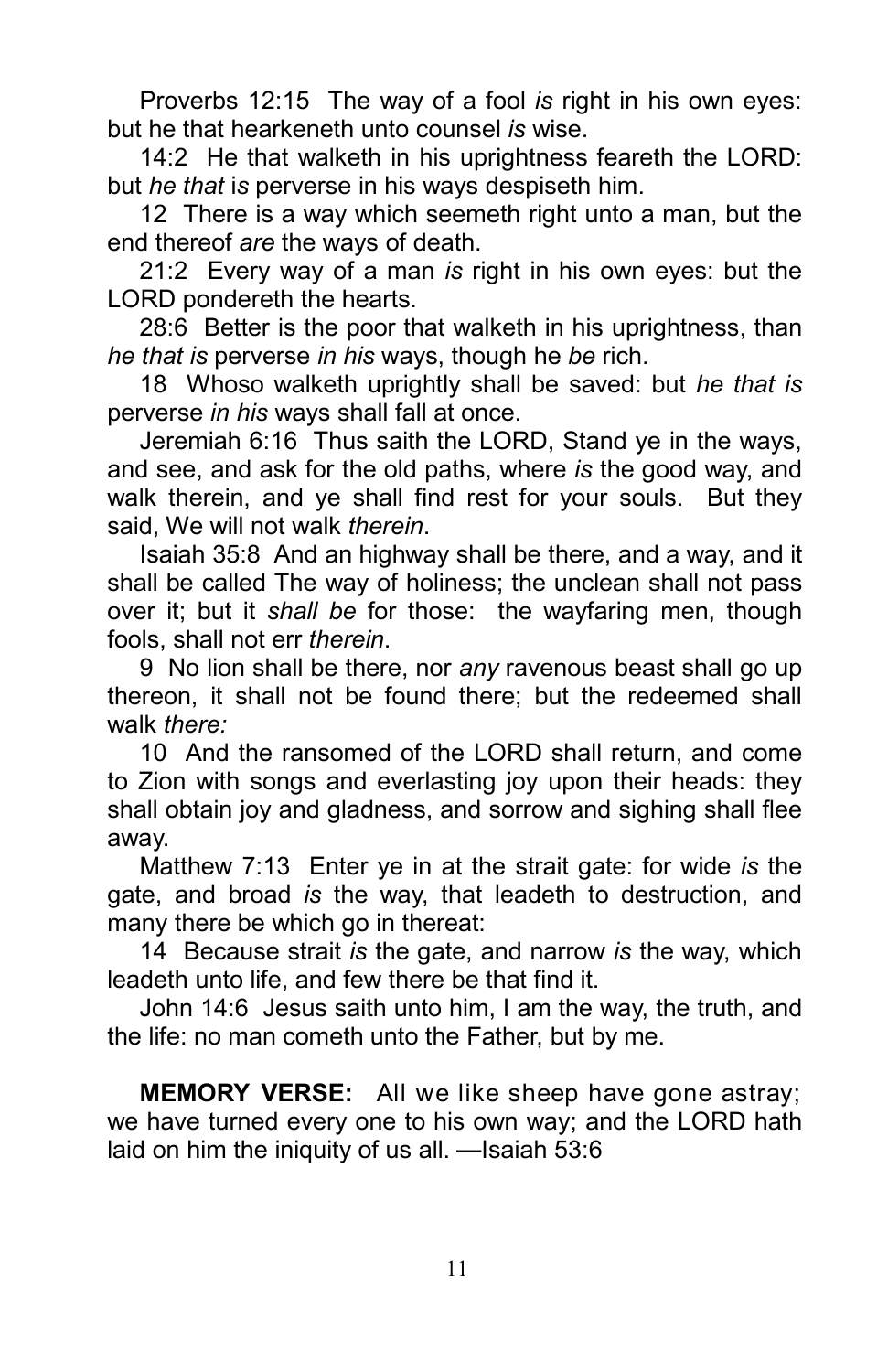CENTRAL THOUGHT: Instead of being obedient to the commands of Almighty God, man has followed his own selfish ideas and thoughts, sinking into the deep pit of sin and transgression against God. Jesus Christ, as Lord and Savior, paid the price to redeem us, by taking God's way and giving His life on the cross of Calvary. To partake of His salvation we must forsake our ways and be fully obedient to His Holy Word.

#### WORD DEFINITIONS

Isaiah 53:6, "laid on him the iniquity of us all": God sent Jesus to pay the debt of sin by giving His life as a ransom for us.

Proverbs 14:2, "perverse": Turned aside and departed from what pleases God. "despiseth": Counts lightly and of no value.

Proverbs 21:2, "pondereth": Searches and weighs up.

Proverbs 28:18, "fall at once": Be cast down immediately.

Jeremiah 6:16, "see": earnestly search and carefully examine. "old paths": Ways tested and proved true by those of long ago. "good way": The way that God is pleased with. "rest": True contentment and peace.

Isaiah 35:8, "the wayfaring men": Those who seek to go the way of holiness. "though fools": Though accounted as fools by the ungodly. "shall not err therein": Shall not fail to go the right way.

Isaiah 35:9, "No lion nor any ravenous beast": No devouring and hateful person. "the redeemed": Those who are saved and delivered from sin.

Matthew 7:13, "strait gate": The narrow way of holiness and submission to the will of God. "wide gate and broad way": The life of living to the flesh and worldliness.

#### LESSON BACKGROUND

In our lesson today we have from the Holy Scriptures the great difference described between the true, holy and righteous way of life and the way of selfish pleasure and fleshly lust. All mankind is declared to have gone astray from the pure and holy way of pleasing our Creator and from what God originally designed for us to be and do. And, sad to say, so many have thus gone astray from what is good and beneficial and acceptable to God, and are not aware of their error and selfishness. But, as Isaiah prophesied in chapter thirty-five, God, through Christ, has made available the way of holiness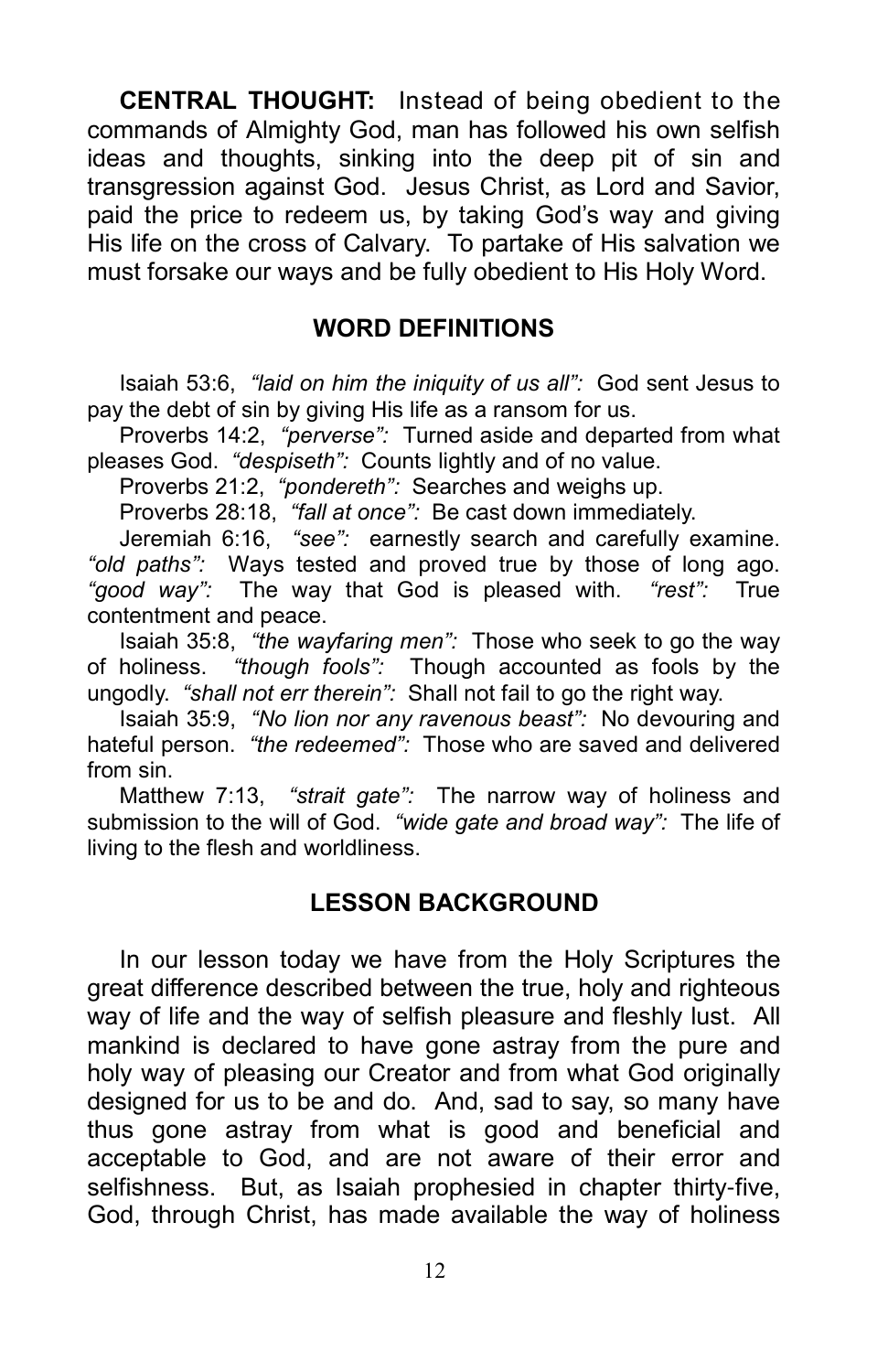that will not be taken by the lustful and selfish person. Those who are partakers of Christ's redemption and plan of salvation will be able to find this blessed way of life and walk therein with great joy and gladness.

 It is a very important matter to be influenced in our minds of what is God's way and how much better it is than our own selfish way. Young people and children all need the influence of the gospel of Christ and the counsel of godly parents and holy saints of the most High. The Bible has fully sufficient instruction and admonition to bring the light that is needed to the souls of men. But how sad that it happens as the text in Jeremiah declares: "But they said, We will not walk therein." God is not going to force any human being to go His way of truth and holiness, but each one of us will be held responsible for the choice we make. We pray the Lord to bless this lesson to every one who takes part in its study.

—Bro. Leslie Busbee

#### QUESTIONS:

- 1. Why is the way to destruction a wide gate and broad way?
- 2. What makes the way of holiness so strait and narrow?
- 3. Who is responsible to decide which way one will take?
- 4. Where does the wide gate and broad way lead us?
- 5. Why is going the strait and narrow way so greatly worthwhile?

# COMMENTS AND APPLICATION

"We look not at the things which are seen, but at the things which are not seen: for the things which are seen are temporal, but the things which are not seen are eternal" (2 Corinthians 4:18). In this writing of Paul, we can see one of the reasons that people are more inclined to choose the wide gate and broad way that leads to destruction: Things that are seen and felt by the body--satisfying the appetites, enjoying physical pleasures, and having fun--have a greater attraction to humanity than things that are not seen.

Yes, there are things that a Christian can partake of and enjoy, to a certain extent, that are earthly, fleshly, and of material value. But if they take up our entire time, energy and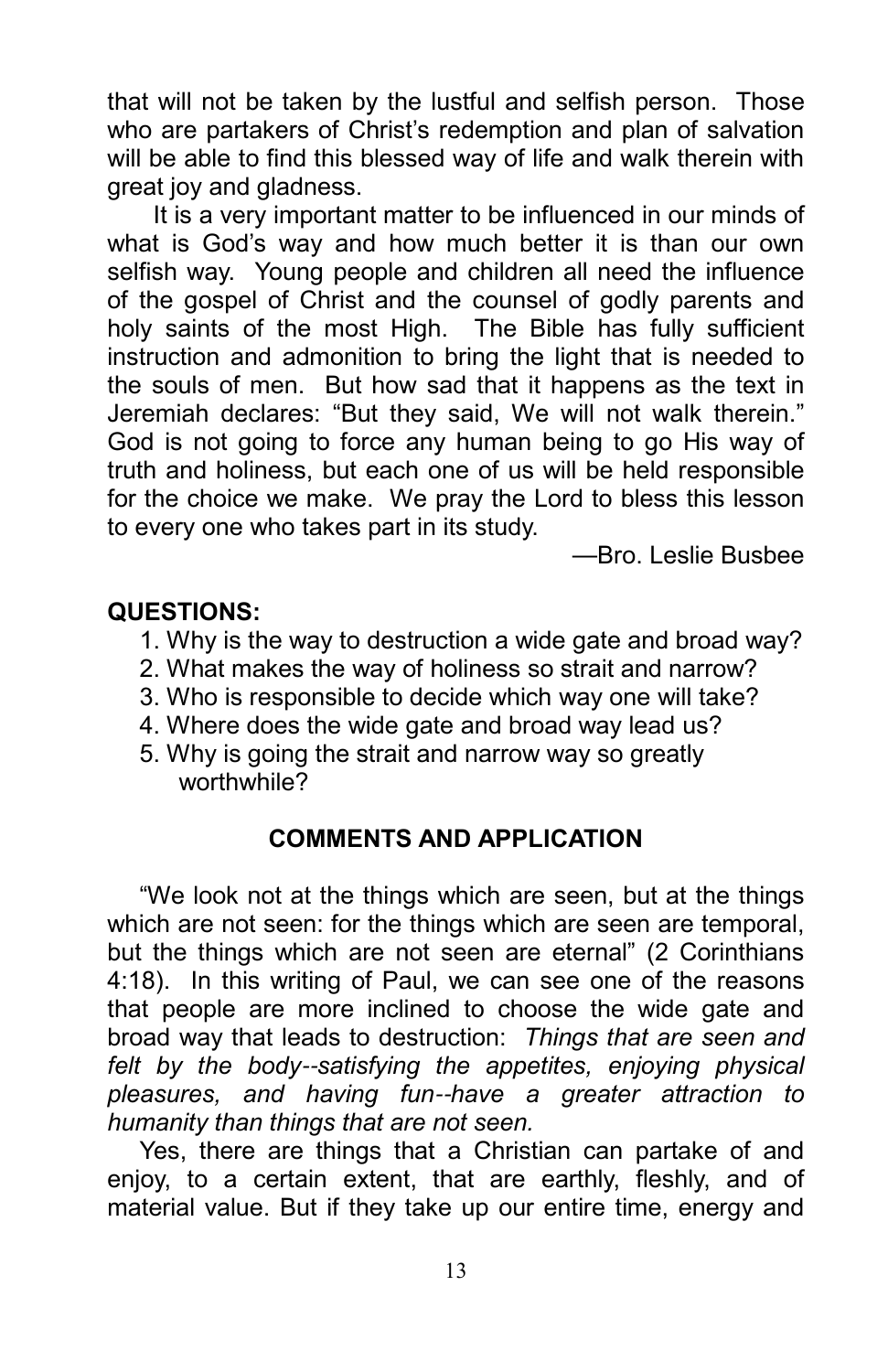scope of life, we will be found coming short of eternal values. Earthly activities such as sports, racing, gaming, and movies; relationships based on physical attraction; the pursuit of wealth with its ease, prosperity, and security; the luxury and comfort of beautiful homes, cars and expensive, fashionable clothing all have a great attraction for the human mind and heart. But the fear and reverence we need to cultivate is that toward the realm of life that is unseen by the natural senses. Careful living, sober, godly speech and conduct, and sensitivity to godly things such as truth, peace, and wisdom need to have a great part in one's behavior and actions. Prayer, worship to God, mercy and love toward others, attention to the Holy Scriptures, spiritual themes and songs of worship should be sought after and cherished in our hearts, interwoven with the earthly joys of marriage and precious family times of love, laughter, wholesome fun and enjoyment of God's creation. Let us take heed to the counsel of Ecclesiastes 12 to remember our Creator in days of youth, and give our hearts wholly to God and the pursuit of His holy way!

—Bro. Leslie Busbee

#### **REFLECTIONS**

Do we comprehend what it means to have "gone astray" as in our memory verse today? It simply means that when we take our own way, as opposed to God's, we go astray. It doesn't say, "we have turned every one to violence," or "we have turned every one to immorality"; it says "our own way." If you or I continually do things our own way, though we may even feel we are religious, moral, kind or fair, we are still on the road that leads to destruction.

Think what this means in marriage and home life. God's way is that I would, as a wife, be willing to lay down my way in submission to my husband. To do this with victory in my soul, I must do it as unto the Lord and in faith, that He will use my submission to win the heart of my husband. My way? It would be to protect my rights, insist upon my voice being heard, and fight for my side every time. My way would be to undermine, disregard, or belittle my husband's wishes.

God's way is that I would, as a husband, honor the desires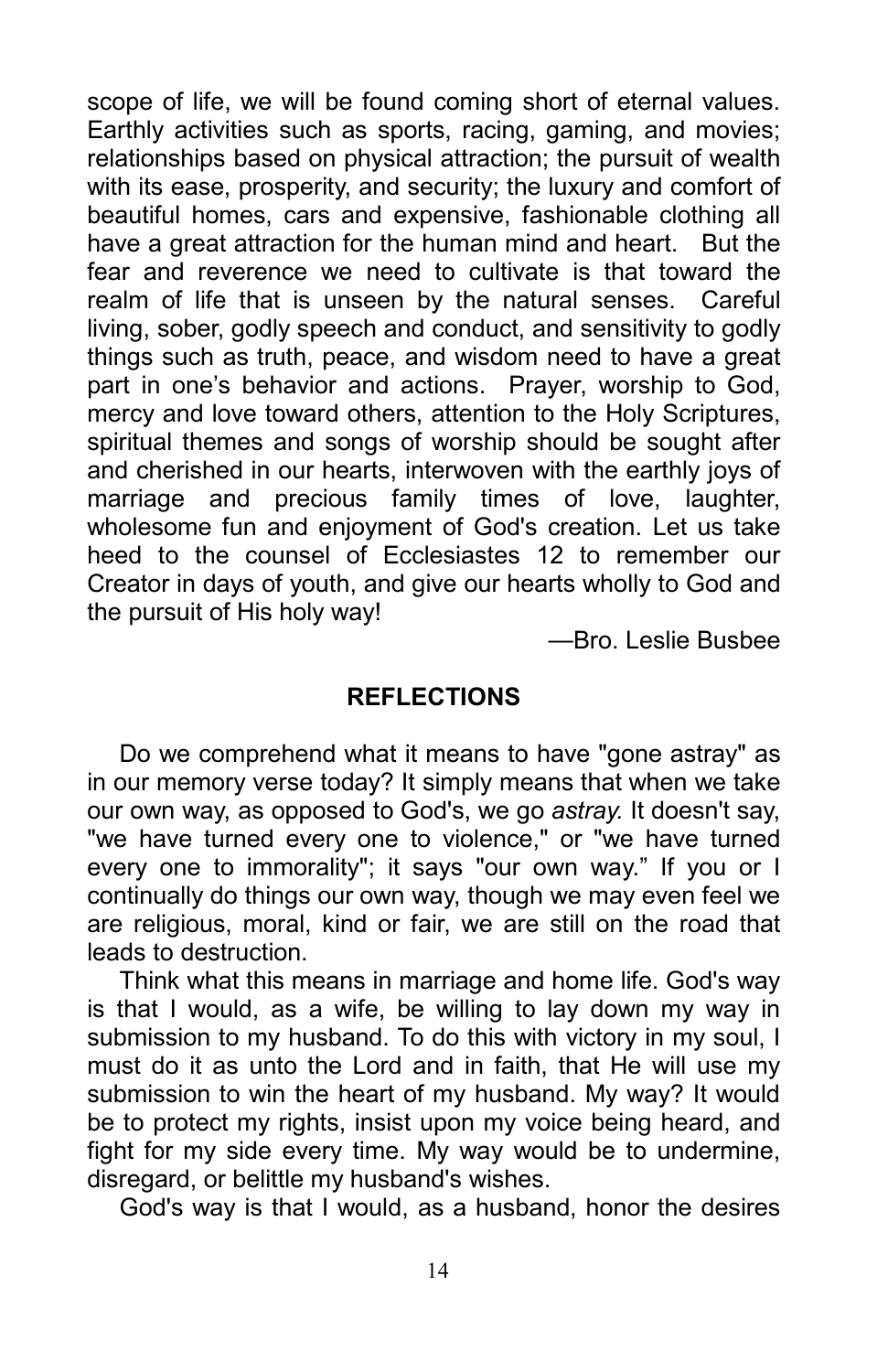and needs of my wife, and give myself for her as willingly as Christ laid down His life at the cross. To do this successfully and with victory in my soul, I must do it as He would, as in His place as Savior and Protector of my wife; and in faith, that my sacrifices for her would bring about her reverence and submission. My way? To be controlling and demanding; to manipulate her by my rank and position as "head of the wife."

What bitterness, chaos and destruction is brought by each of us going our own way! If we all could only know the Godgiven secrets that belong to the peace of our homes!

--Sis. Angela Gellenbeck

#### APRIL 26, 2015

# GOD'S MESSAGE IN HIS CREATION

Psalm 19:1 The heavens declare the glory of God; and the firmament sheweth his handiwork.

2 Day unto day uttereth speech, and night unto night sheweth knowledge.

3 There is no speech nor language where their voice is not heard.

4 Their line is gone out through all the earth, and their words to the end of the world. In them hath he set a tabernacle for the sun,

5 Which is as a bridegroom coming out of his chamber, and rejoiceth as a strong man to run a race.

6 His going forth is from the end of the heaven, and his circuit unto the ends of it: and there is nothing hid from the heat thereof.

Psalm 104:10 He sendeth the springs into the valleys, which run among the hills.

11 They give drink to every beast of the field: the wild asses quench their thirst.

12 By them shall the fowls of the heaven have their habitation, which sing among the branches.

13 He watereth the hills from his chambers: the earth is satisfied with the fruit of thy works.

14 He causeth the grass to grow for the cattle, and herb for the service of man: that he may bring forth food out of the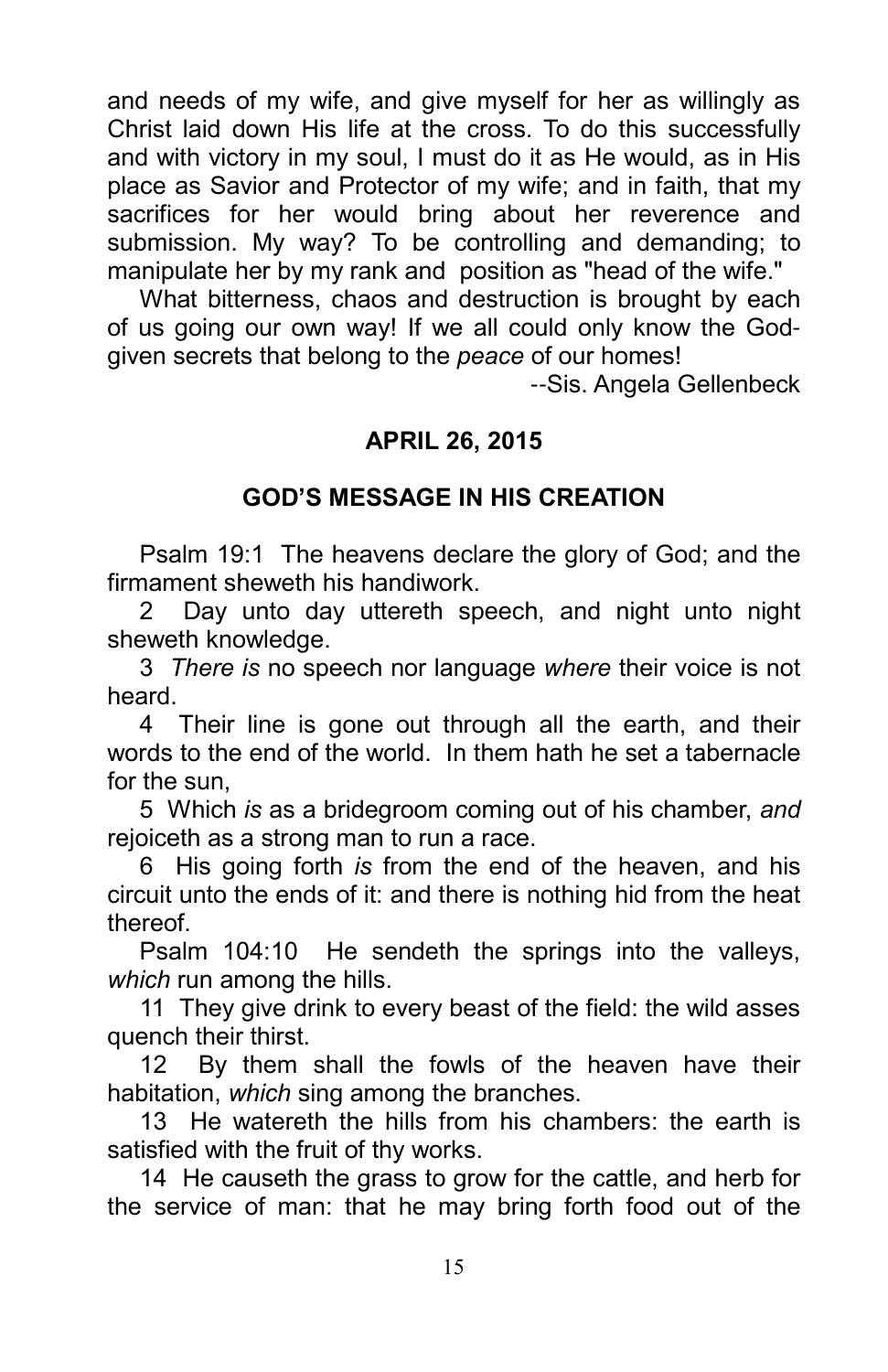earth;

15 And wine that maketh glad the heart of man, and oil to make his face to shine, and bread which strengtheneth man's heart.

16 The trees of the LORD are full of sap; the cedars of Lebanon, which he hath planted;

17 Where the birds make their nests: as for the stork, the fir trees are her house.

18 The high hills are a refuge for the wild goats; and the rocks for the conies.

24 O LORD, how manifold are thy works! In wisdom hast thou made them all: the earth is full of thy riches.

33 I will sing unto the LORD as long as I live: I will sing praise to my God while I have my being.

34 My meditation of him shall be sweet: I will be glad in the LORD.

35 Let the sinners be consumed out of the earth, and let the wicked be no more. Bless thou the LORD, O my soul. Praise ye the LORD.

MEMORY VERSE: O LORD, how manifold are thy works! In wisdom hast thou made them all: the earth is full of thy riches. —Psalm 104:24

CENTRAL THOUGHT: The beautiful sun, moon, and stars, along with all the wonderful creatures, growing plants and trees of the earth, are the gracious creation of the wise, merciful, and loving God, Who also created us to enjoy His goodness and love and worship Him all the days of our lives.

## WORD DEFINITIONS

Psalm 19:1, "declare": Speak forth clearly. "firmament": The great expanse of the skies above us.

Ver. 2, "Day unto day": Day after day. "Night unto night": Night after night. The glory and beauty of the heavens are daily showing the power and loving wisdom of our great Creator!<br>Ver. 4. "Their line": Their message to u

"Their line": Their message to us here on earth. "tabernacle": A place to shine forth.

Ver. 5. "a bridegroom coming out of his chamber": A bright happy man coming forth to embrace his bride. "rejoiceth": shines forth so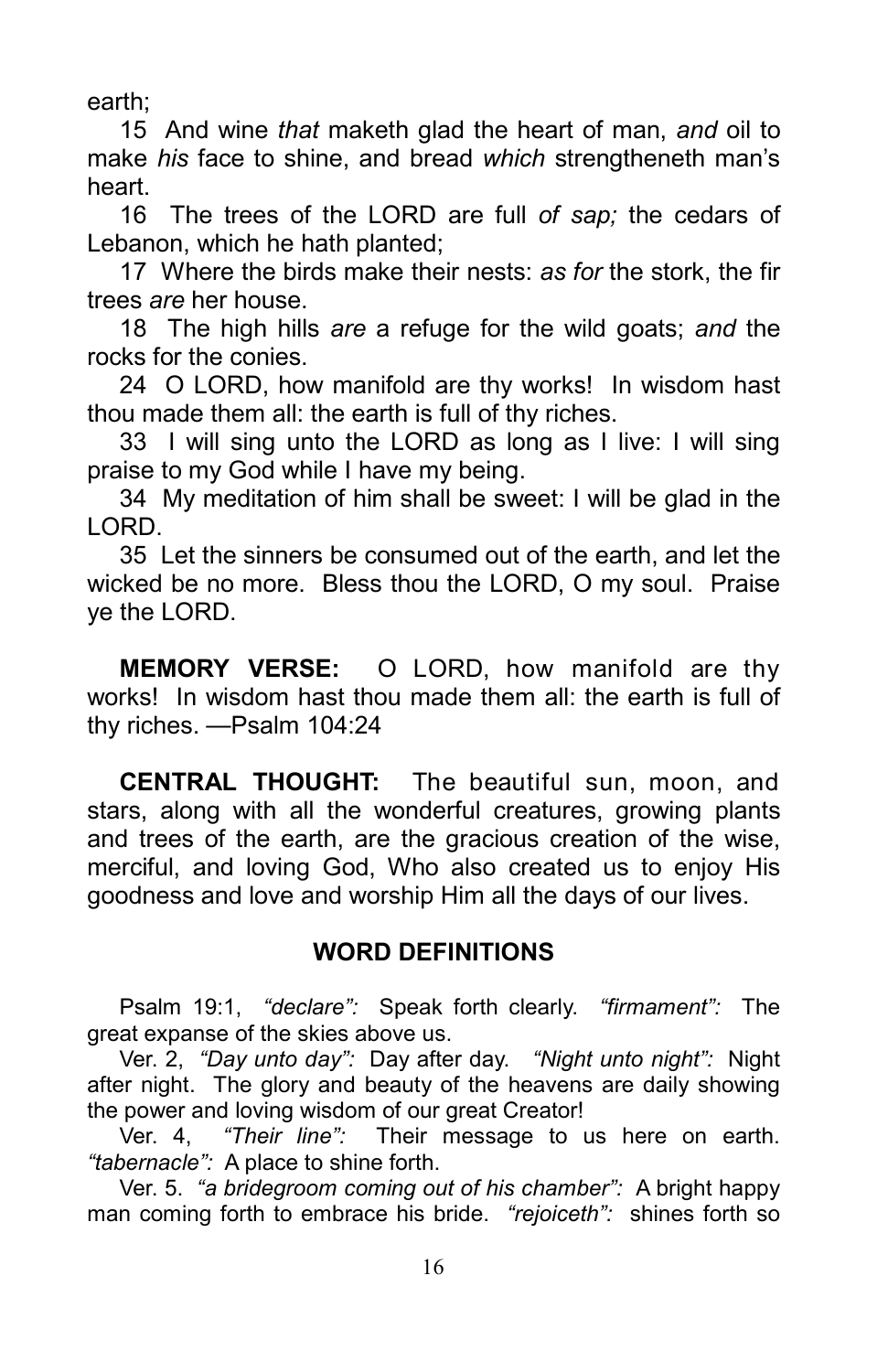wonderfully.

Psalm 104:10, "sendeth the springs": Causes fountains of water to flow.

Ver. 14, "herb for the service of man": Fruits and vegetables for nourishing good food.

Ver. 15. "wine": Various juices from fruits. "maketh glad the heart of man": For man to richly enjoy drinking.

Ver. 18, "conies": Small rabbit-like creatures that live among the rocky areas of the mountains.

Ver. 24, "manifold": So great in number and various kinds.

Ver. 34, "meditation": Loving thoughts and consideration.

#### LESSON BACKGROUND

In our lesson today we want to present the wonderful message that is daily preached to us mortal beings of time. "The heavens declare the glory of God." This is a sermon and a message that is preached every day and night. It portrays and declares the goodness and power of Almighty God. How does all of this heavenly beauty come about and operate? Does it just happen to be? Oh, no! There is a gracious, wise, and loving Almighty God Who created it all.

Paul quotes from this 19<sup>th</sup> Psalm in Romans 10:18, speaking of the hearing of the gospel of Christ: "But I say, Have they not heard? Yes verily, their sound went unto all the earth, and their words to the ends of the world." He is associating the hearing of the gospel of Christ to the message that is preached daily from the heavens! Are people today hearing and being affected by the message of the sun, moon, and stars? Sad to say, as a general rule, they do not hear. The heavens declare the glory of God!

Then we also consider from Psalm 104 the various works of wonder portrayed in the many blessings and marvels of the earthly realm. The wells and springs of water, the many different beasts and birds that go and come, the grasses, the trees, the many fruits and vegetables--they all portray and preach a message that man ought to hear, but many times man is void of any response or honor to God. Oh, how we need to honor and worship our God for all of His wonderful works! —Bro. Leslie Busbee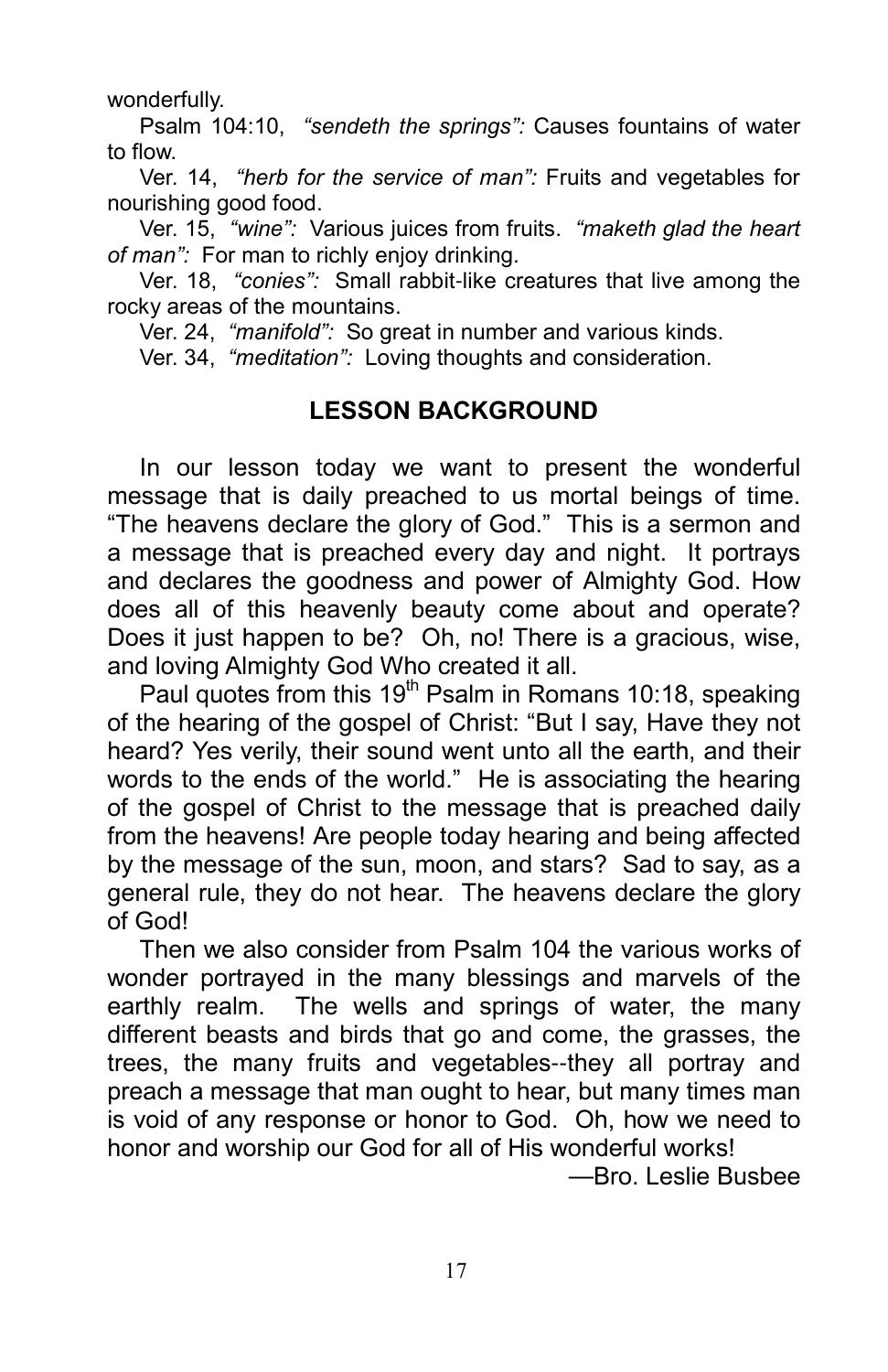# QUESTIONS:

- 1. What is the message that the heavens are speaking to us?
- 2. What response should be given to this wonderful message?
- 3. What various things of God's earthly realm are so marvelous?
- 4. What effect should all of these blessings have on the soul of man?
- 5. What ought we to say and feel in our hearts to our Creator?

# COMMENTS AND APPLICATION

Our Lord Jesus said in Matthew 5:45, "Your Father which is in heaven maketh his sun to rise on the evil and on the good, and sendeth rain on the just and on the unjust." Oh, let us open our eyes to the message that is daily preached on a good part of the world! That glorious sun! How bright and beautiful it is! Without its warmth and blessings we would all freeze to death in a little bit. It has a message so vital and important for us to ponder and study about. There is also a message given us by the many stars and constellations on high, although I realize that the abundance of man-made light seems to dim their glow and brilliance. And there is the moon in all its beauty! It all speaks a message from the Almighty God to us. What is that message? It is a message of His love, goodness, faithfulness and power toward us.

Let us then consider the many blessings of nature that He put into being. Think of the beautiful trees, bushes, grasses, flowers, and plants of food! They exist and are sustained in life, beauty, and blessings by the wisdom and power of Almighty God!

Think of the wonderful fruits that are brought forth: apples, pears, plums, peaches, apricots, grapefruits, lemons, limes, grapes, figs, dates, and oranges! Who designed and set them in production?

Then think of the various grains from the grasslands of the earth: corn, rice, wheat, rye, oats, and barley; all designed and brought forth by the precious LORD God Almighty!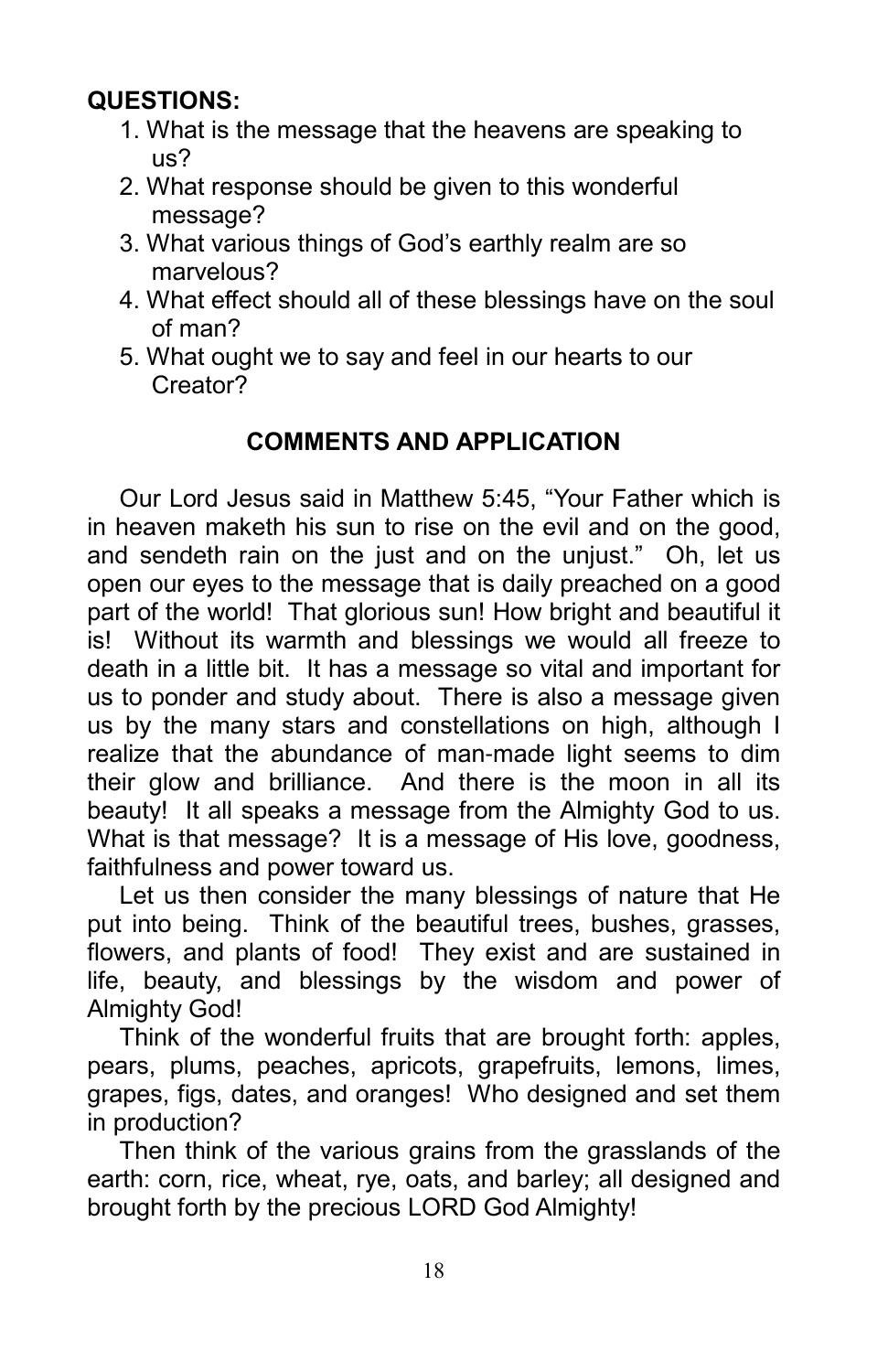Oh, how we need to wake up to the truth and be aware of the greatness and goodness of our wonderful Creator, our Heavenly Father! Oh, how we need to honor, reverence, worship, obey, and diligently serve Him in this short earthly life.

We are going to have to meet Him one day, stand before Him and give an account of how we have treated Him in our hearts and minds. We will have to answer for our selfish ignorance and rebellion against His truth, salvation, and great goodness. Let us be diligent to humble our hearts in love, thanksgiving, and sincere worship before Him daily and seek to please Him with our life and breath!

—Bro. Leslie Busbee

#### **REFLECTIONS**

The heavens declare the glory of God. Inspiration is ignited within me when I gaze heavenward on a star-filled night and try to comprehend the endless...space...the awe-inspiring magnificence and beauty of the heavens, to try to wrap my mind around the fact that God numbers the stars and calls them all by name. Technology has made incredible advances — we can not only see stars and planets with our eyes, but electromagnetic vibrations of some of the stars and planets have been recorded by NASA and are within the range of human hearing. To my mind's ear, the combined music of the millions of stars in the heaven must surely create a song of all songs, a symphony of all symphonies.

Down here on earth, a movement to "save the planet" is big in our United States culture today—people recognize the beauty of God's creation, although the spirit behind the movement has taken on a grossly deviated form. A prominent feature of the Hindu religion is worship of the Sun, much like the ancient Egyptians worshiped the "Sun-God." Native American Indians had a deep reverence for nature and held many of its elements sacred. Religions down through the centuries of time have also worshipped various elements of nature, in their ignorance and/or blindness, worshipping the creation while not acknowledging the Creator Himself.

Although nature is harmonious and song-filled beyond my comprehension, although I may find a temporary peace in its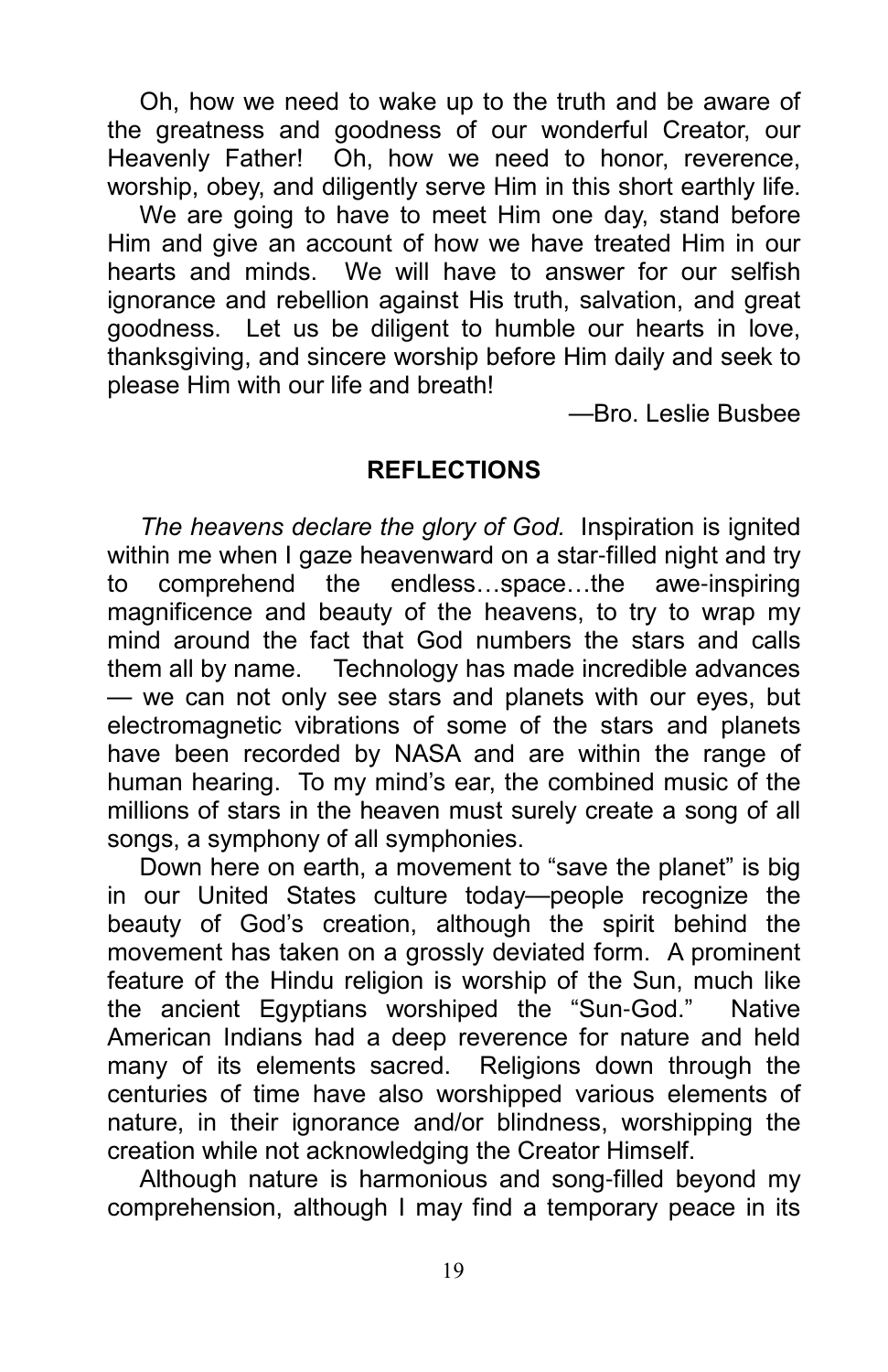sanctuary, although I stand in awe of the intricacies of the world around me, it is God the Creator alone Who can satiate the thirsting of my soul. He only can pour the balm of peace over my troubled heart, and penetrate the darkness of my soul with the warmth of His love – He only knows my name and the number of hairs on my head. Nature is but a beautiful and wondrous declaration of the God who created it.

--Sis. Julie Elwell

#### MAY 3, 2015

#### THE LAW OF COMMANDMENTS GIVEN BY GOD

Exodus 20:1 And God spake all these words, saying,

2 I am the LORD thy God, which have brought thee out of the land of Egypt, out of the house of bondage.

3 Thou shalt have no other gods before me.

4 Thou shalt not make unto thee any graven image, or any likeness of any thing that is in heaven above, or that is in the earth beneath, or that is in the water under the earth.

5 Thou shalt not bow down thyself to them, nor serve them: for I the LORD thy God am a jealous God, visiting the iniquity of the fathers upon the children unto the third and fourth generation of them that hate me:

6 And shewing mercy unto thousands of them that love me, and keep my commandments.

7 Thou shalt not take the name of the LORD thy God in vain; for the LORD will not hold him guiltless that taketh his name in vain.

8 Remember the Sabbath day, to keep it holy.

9 Six days shalt thou labour, and do all thy work:

10 But the seventh day is the sabbath of the LORD thy God: *in it* thou shalt not do any work, thou, nor thy son, nor thy daughter, thy manservant, nor thy maidservant, nor thy cattle, nor thy stranger, this is within thy gates:

11 For in six days the LORD made heaven and earth, the sea, and all that in them is, and rested the seventh day: wherefore the LORD blessed the Sabbath day, and hallowed it.

12 Honour thy father and thy mother: that thy days may be long upon the land which the LORD thy God giveth thee.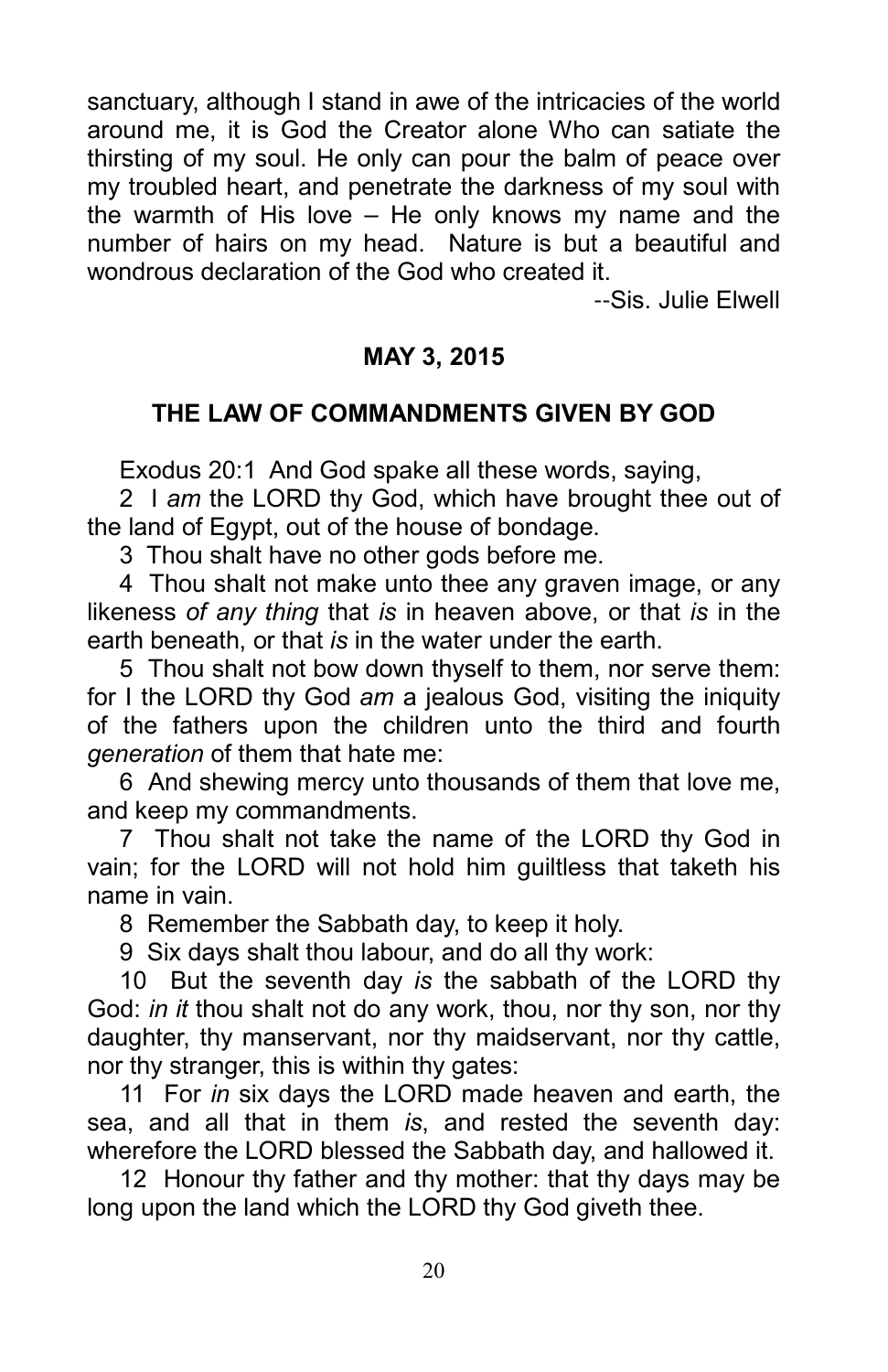13 Thou shalt not kill.

14 Thou shalt not commit adultery.

15 Thou shalt not steal.

16 Thou shalt not bear false witness against thy neighbour.

17 Thou shalt not covet thy neighbour's house, thou shalt not covet thy neighbour's wife, nor his manservant, nor his maidservant, nor his ox, nor his ass, nor any thing that is thy neighbor's.

Matthew 22: 37 Jesus said unto him, Thou shalt love the Lord thy God with all thy heart, and with all thy soul, and with all thy mind.

38 This is the first and great commandment.

39 And the second is like unto it, Thou shalt love thy neighbour as thyself.

40 On these two commandments hang all the law and the prophets.

MEMORY VERSE: The Lord our God is one Lord: and thou shalt love the Lord thy God with all thy heart, and with all thy soul, and with all thy mind, and with all thy strength: this is the first commandment. And the second is like, namely this, Thou shalt love thy neighbor as thyself. There is none other commandment greater than these. —Mark 12:29b-31

CENTRAL THOUGHT: Supreme love, devotion, and worship to the Almighty God will enable us to live up to the standard of His holy commandments and laws, and sincere and earnest love for our fellow man will enable us to relate to him righteously and in a manner well pleasing to God.

#### WORD DEFINITIONS

Exodus 20:4, "graven image": A statue or figure carved out by man.

Ver. 5, "bow down thyself": Humble one's heart in praise, honor, or worship. "hate me": Refuse to love, worship, or obey God.

Ver. 7, "take the name of the LORD thy God in vain": Profess or speak the name of God without true love, worship, and obedience from the heart. "will not hold him quiltless": Will not forgive.

Ver. 8, "Sabbath day": The seventh day of the week, a day to rest and cease from work.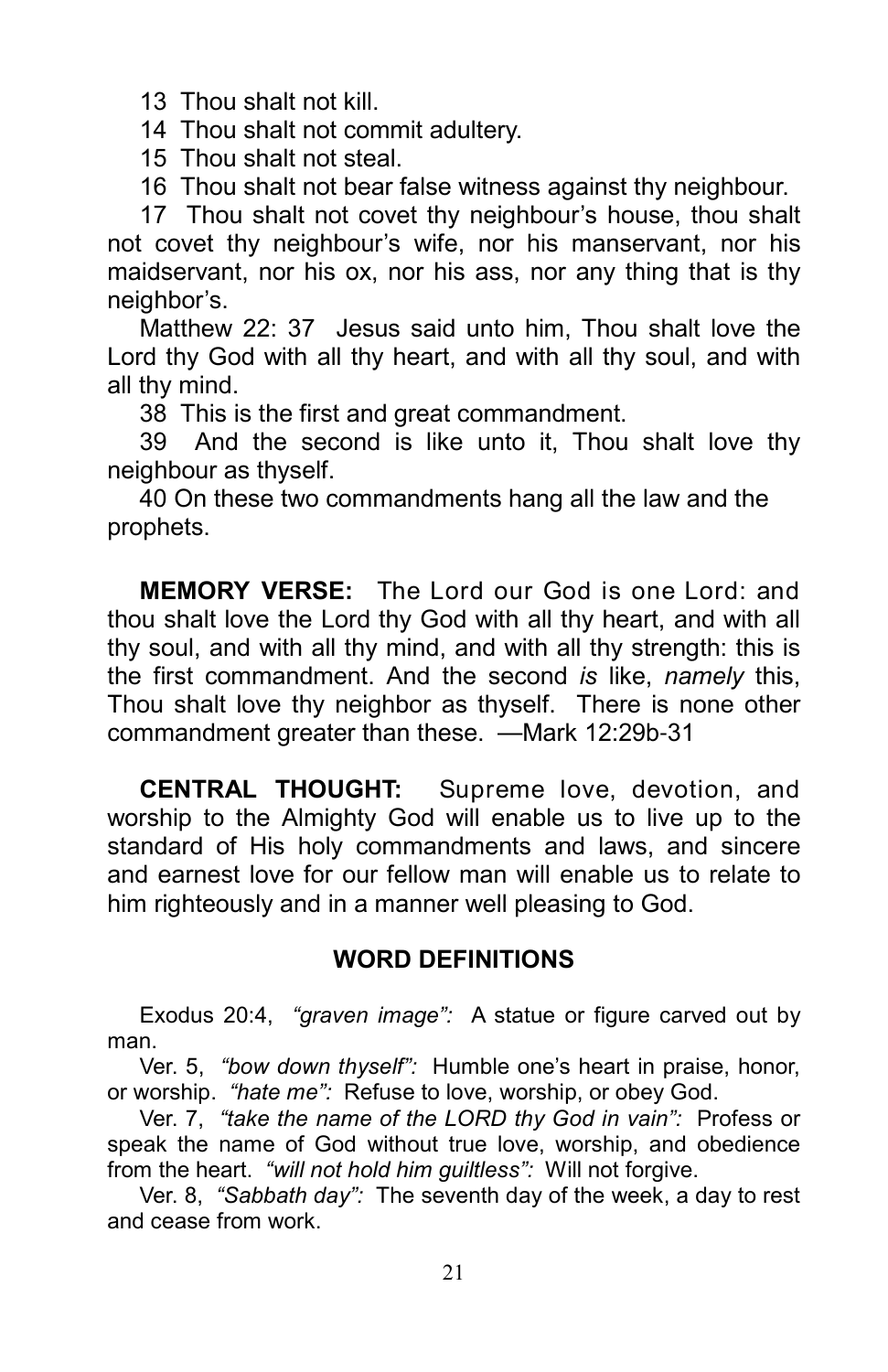Ver. 11, "hallowed it": Made it a special holy day in which to worship and honor God.

Matthew 22:40, "hang all the law and the prophets": All the basis and substance of God's laws and commandments to man are contained therein.

#### LESSON BACKGROUND

It was in the third month when the children of Israel, under the leadership and oversight of Moses, came to the wilderness of Sinai and were camped before the mountain there. God spoke to Moses out of the mountain, and told him to remind the Israelites of what they had seen God do to the Egyptians in delivering Israel from that land of bondage. He told Moses to tell the people of Israel that if they would obey His voice indeed, and keep His covenant, they would be a peculiar (special) treasure unto Him above all people. Moses obeyed the LORD and spoke those words to the people, and the people answered together that all that the LORD had spoken they would do. Then the LORD told Moses to instruct the people to prepare themselves to be ready, for in three days He was to come down in the sight of all the people on mount Sinai. On that day the LORD came down upon Mount Sinai and called Moses up to the top of the mount, and Moses went up. The people were instructed to stay down at the foot of the mountain, and we have in our lesson today the Word that God spoke to them, giving them His ten commandments.

These ten commandments were the great message of God to Israel, lining out His standards of worship to Him, as God, and their relations to their fellow man. The first four commandments have to do with the people's relations with God and what pleases Him. Then the last six of the commandments covered their relationship with each other and all mankind. These ten commandments have been shown and labeled by our Lord and Saviour as being contained in two great commandments. Both Matthew and Mark make mention of this that Jesus spoke. We have made Matthew's words as part of our lesson, while we have Mark's words together as our memory verse. These ten commandments are very vital and important, a solemn key to our relationship with our Creator. In the lessons ahead we will see how important they are and what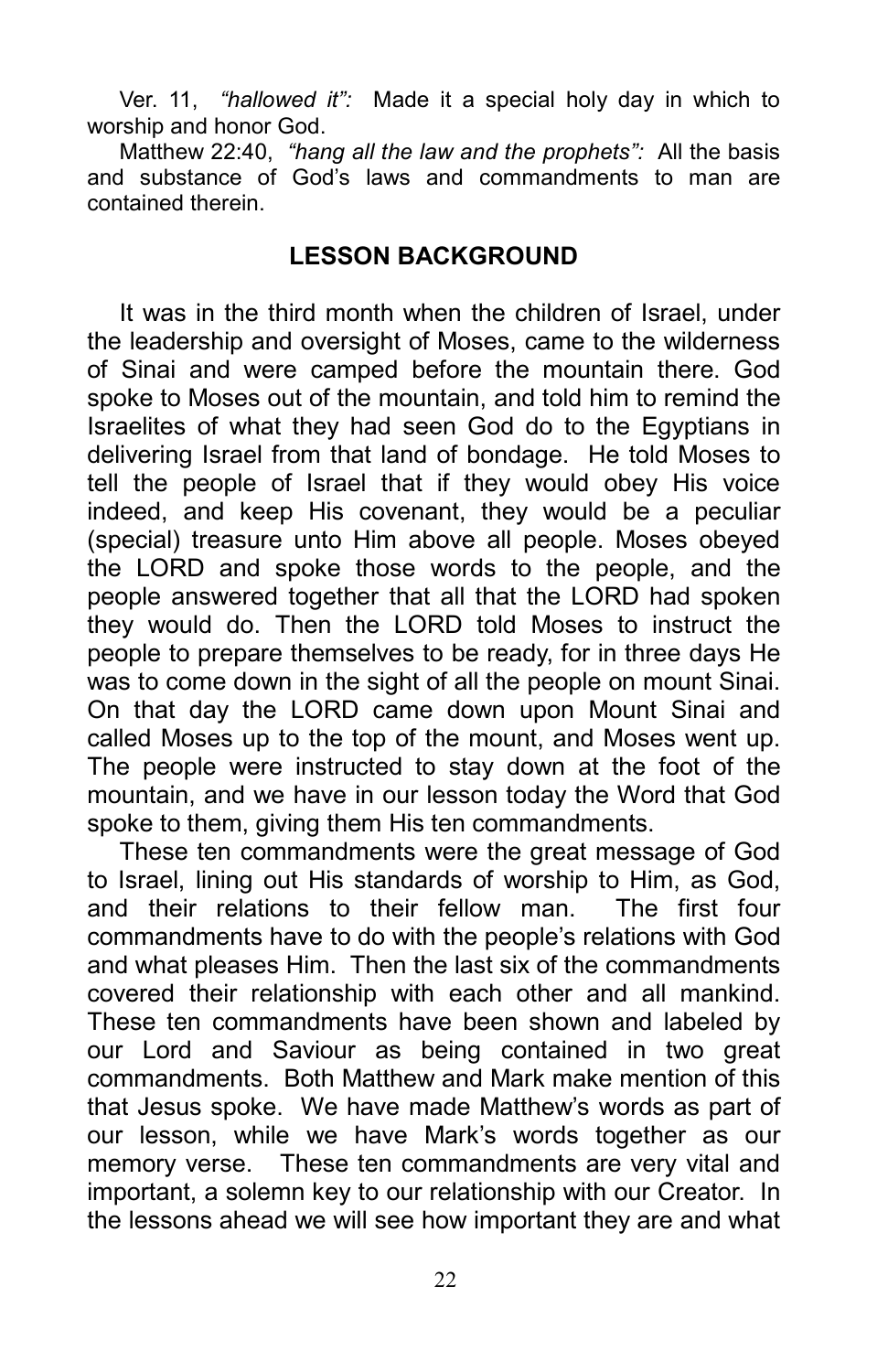transgressing and disobeying them will do to our hearts and lives.

—Bro. Leslie Busbee

#### QUESTIONS:

- 1. What was the first commandment God gave?
- 2. Why did God forbid making graven images?
- 3. How can we take God's name in vain today?
- 4. Why did God want Israel to keep the Sabbath day holy?
- 5. What did the remaining six commandments cover?

# COMMENTS AND APPLICATION

The book of Exodus relates, in great detail, the course that the LORD God took in dealing with the nation of Israel. In Genesis we have the account of the family of Jacob being transferred from their homes in Israel to live in Egypt in the time of the seven years of famine through the influence of Joseph with Pharaoh. And then, after Joseph died, we see them fruitful and increasing abundantly and filling the land of Egypt. We see the new ruler of Egypt taking measures against Israel.

We then have the account of Moses being raised in Pharaoh's household and being used by God to deal with the king of Egypt, bringing about the Israelites' escape from Egypt. We see Israel going away, escaping from slavery in Egypt, passing through the Red Sea by a miracle from God, and hopefully starting on their way to their promised homeland. God worked to bring them to the place where He dealt with them in order to show and set forth His holy and sacred commandments and laws. This manifestation of His holy law is one of the greatest portrayals of His power and holiness that we have in Bible history.

In our lesson today, we have the ten commandments that God set forth before Israel. This is a sacred and holy record that has influenced humanity ever since. Later, in the Old Testament account, we have God inscribing on tables of stone these commandments and giving them to Moses.

Then there is the sad and terrible scene of Moses coming down from the mount and seeing the people of Israel worshipping the golden calf. In his anger, Moses broke the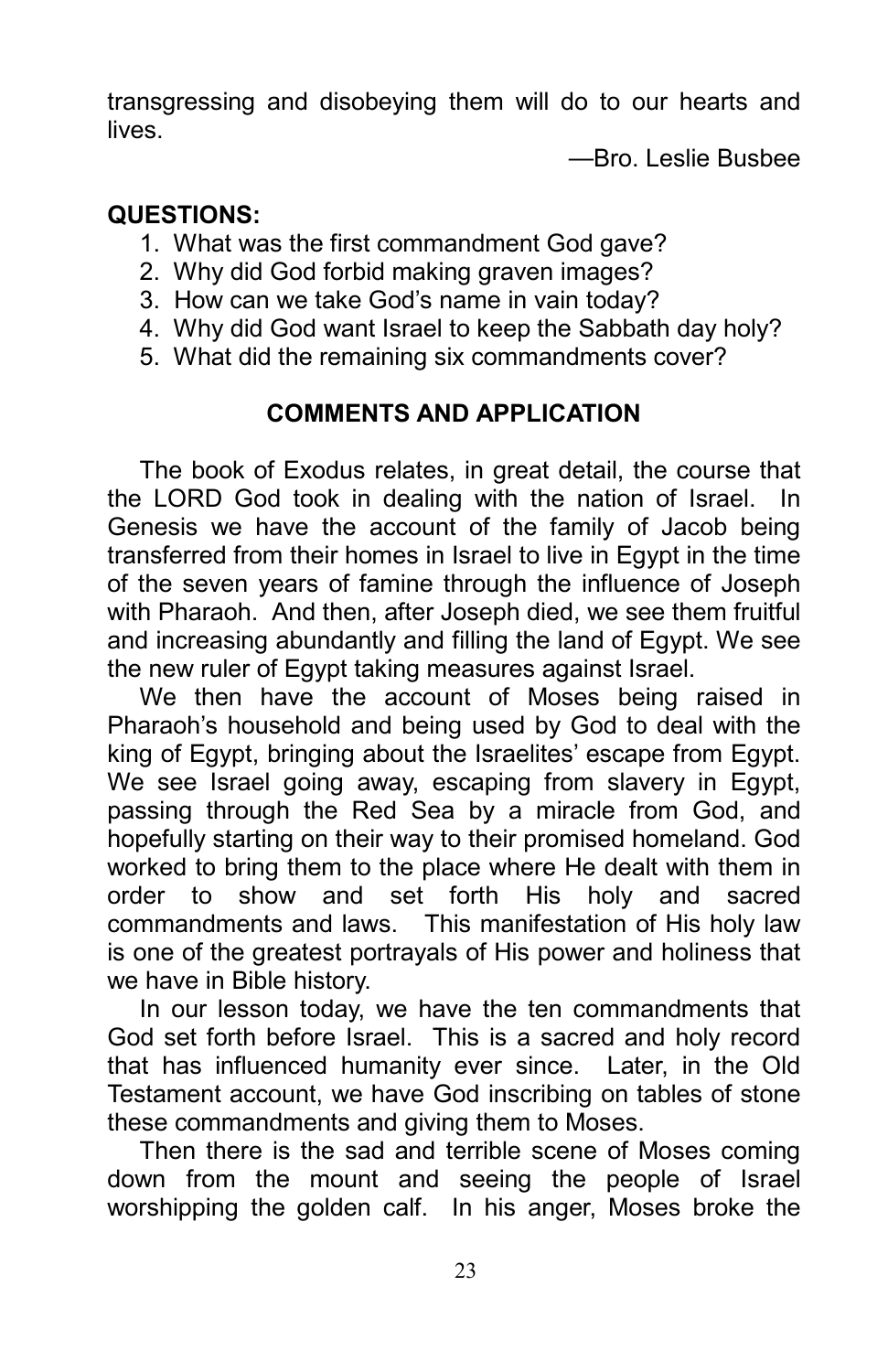tables of stone. He later made some new tables of stone and inscribed the law on them himself; but, it was one scene of sorrow and frustration after another for Moses in his dealings with Israel

The ten commandments that God gave carried on into further biblical history and are pictured in the New Testament along with the faith and victory of our Lord Jesus Christ over sin and transgression.

It is to be remembered how Adam and Eve disobeyed the command and instruction of God in partaking of the forbidden fruit. This act of disobedience plunged humanity in the depths of sin and woe. We see it manifested in various places in Bible history. We see the general tide of humanity plunging into deeper and deeper depths of sin and wickedness, until God sent the flood in Noah's time to destroy sinful humanity; then we see the various scenes of sin and transgression in other accounts. In our lesson today, we have portrayed the holy laws that God gave through Moses, and how they are still important for us to take heed to and obey in the will of God.

—Bro. Leslie Busbee

#### REFLECTIONS

Recently, while driving thru Woodward, Oklahoma, I noticed that someone had erected a Ten Commandments display in town. All ten were recorded. It was very refreshing to see them in an era when there has been great effort to remove the ancient landmarks our forefathers have set, from public and government sectors.

Across the nation, lawsuits are being waged against those who have religious convictions against promoting or supporting ungodliness. Psalm 11:2 states, "For, lo, the wicked bend their bow, they make ready their arrow upon the string, that they may privily shoot at the upright in heart."

The ten commandments have been a moral compass and bedrock foundation for justice and equity in our nation and others. The verse comes to mind, "If the foundations be destroyed, what can the righteous do?" (Psalm 11:3). We need to pray for and support those who are under attack.

—Bob Wilson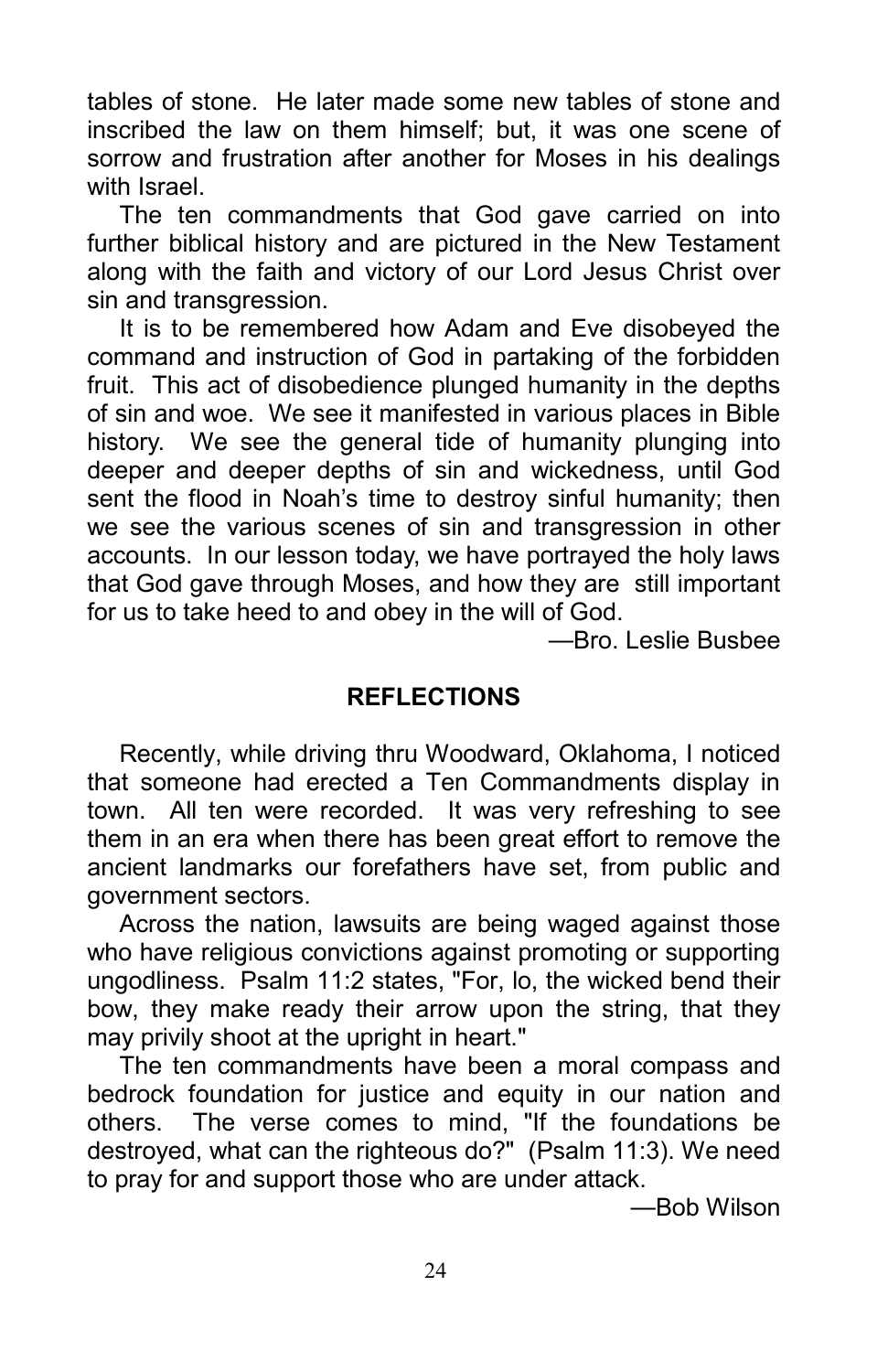#### LOVING AND WILLING OBEDIENCE TO GOD'S LAW

Psalm 19:7 The law of the LORD is perfect, converting the soul: the testimony of the LORD is sure, making wise the simple.

8 The statutes of the LORD are right, rejoicing the heart: the commandment of the LORD is pure, enlightening the eyes.

9 The fear of the LORD is clean, enduring for ever: the judgments of the LORD are true and righteous altogether.

10 More to be desired are they than gold, yea, than much fine gold: sweeter also than honey and the honeycomb.

11 Moreover by them is thy servant warned: and in keeping of them there is great reward.

12 Who can understand his errors? Cleanse thou me from secret faults.

13 Keep back thy servant also from presumptuous sins; let them not have dominion over me: then shall I be upright, and I shall be innocent from the great transgression.

14 Let the words of my mouth, and the meditation of my heart, be acceptable in thy sight, O LORD, my strength, and my redeemer.

Psalm 119:1 Blessed are the undefiled in the way, who walk in the law of the LORD.

2 Blessed are they that keep his testimonies, and that seek him with the whole heart.

3 They also do no iniquity: they walk in his ways.

9 Wherewithal shall a young man cleanse his way? By taking heed thereto according to thy word.

18 Open thou mine eyes, that I may behold wondrous things out of thy law.

20 My soul breaketh for the longing that it hath unto thy judgments at all times.

27 Make me to understand the way of thy precepts: so shall I talk of thy wondrous works.

97 O how love I thy law! It is my meditation all the day.

165 Great peace have they which love thy law: and nothing shall offend them.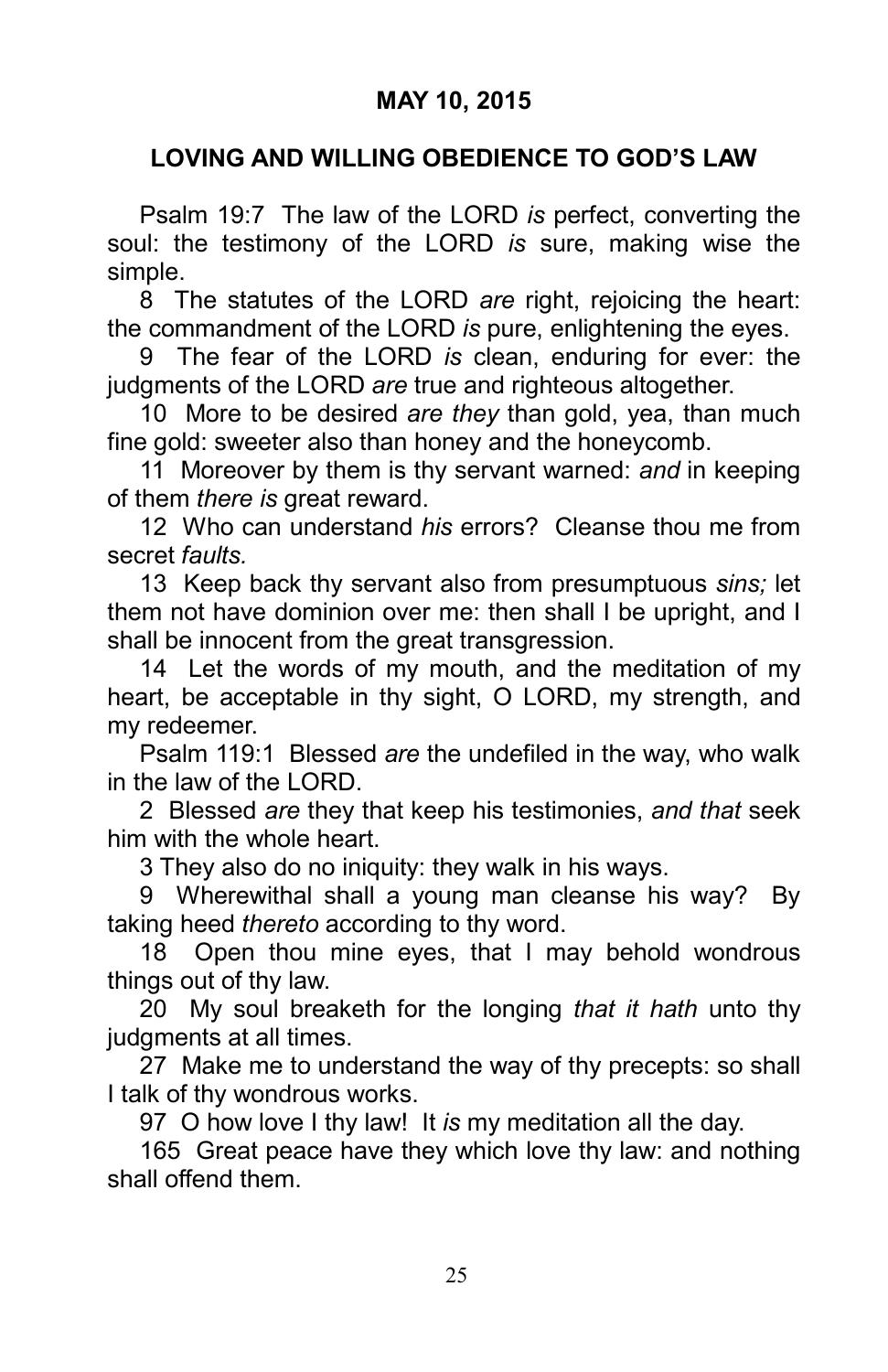MEMORY VERSE: Through thy precepts I get understanding: therefore I hate every false way. Thy word is a lamp unto my feet, and a light unto my path. —Psalm 119:104, 105

CENTRAL THOUGHT: As mortals in this earthly realm soon to pass away, we need to give diligent heed, loving submission, fervent zeal, and faithful obedience to the holy Word of God and all of His commandments and laws.

#### WORD DEFINITIONS

Psalm 19:7, "law": What is strictly required and vital. "converting" the soul": Changing and turning one's heart and life from sin to righteousness. "testimony": Expressed witness or declaration. "sure": Faithful, firm, and fully trustworthy. "making wise the simple": Enlightening the foolish and silly.

Ver. 8, "statutes": Official orders and strict requirements. "commandment": What is appointed, ordered, and fully charged. "enlightening the eyes": Making one fully instructed and aware.

Ver. 9, "judgments": Unfailing verdicts, sentences, or decrees. "altogether": United and in solemn agreement.

Ver. 11, "warned": Enlightened to be cautious of.

Ver. 12, "understand his errors": Be truly aware of his mistake or failure. "secret": Hidden and unaware of.

Ver. 13, "presumptuous sins": Errors and faults committed in arrogant pride.

Ver. 14, "meditation of my heart": My attitudes and inward purposes.

Psalm 119:1, "Blessed": How happy!

Ver. 2, "testimonies": Solemn and unfailing witness.

Ver. 9, "Wherewithal": How completely?

Ver. 20, "My soul breaketh": My heart is melted in submission.

Ver. 165, "nothing shall offend them": Nothing will stir up their anger.

#### LESSON BACKGROUND

God's laws, commandments, statutes, judgments, precepts, and testimonies are good, beneficial, precious, and of great value to us mortals. God Almighty is our kind and gracious Heavenly Father, and the life He requires of us and expects us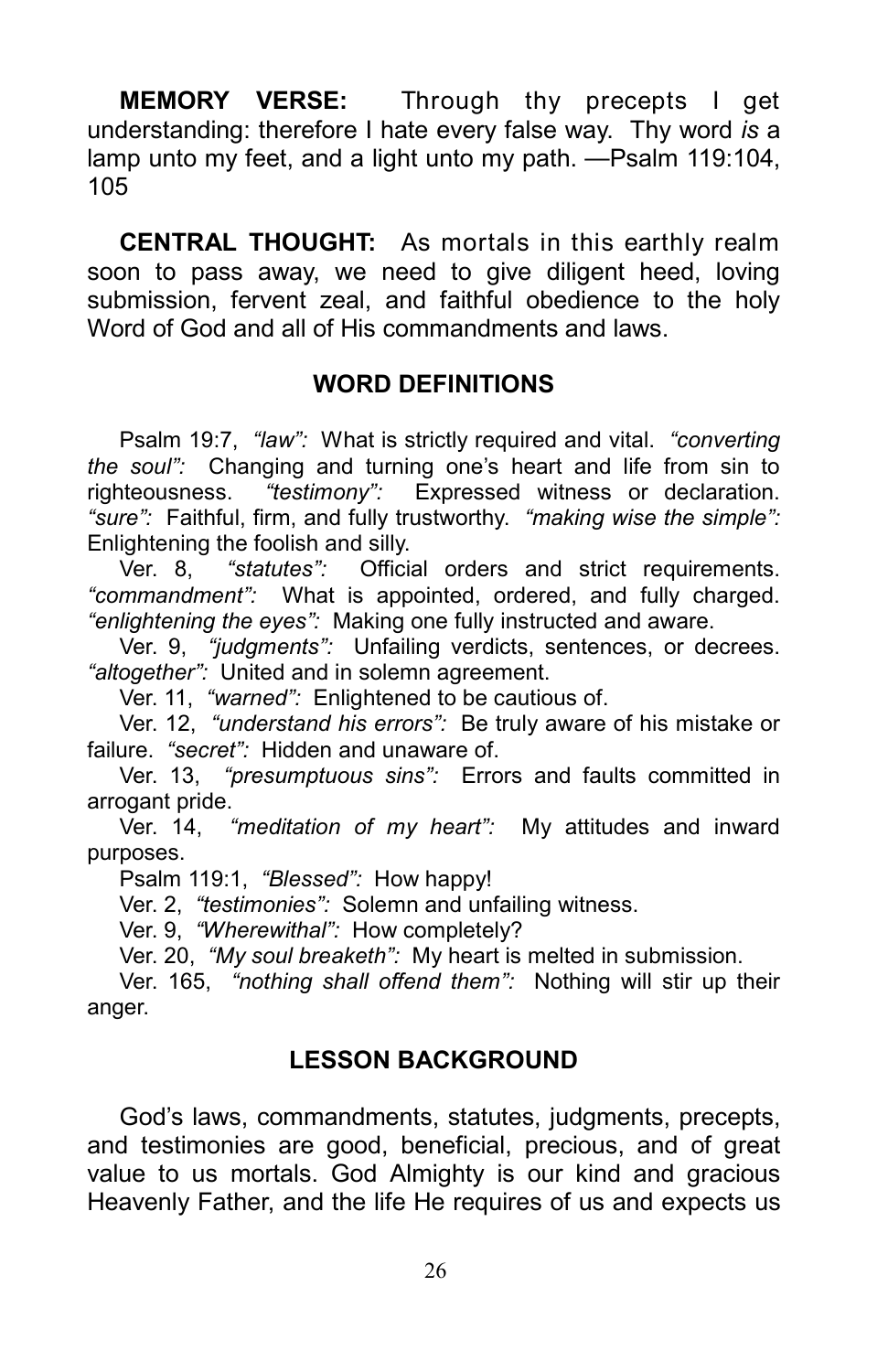to live is for our happiness and welfare. Yes, it crosses and conflicts in broad disagreement with our fleshly thoughts and desires. This is where the great trouble comes with humanity and is a reason for all the woeful and disgraceful conditions that throng the race of man. We know that the author and instigator of it all is Satan, the arch-enemy of God. We see its awful beginning in the case of Adam and Eve, and we can behold its awful impact upon mankind in history.

We see God working through the ages with mankind to defeat Satan and destroy his terrible work. Before God made witness of His law, He worked with establishing the principles of faith, confidence, and assurance. This was portrayed through Abel, Enoch, Noah, and Abraham, along with others recorded in Bible history. Four-hundred and thirty years later (Galatians 3:17), God gave His Law and Commandments through Moses. This was the wisdom of God in preparing our hearts to receive the grace and salvation that was to be brought through Jesus Christ. Not only does our Creator want us to have faith and confidence in Him and His love for us, but He wants us to be aware of the standard of His holiness and righteousness. Thus, He gave us His law. First, He established faith, and then He gave His law. If the law would have been given first, it would have been a hopeless case. But God established and showed the way of faith and assurance of His loving mercy first, and then He gave His law. In our own strength we could not overcome the flesh and temptations of evil, but with faith and confidence of God's love, we can love and follow and obey His holy laws successfully.

—Bro. Leslie Busbee

# QUESTIONS:

- 1. What are some of the benefits and blessings contained in the law?
- 2. What effect does the law have upon the sinful nature of man?
- 3. How must we feel and respond to the Law of God?
- 4. How can we overcome the influence and temptations of sin?
- 5. What is it about God's commandments that is so precious?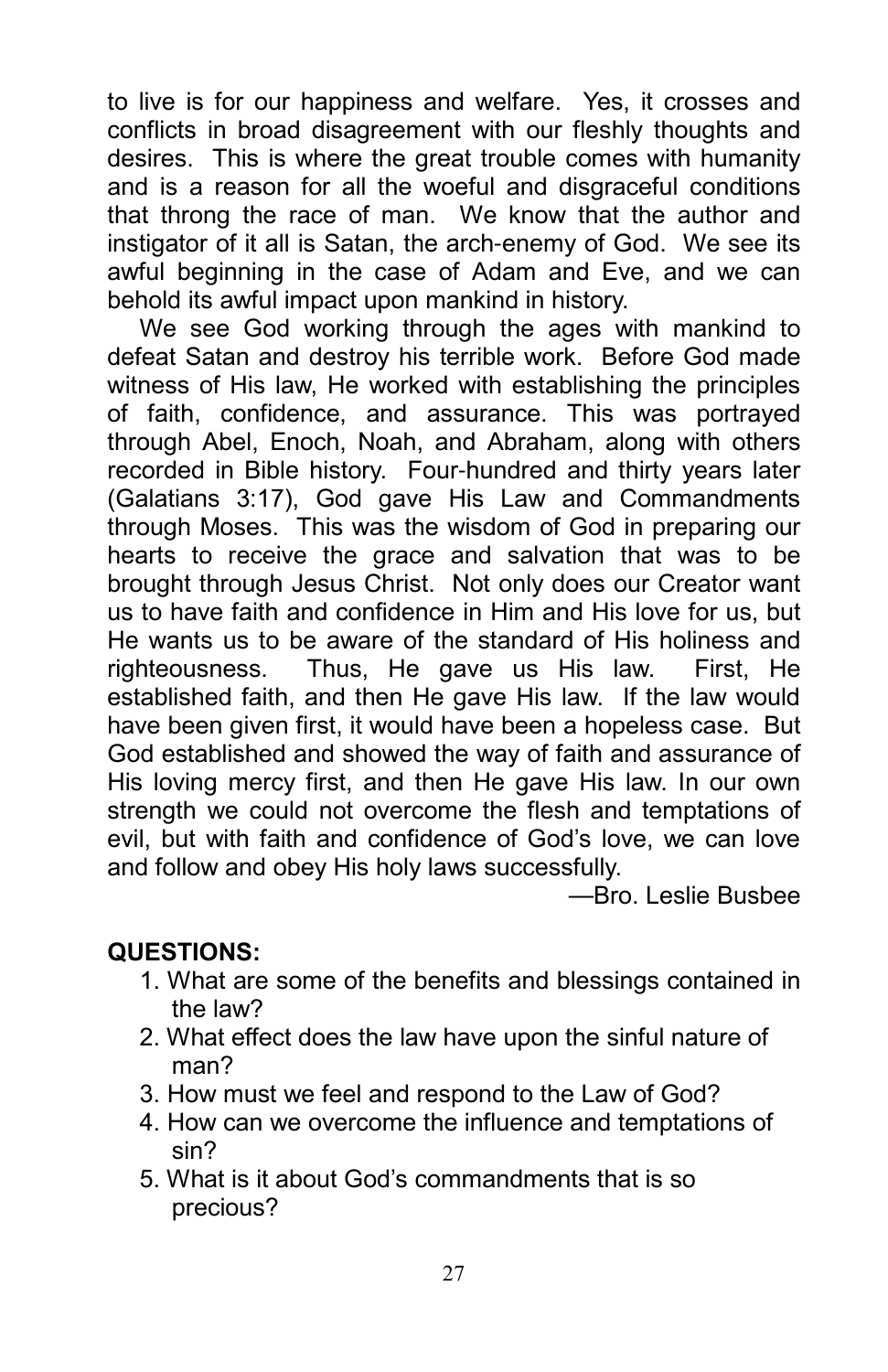#### COMMENTS AND APPLICATION

Our lesson today from the Psalms portrays the value and benefit of the Law of God. It shows how precious and dear God's law is and can be to the heart and soul of man. In other lessons to come, we will look more into the working and presence of sin and disobedience in the heart of man that will conflict and cause trouble. In our lesson today, however, we want to see how precious, beneficial, and important the laws, statutes, judgments, precepts, testimonies, and commandments are and can be to us.

In the first part of Psalm 19, it speaks of the message that daily and nightly is portrayed by the heavens; we had that as part of our April 26 lesson. Then, after speaking of the message of the beautiful heavens above us, the writer goes right into the blessings and joyful benefits of the law of God. Not forgetting the message portrayed so wonderfully in the heavens above us, let us take a good look and consider earnestly what is spoken about God's law and what it contains.

Let us notice the things that the Law of God can accomplish: converting the soul, making wise the simple, rejoicing the heart, enlightening the eyes, enduring for ever, and being true and righteous altogether. The writer goes on to declare that God's laws are more to be desired than fine gold, and sweeter than honey. By them, it is stated, we are warned; and in keeping of them there is great reward.

After elaborating about the benefits of the law, the writer speaks about our errors, secret faults, and also presumptuous sins. It is expressed in a prayer to God, to keep them back, and let them not have dominion over us. Then we shall be upright and innocent from the great transgression. The Psalmist closed with a prayer for God to help him, so that the words of his mouth and the meditation of his heart would be acceptable unto Him. These, along with the various expressions in Psalm 119, portray the love and earnest desire we should have for the law of God, and to have it, as the New Testament declares, written in our hearts.

So we see that the love and appreciation we should have for God's law is conflicted and opposed by the influence and temptations of sin and by yielding to the appetites and desires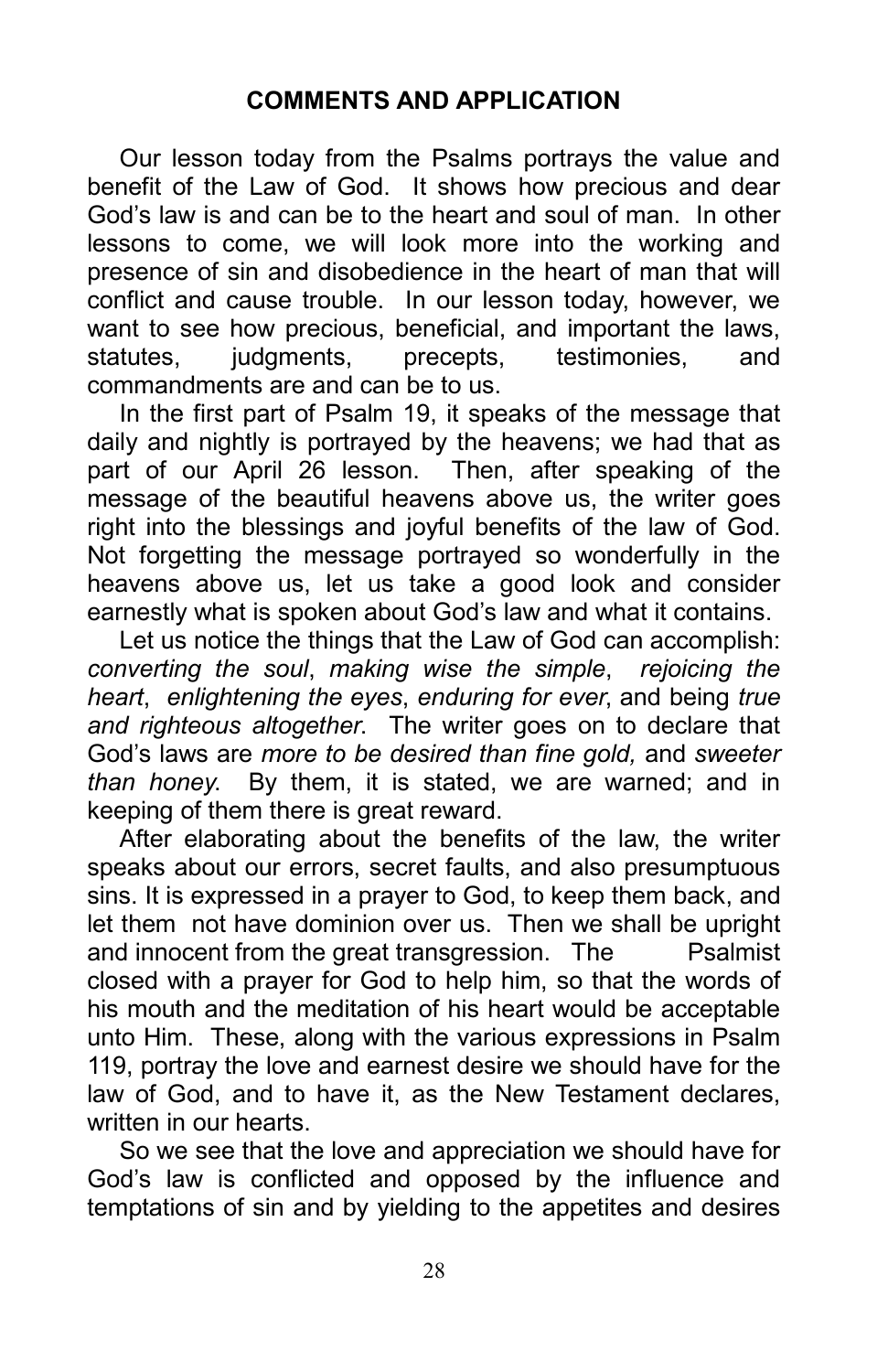of the flesh.

It is a firm, definite decision that we all, as free moral agents, must make individually. By making a strong and unwavering decision for obedience to God and His law, we can overcome the ways of sin and disobedience and live holy and righteous lives before Him, by His help and grace.

--Bro. Leslie Busbee

#### **REFLECTIONS**

As children, we are taught to follow our parents' corrections and commands. We start out hearing simple commands like: "No, no." " Pick up your toys." "Don't hit." As we grow older, the commands of obedience take on responsibility like: '"Take out the trash." "Clean your room." "Share with others." As younger children, we obey simply to avoid punishment, and as we get older, we obey to please our parents; not necessarily to please ourselves. How perfect it is, however, when we follow instructions simply because we love doing those things that are helpful and well-pleasing to our parents. Obedience proves to be a blessing to all as it brings order, peace and safety to the home as well as the world around us.

 David had a perfect attitude of heart in his regard to the commandments of the Lord. He found strength and guidance in the statutes of the Lord. The book of Psalms contains many verses of gratitude that David had for the laws, statutes and commandments of the Lord. He loved serving the Lord.

 Consider, on the other hand, the attitude of the rich young ruler. "All these things have I kept from my youth up..." This a remarkable testimony for anyone. However, he served the Lord outwardly, and not because of an inward love for God's commandments . Many people today do the same thing. They desire to dot the i's and cross the t's, but inwardly they are incomplete, as they do not love the commandments of the Lord and follow after them with a strong and fervent heart.

 As we each one mature spiritually, let us be challenged to follow the laws of the Lord with a heart like David. "Blessed are thou, O Lord: teach me thy statutes. With my lips have I declared all the judgments of thy mouth. I have rejoiced in the way of thy testimonies, as much as in all riches. I will meditate in thy precepts, and have respect unto thy ways. I will delight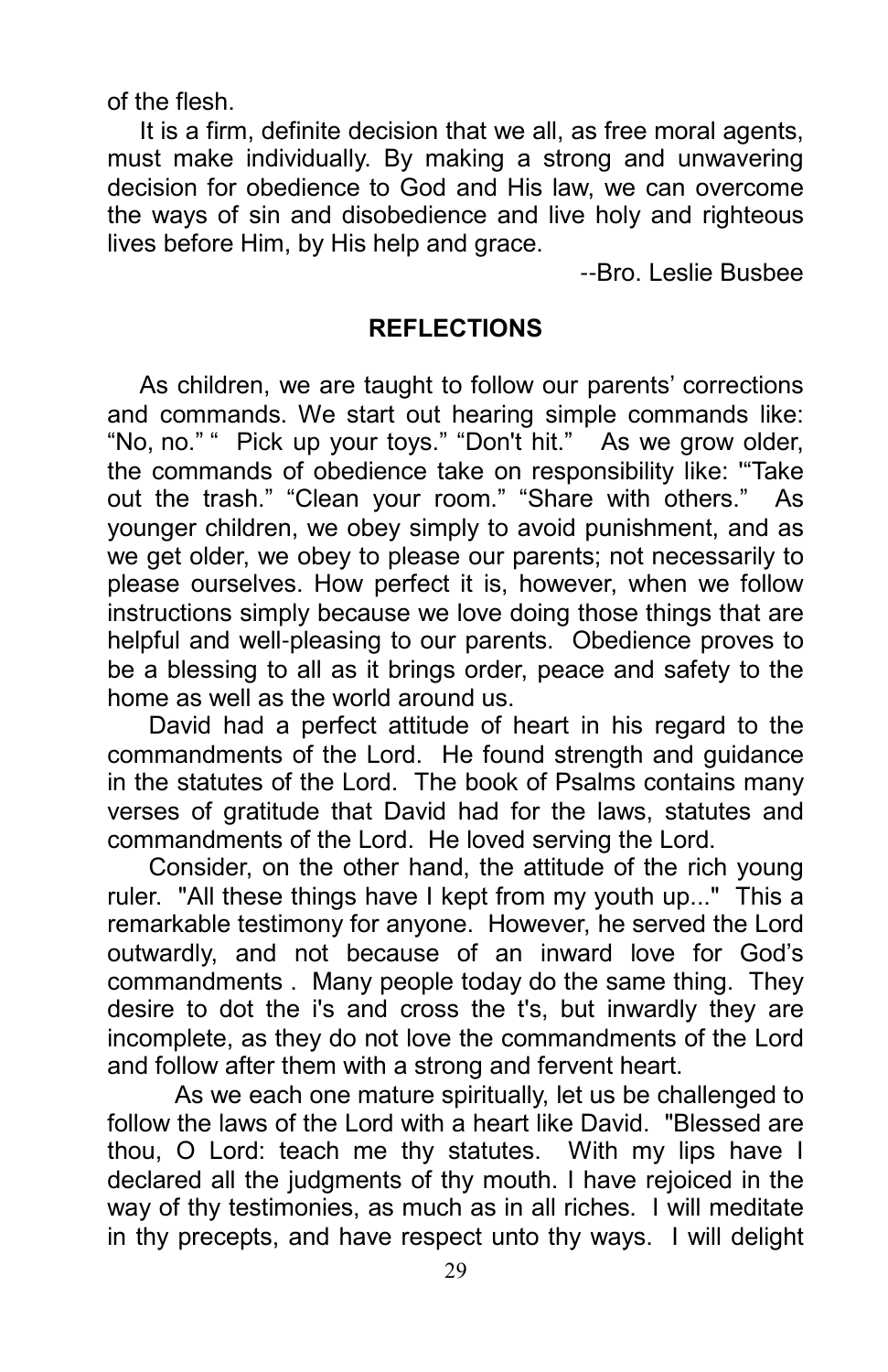myself in thy statutes: I will not forget thy word" (Psalms 119:12-16). It brings a bountiful harvest, a place of refuge as well as quietness and preservation.

--Sis. LaDawna Adams

#### MAY 17, 2015

## THE CROSS OF CHRIST AND WHAT IT MEANS TO US

Philippians 2:5 Let this mind be in you, which was also in Christ Jesus:

6 Who, being in the form of God, thought it not robbery to be equal with God:

7 But made himself of no reputation, and took upon him the form of a servant, and was made in the likeness of men:

8 And being found in fashion as a man, he humbled himself, and became obedient unto death, even the death of the cross.

9 Wherefore God also hath highly exalted him, and given him a name which is above every name:

10 That at the name of Jesus every knee should bow, of things in heaven, and things in earth, and things under the earth;

11 And that every tongue should confess that Jesus Christ is Lord, to the glory of God the Father.

Hebrews 12:1 Wherefore seeing we also are compassed about with so great a cloud of witnesses, let us lay aside every weight, and the sin which doth so easily beset us, and let us run with patience the race that is set before us,

2 Looking unto Jesus the author and finisher of our faith; who for the joy that was set before him endured the cross, despising the shame, and is set down at the right hand of the throne of God.

Matthew 16:24 Then said Jesus unto his disciples, If any man will come after me, let him deny himself, and take up his cross, and follow me.

25 For whosoever will save his life shall lose it: and whosoever will lose his life for my sake shall find it.

26 For what is a man profited, if he shall gain the whole world, and lose his own soul? Or what shall a man give in exchange for his soul?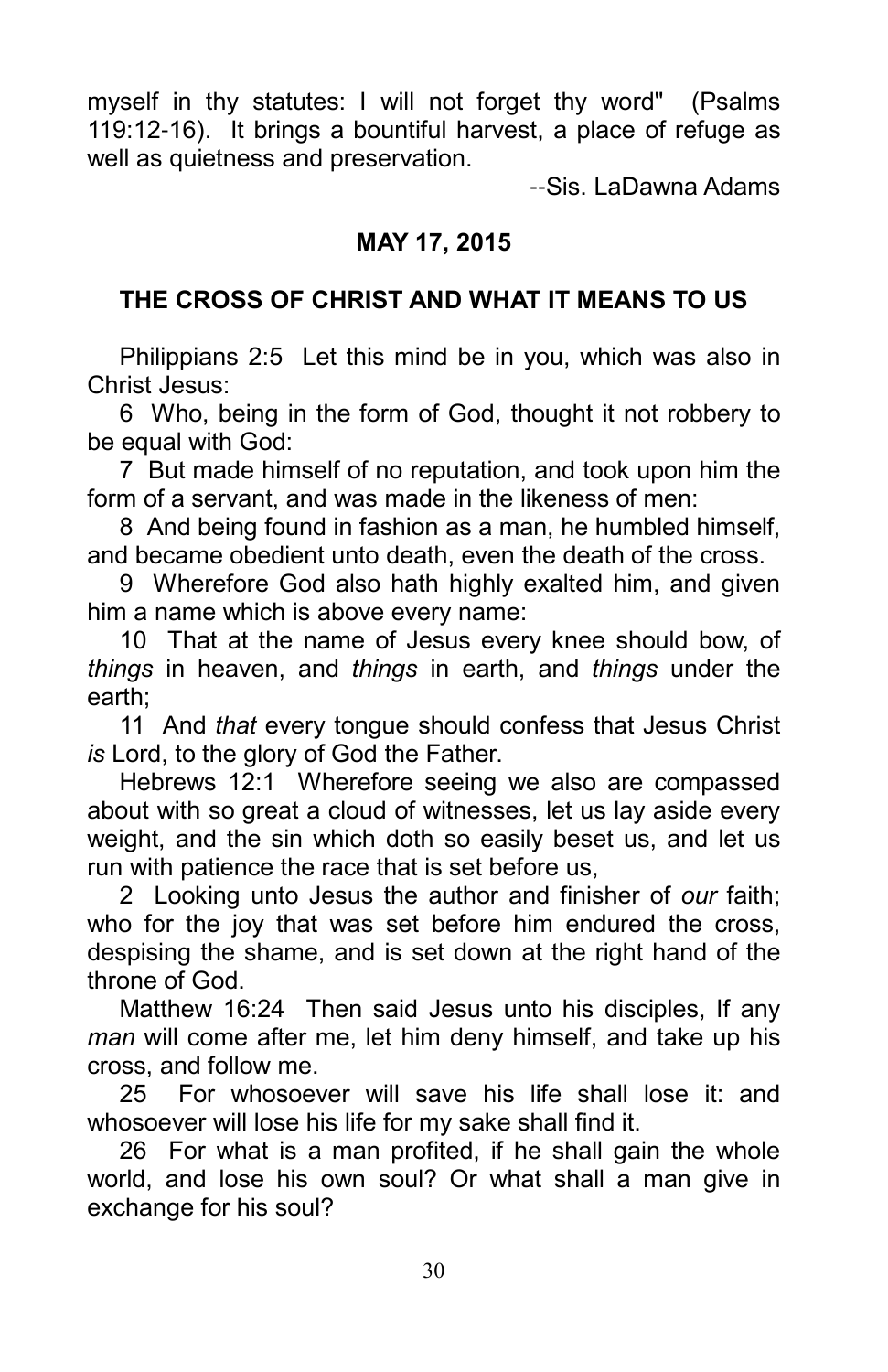1 Corinthians 1:18 For the preaching of the cross is to them that perish foolishness; but unto us which are saved it is the power of God.

Galatians 6:14 But God forbid that I should glory, save in the cross of our Lord Jesus Christ, by whom the world is crucified unto me, and I unto the world.

MEMORY VERSE: And he [Jesus] said to them all, If any man will come after me, let him deny himself, and take up his cross daily, and follow me. —Luke 9:23

CENTRAL THOUGHT: Our Lord Jesus Christ willingly allowed Himself to be crucified on the cross as an example for all who believe and follow Him, that they might be faithful and willing to suffer as He suffered.

#### WORD DEFINITIONS

Philippians 2:5, "this mind": This thought and purpose.

Verse 6, "thought it not robbery to be equal with God": Counted equality with God not to be held on to.

Verse 7, "But made himself of no reputation": But emptied himself. "servant": Slave.

Verse 8, "found in fashion": Showed himself to be no more than a mortal man. "became obedient unto death": Being perfectly willing to allow himself to be put to death. "even the death of the cross": Not just a natural death, but to allow Himself to die the most horrible and suffering death a person could suffer, and that was the death of being nailed to the cross and allowed to suffer and die thereon.

Verse 9, "Wherefore": For this reason.

Verse 10, "every knee should bow": Every mortal person ought to bow down in submission and gratitude.

Hebrews 12:1, "compassed": Surrounded. "witnesses": People whose faith in God spoke out bravely. "lay aside every weight": Refuse to allow anything to hinder. "the sin which doth so easily beset us": The ungodly ways of the sinful world around us that are so enticing and convenient.

Verse 2, "despising the shame": Counting lightly the hateful scorn of those who crucified Him.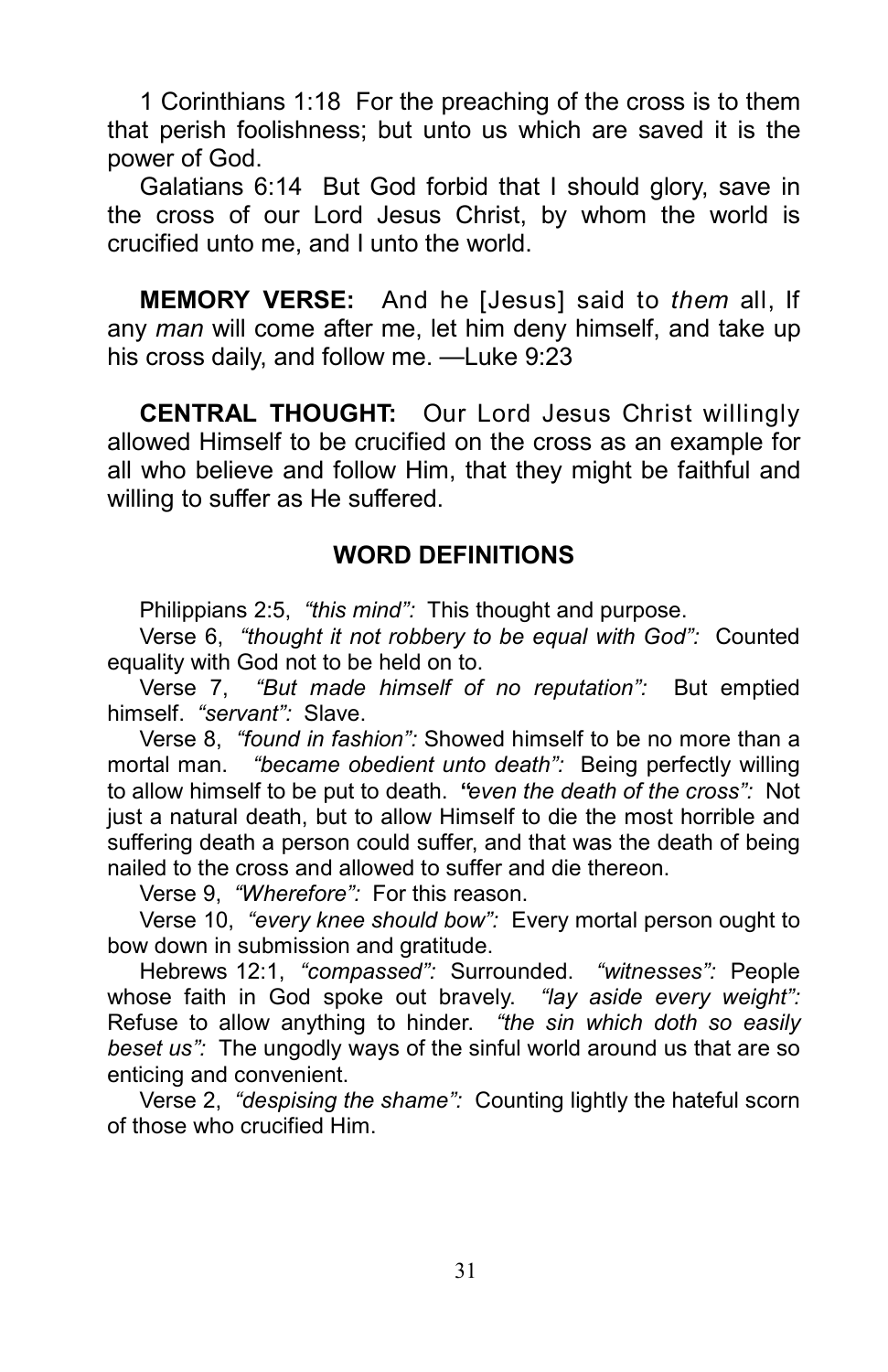We have in the four Gospels of the New Testament the vivid account of the hateful scorn of the leaders of the nation of Israel toward Jesus Christ and the horrible death that they sentenced Him to suffer and bear. Our text from Philippians 2:5-12 portrays what it was really all about. It declares that Christ was in the form of God; this means that Christ was with God from the beginning. He came from eternity down to this fleeting world of time. It also states that Christ did not count this equality with God to be held on to, but He emptied Himself and came down to the level of mortal humanity for the purpose of paying the debt of salvation for mankind.

This was a great condescension, but He did not stop there. No, He humbled Himself to be willing and obedient to the will of God by allowing the sinful men of the world to take Him and inflict upon Him the most painful and horrible death a mortal can die. He was nailed, in hands and feet, to a man-made cross of wood, to hang and suffer the excruciating painful death thereon. We do not know all about it, but there is a probability that He was hung naked. At any rate, it was the most horrible, agonizing, suffering, and shameful death a man could bear.

Now, our Saviour could have drawn back and avoided such a shameful experience. We have His words in Matthew 26:53 that He could have called for twelve legions of angels to deliver Him from such a death. But He followed with the question in verse 54, "How shall the scriptures be fulfilled, that thus it must be?" Christ submitted Himself to be shamefully crucified in fulfillment to the foregoing prophesies for the atonement of the sins of mankind.

Along with these Scriptures, we have the sayings of Jesus concerning all who follow Him. There is a cross that we all must bear if we are to walk worthy of His grace and salvation. If we draw back from the shame of the Christian profession before this ungodly world, then we prove ourselves unworthy of His grace and eternal blessings. May the Lord help us all to be willing to go all the way with Him and be with Him in His eternal glory in that blessed world to come!

—Bro. Leslie Busbee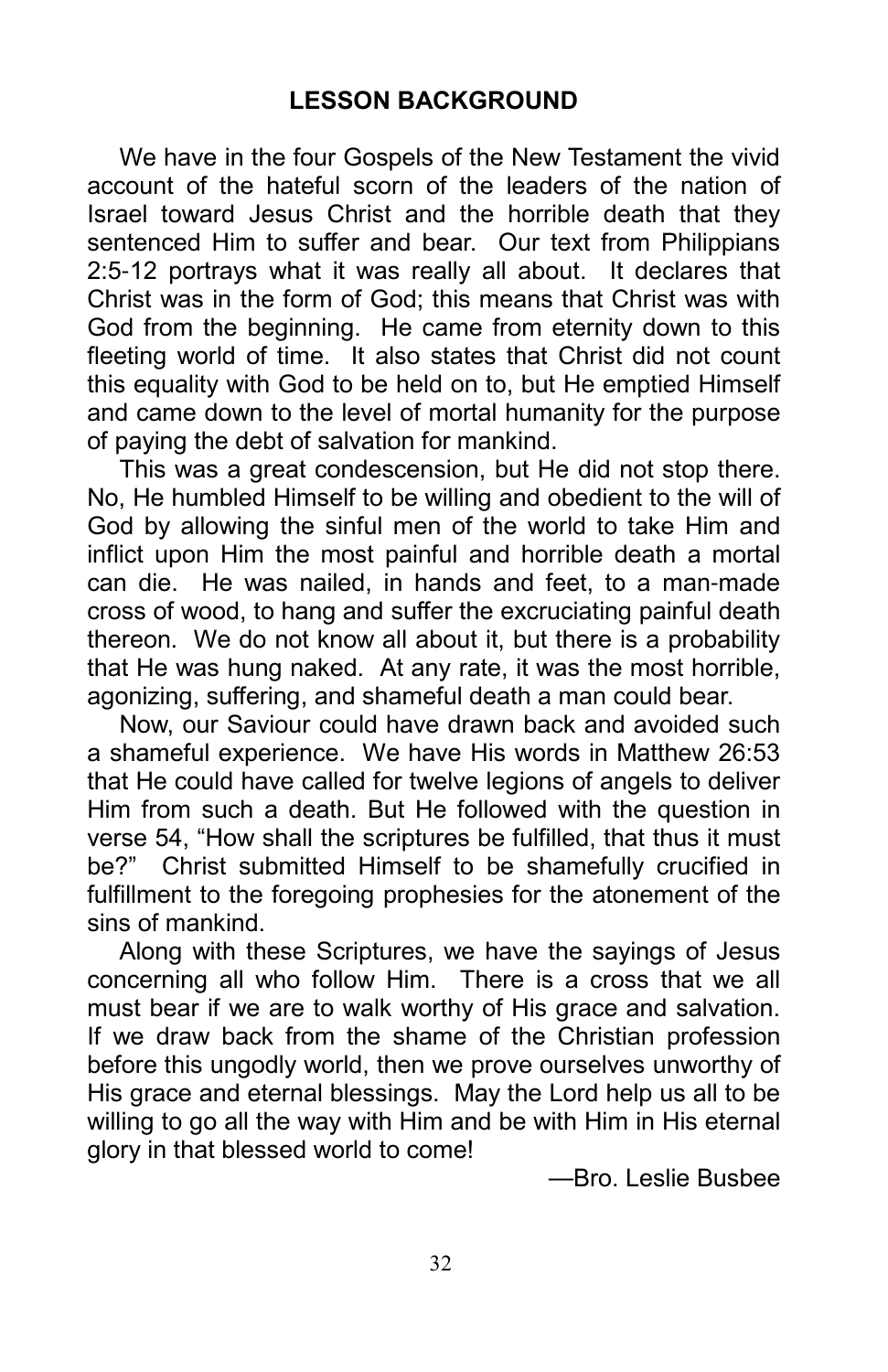# QUESTIONS:

- 1. What kind of mind did Jesus have that we must also have?
- 2. Why did Jesus not take actions to escape the death of the cross?
- 3. What is the cross that all who love and follow Him must bear?
- 4. What was the reward that God gave to Christ for His obedience?
- 5. What will be the result of all who draw back from the cross?

## COMMENTS AND APPLICATION

There is a song that says, "Oh, there's a cross for everyone to bear; but there's a heaven for each soul to share! There's a place in heaven waiting me; I have it through His death on Calvary!" Our Lord Jesus fully knew what He was going to have to suffer as the Saviour of mankind. He spoke of it various times to His disciples. As our lesson bears out, this cross of suffering that Christ had to bear will be passed on to all who believe and follow Him. I have thought much about our Scripture in this lesson from Matthew 16:24-26. This saying of our Lord and Saviour fully reveals a truth that we all need to recognize and fully accept. If we want to partake of Christ's salvation, we must deny self and the worldly attractions and be willing to bear a cross that will be in accord with the cross that our Lord Jesus did bear. In other words, we must be willing to die and give our life as Christ did. To try to save our life will mean that we are going to lose it.

I believe there are other ways we can try to hold on to this life. Look at the medical system and the effort and work of earthly physicians. What are they working for? Is it not to save life and deliver people from the threat of death? It seems a noble thing, but consider this: since Christ suffered so willingly for us and did not seek to save His life, why should we go to such great extent, trusting in medicine and doctors, to preserve our lives? It is even as Jesus stated: "For whosoever will save his life shall lose it: and whosoever will lose his life for my sake shall find (or save) it."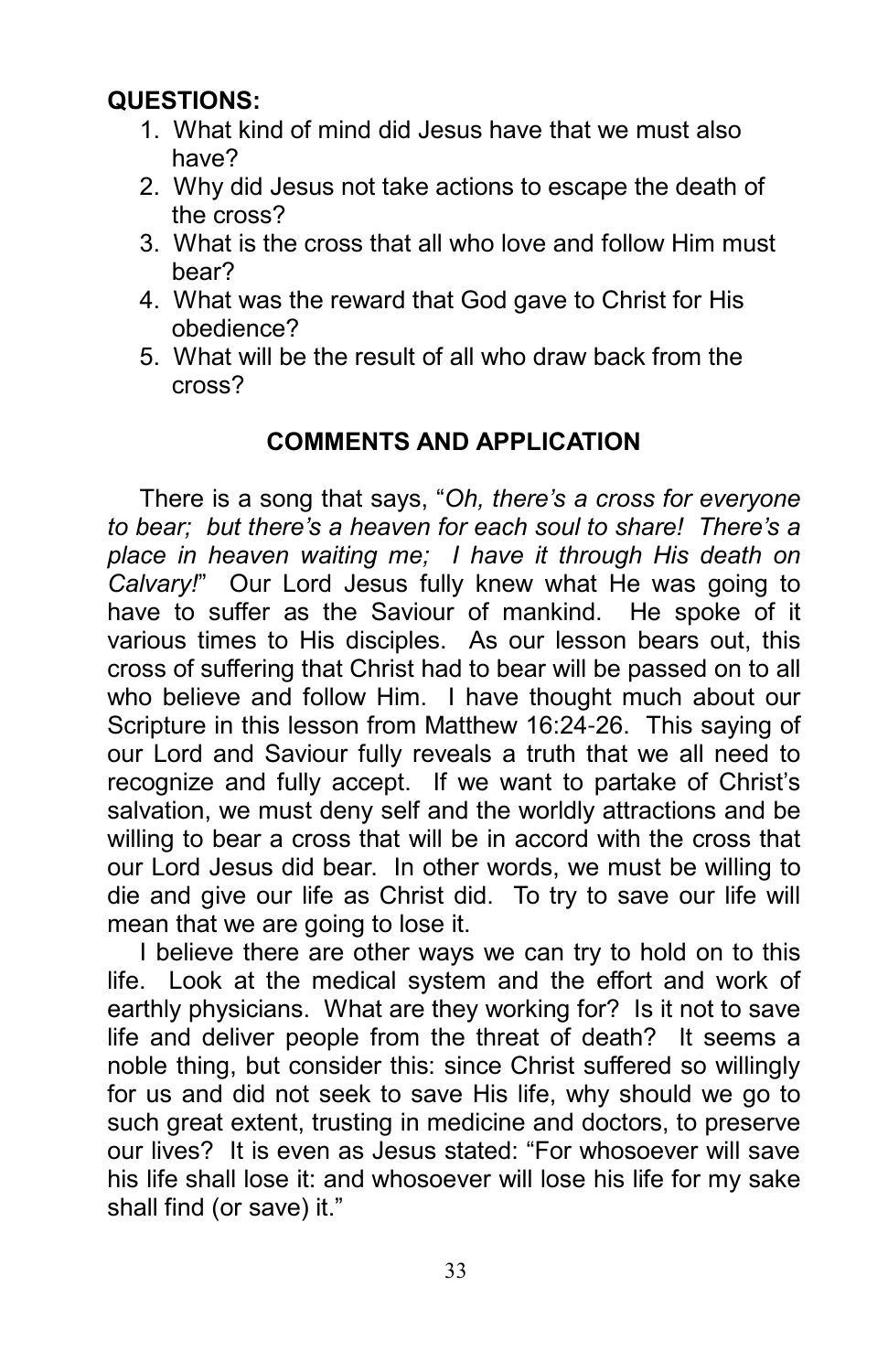We can understand why the world and society goes to such great effort and work, using medical application to heal and save lives; however, we as children of God know that, according to the Scriptures, Jesus bore His physical suffering, not only to save our souls, but also to administer healing to our bodies as well. So then, if we choose to refuse medical science and the procedures of earthly physicians and put our trust solely in God for our healing, we put ourselves in tune with Him, but at great variance with the world. The world doesn't understand our belief that if we try to save our lives we will lose our lives. But we believe that if we put ourselves earnestly and faithfully in God's hands and trust fully in Him, live or die, we will surely save our lives, not for this fleeting earthly world, but for eternal life and happiness with God, and His Son, and all the true and faithful of His precious saints and obedient men and women.

—Bro. Leslie Busbee

#### REFLECTIONS

" '. . . let him deny himself, and take up his cross daily, and follow me' (Luke 9:23).

"Daily; without intermission, without holiday; now, today, this hour; and then, tomorrow! And the daily 'cross'; a something which is to be the instrument of disgrace and execution to something else! And what will that something be? Just whatever gives occasion of ever deeper test to the selfsurrender of which we have spoken; just whatever exposes to shame and death the old aims, and purposes, and plans, the old spirit of self and its life.

"Perhaps it is some small trifle of daily routine; a crossing of personal preference in very little things; accumulation of duties, unexpected interruption, unwelcome distraction. Yesterday these things merely fretted you and, internally at least, 'upset' you. Today, on the contrary, you take them up, and stretch your hands out upon them, and let them be the occasion of new disgrace and deeper death for that old self-spirit. You take them up in loving, worshipful acceptance. You carry them to their Calvary in thankful submission. And tomorrow you will do the same."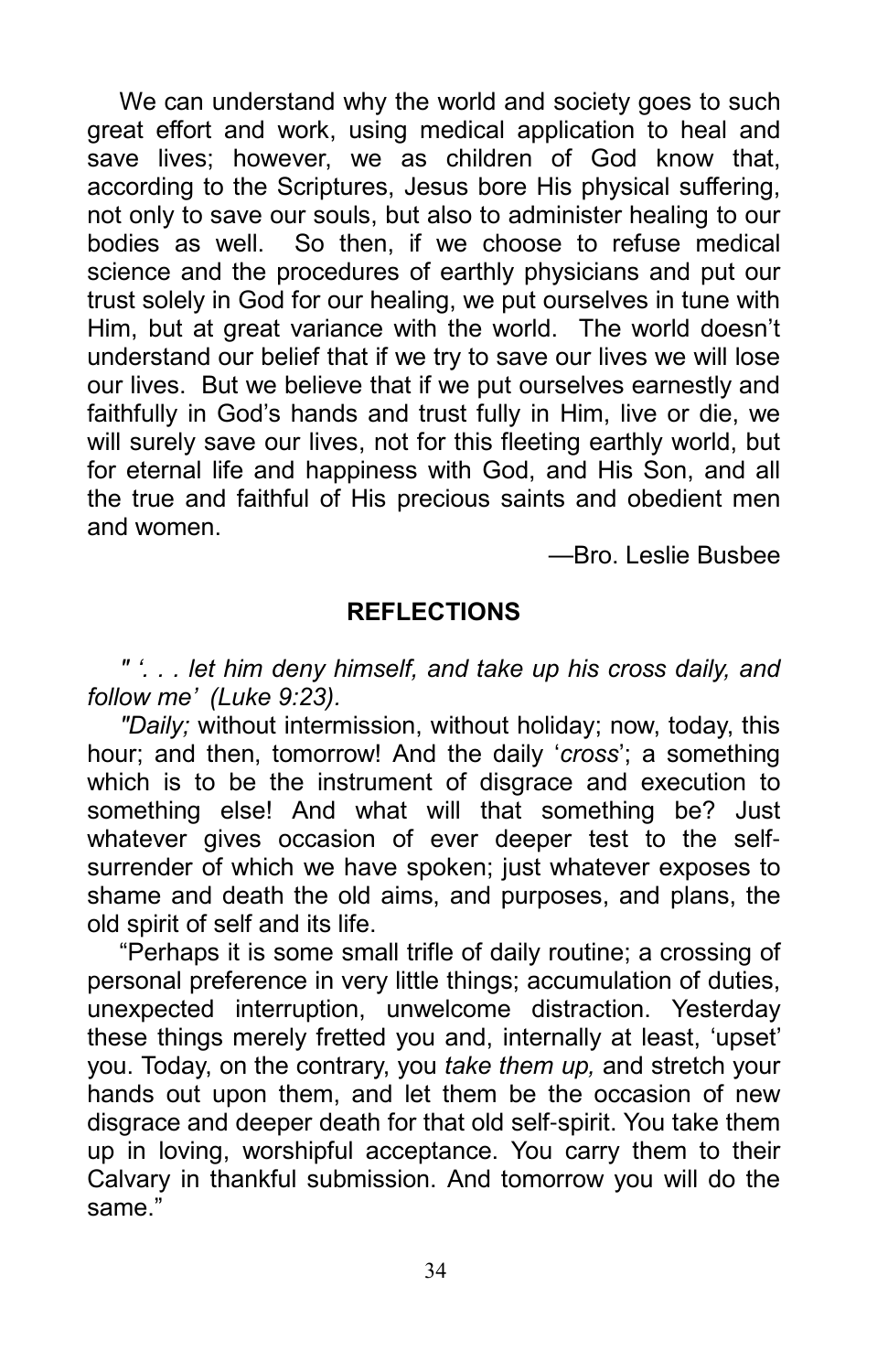#### —Bishop Moule, as quoted in Beyond Humiliation, The Way of the Cross, by J. Gregory Mantle

—Selected by Sis. Angela Gellenbeck

#### MAY 24, 2115

#### ROOTS AND FRUIT

I Corinthians 6:9 Know ye not that the unrighteous shall not inherit the kingdom of God? Be not deceived: neither fornicators, nor idolaters, nor adulterers, nor effeminate, nor abusers of themselves with mankind,

10 Nor thieves, nor covetous, nor drunkards, nor revilers, nor extortioners, shall inherit the kingdom of God.

11 And such were some of you: but ye are washed, but ye are sanctified, but ye are justified in the name of the Lord Jesus, and by the Spirit of our God.

Romans 8:12 Therefore, brethren, we are debtors, not to the flesh, to live after the flesh.

13 For if ye live after the flesh, ye shall die: but if ye through the Spirit do mortify the deeds of the body, ye shall live.

14 For as many as are led by the Spirit of God, they are the sons of God.

Galatians 5:16 This I say then, Walk in the Spirit, and ye shall not fulfill the lust of the flesh.

17 For the flesh lusteth against the Spirit, and the Spirit against the flesh: and these are contrary the one to the other: so that ye cannot do the things that ye would.

18 But if ye be led of the Spirit, ye are not under the law.

19 Now the works of the flesh are manifest, which are these; Adultery, fornication, uncleanness, lasciviousness,

20 Idolatry, witchcraft, hatred, variance, emulations, wrath, strife, seditions, heresies,

21 Envyings, murders, drunkenness, revellings, and such like: of the which I tell you before, as I have also told you in time past, that they which do such things shall not inherit the kingdom of God.

22 But the fruit of the Spirit is love, joy, peace, longsuffering, gentleness, goodness, faith,

23 Meekness, temperance: against such there is no law.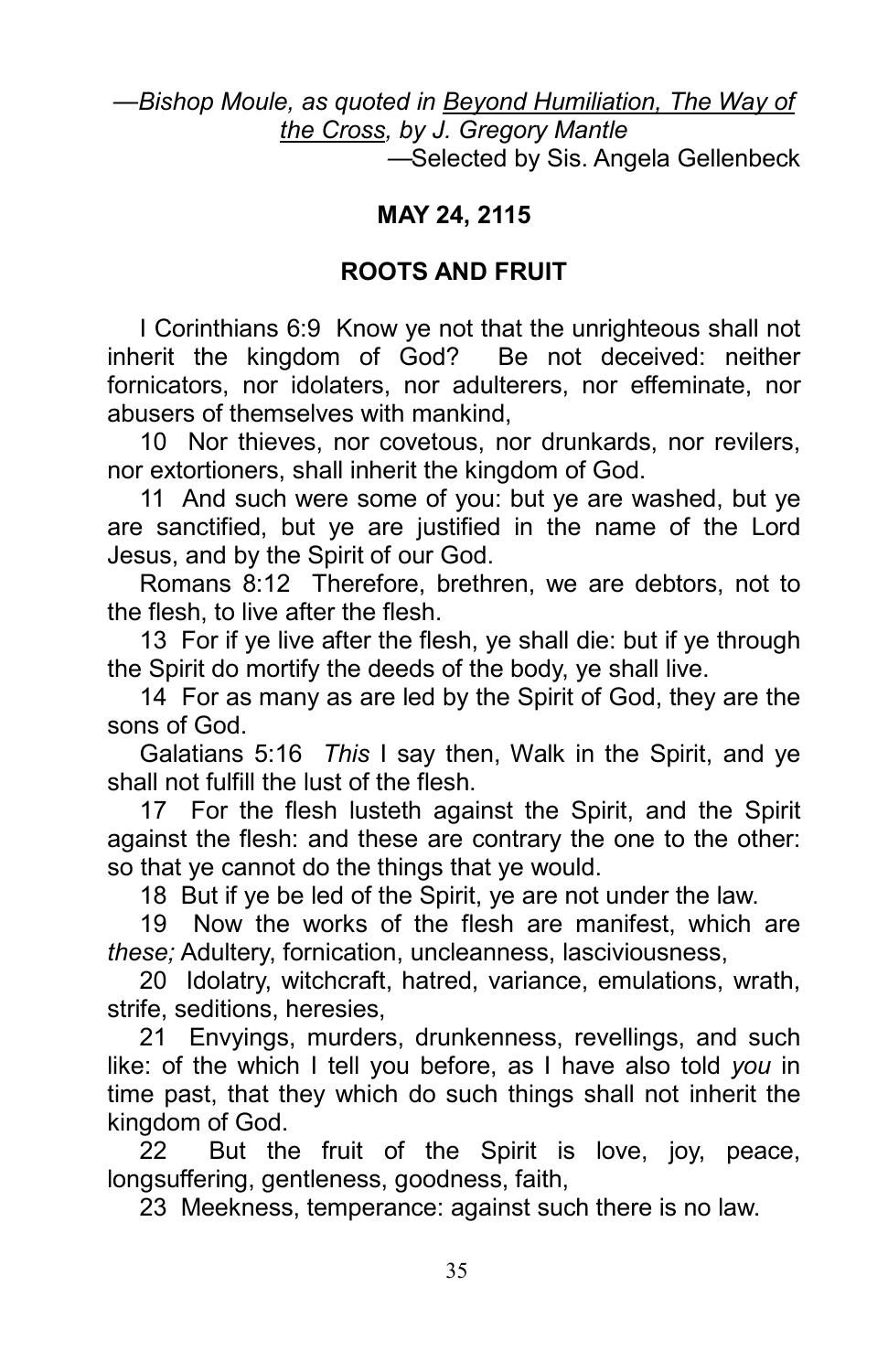24 And they that are Christ's have crucified the flesh with the affections and lusts.

25 If we live in the Spirit, let us also walk in the Spirit.

MEMORY VERSE: Be not deceived; God is not mocked: for whatsoever a man soweth, that shall he also reap. For he that soweth to his flesh shall of the flesh reap corruption; but he that soweth to the Spirit shall of the Spirit reap life everlasting. —Galatians 6: 7, 8

CENTRAL THOUGHT: The conversation, ways, and habits of a person who is governed by godliness and submission to the Holy Spirit of God will manifest the fruit of the Holy Spirit in that person's life; while being dominated and controlled by fleshly lusts and desires will produce all manner of sin and wrong.

#### WORD DEFINITIONS

I Corinthians 6:9, "fornicators": People who have unlawful sexual relations and behavior. "idolators": People who worship other gods beside the true God. "adulterers": People who are not true to their husbands or wives. "abusers of themselves with mankind": Men who have sexual relations with men.

Ver. 10, "covetous": Lovers of money and material wealth. "revilers and extortioners": trouble-makers and those who stir up hatred and strife.

Ver. 11, "washed": Made clean through obeying the truth and being forgiven of sin. "sanctified": Made pure and holy. "justified": Made just and righteous before God.

Romans 8:12, "debtors, not to the flesh": Do not have to live after the fleshly lusts of this world.

Ver. 13, "mortify": Put to death and bring under strict control.

Galatians 5:16, "Walk in the Spirit": Conduct one's self to please God.

Ver. 17, "lusteth against": The flesh has desires contrary to the Spirit of God. "cannot do the things that ye would": Cannot follow inclinations of the flesh.

Ver. 19, "uncleanness": Impurity. "lasciviousness": Filthy conduct with no control.

Ver. 20, "idolatry": Worshipping other gods besides the true God. "witchcraft": The Greek word is "pharmacia", which means "medication". "variance": Wrangling and arguing. "emulations":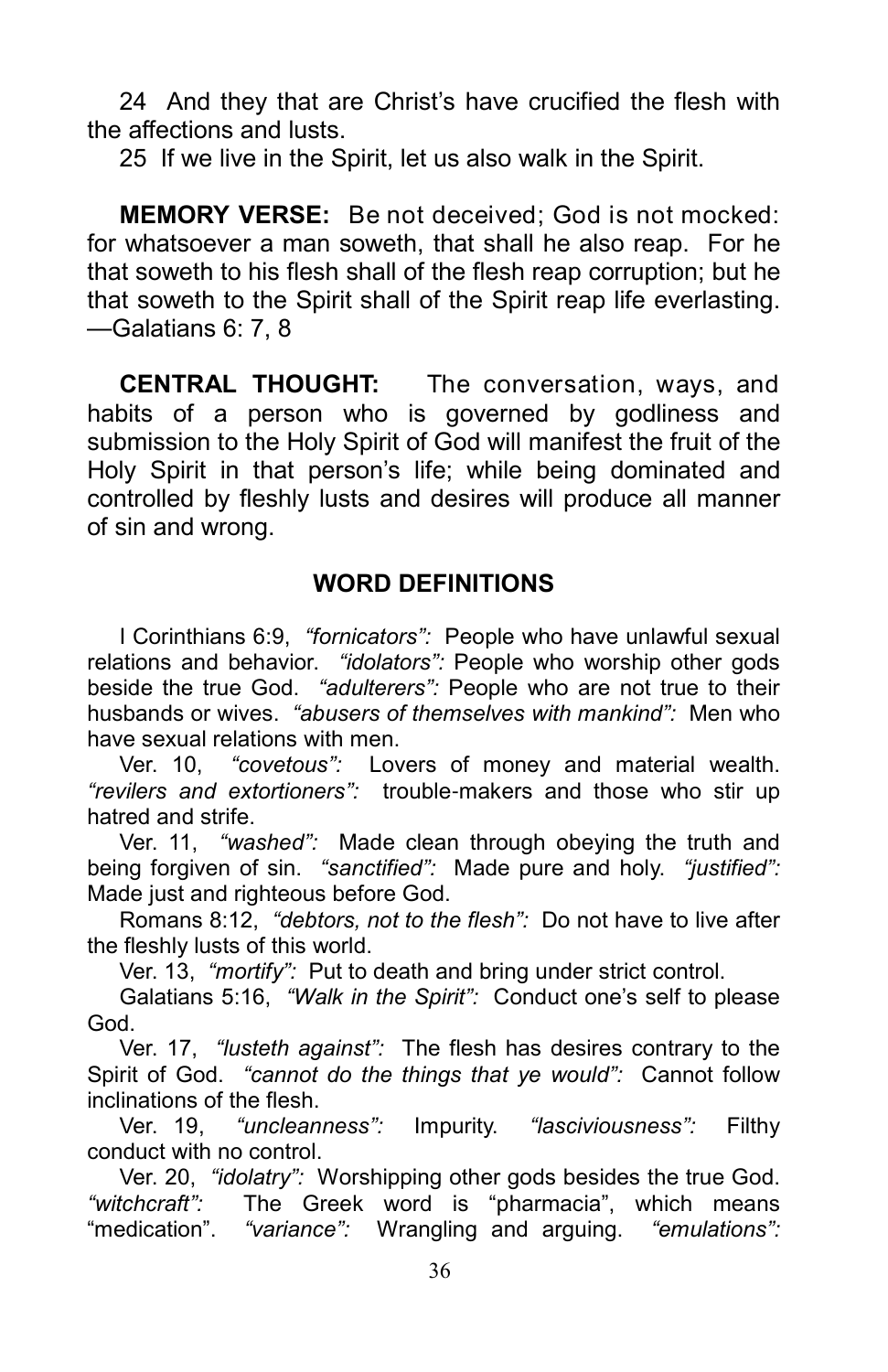Jealousy and ill-will. "strife": Contention and division. "seditions": Doctrines causing division and contention. "heresies": False doctrines contrary to the truth.

Ver. 21, "envyings": Ill will and jealousy. "revellings": Lowering and letting loose the standard of God's word.

Ver. 23, "meekness": Gentleness and humility. "temperance": Self-discipline and control.

Ver. 25, "walk in the Spirit": Behave and conduct one's self in accord with God's Spirit.

Galatians 6:7, "God is not mocked": You can't fool your Creator.

 Ver. 8, "soweth to the flesh": Allows the flesh to have control. "soweth to the Spirit": Allows the Holy Spirit to fully guide and control.

## LESSON BACKGROUND

From the holy writings of the apostle Paul, we have a definite guideline of the two distinct powers and influences that we, as mortals in this time world, are faced with. It was that way in Paul's time and long before him. It was the solemn conflict that faced Adam and Eve in the garden of Eden, and that which has faced every mortal since then. History is very vivid in revealing both sides of this matter. It is a proven fact that to yield to the alluring powers of Satan in the lusts and passions of the flesh brings trouble, disappointment, and eternal damnation in the long run.

We all have to face this situation. I can recall times in my youthful years when the flesh and lustful attractions of the world allured my heart and mind, but I am thankful for a godly mother and the saints of God, along with the Holy Spirit, that helped to draw my soul to an unfailing decision to let the Holy Spirit and the gospel of Christ have the pre-eminence in my life.

The attractions of the world and the lusts of the flesh are clearly defined in our lesson. Until a person is awakened to the solemnity of this matter, there is very little chance of attaining to the right way. The things that are mentioned in our lesson today, of the lustful current of this ungodly world, are still in great operation. But the Holy Scriptures are plain and the Holy Spirit is faithful to deal with the souls of humanity. He is working and will continue to work as long as time shall last.

May the Lord help each one of us to be sincere and honest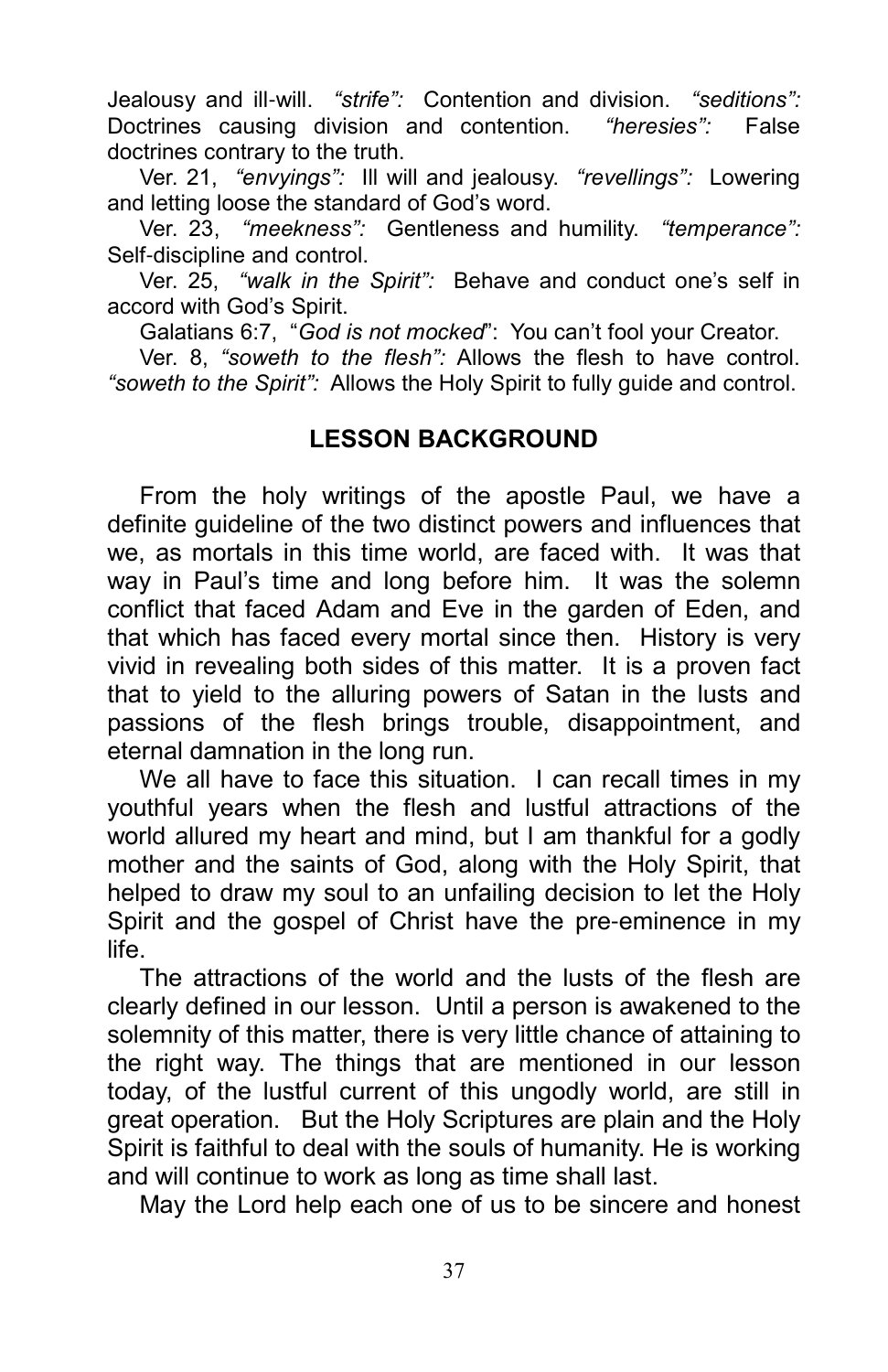before God and make that solemn decision to turn from the lusts of the flesh mentioned in our lesson and seek earnestly with all of our hearts to yield to the Holy Spirit and gain access to the eternal kingdom of God!

—Bro. Leslie Busbee

# QUESTIONS:

- 1. What are some of the fleshly attractions before a person?
- 2. What are the attractions that God and Christ have shown?
- 3. What must a person do to really escape the ways of sin?
- 4. What will be the end of a life given to fleshly lusts and pleasure?
- 5. What will be the end of a life in which the Holy Spirit had control?

# COMMENTS AND APPLICATION

The appetites and desires of this mortal body are the main instruments that Satan uses to attract the hearts of men and women, boys and girls. One of the things that is used is the natural physical attraction between the genders. The desire of a young man to the beauty of a young woman is a great and powerful element to influence them both. It is heavenly wisdom to bring our feelings and desires into proper bounds, and seek the help and grace of the Almighty God to understand and have the courage to make the wise decision concerning this matter. Fornication and adultery are two of the results of the fleshly lusts that are so attractive to the mind and heart.

Oh, how vital it is for young people to consecrate their lives to God and commit their ways to His guidance and trust! I can remember the strong influence for lustful fulfillment in the society in which I grew up. I thank the Lord that He helped me to seek His guidance and obey the leadings of His Holy Spirit. I would earnestly plead with all young people to make that solemn decision for God and to do His perfect will. It will be worth it all to experience His blessings!

—Bro. Leslie Busbee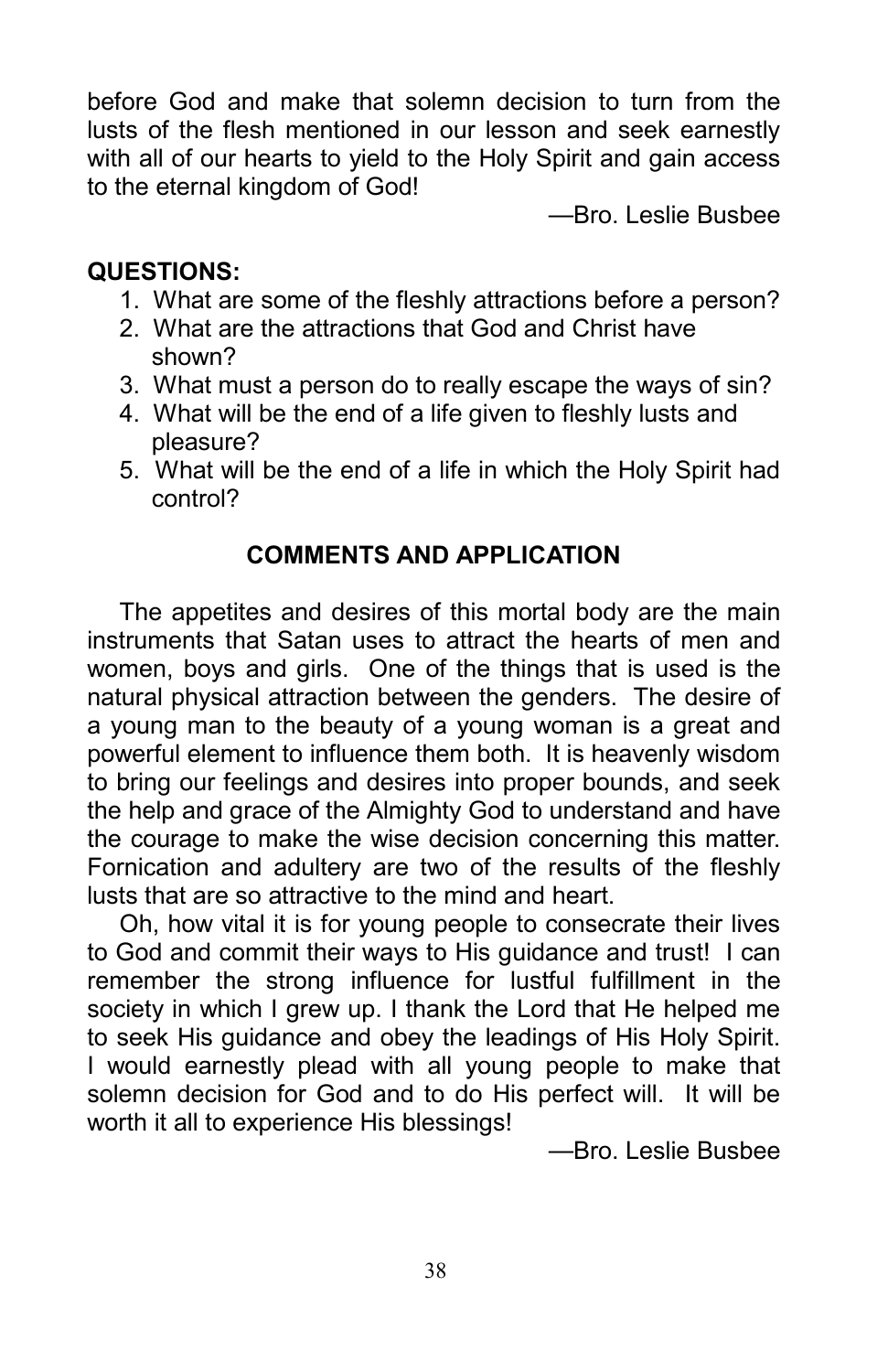In Matthew 12:33 it says, "The tree is known by his fruit". A man that is living in the flesh and being controlled by the lust of the flesh, the lust of the eyes, and the pride of life brings forth corrupt fruit (either literally or morally). Roots of sin are manifest in how much time we spend on something and where our love and heart's desires are. Certainly, the individual who yields to the temptation of sin and has sinful pleasures abounding in his life will not produce fruits of righteousness. However, "The fruit of the righteous is a tree of life, and he that winneth souls is wise" (Prov. 11:30).

The fruits of righteousness bring life to a darkened and barren world. What a blessing to see a child of God bringing hope, cheer, and good news to the lost world round him! Proverbs 10:16 says, "The labor of the righteous tendeth to life: the fruit of the wicked to sin." That is such a total difference. There is no way to compare the life of the godly with the ungodly. One brings life and hope and the other brings selfishness and death.

Let us remember the four laws of harvest which I believe are biblical: 1. You reap what you sow. 2. You reap more than you sow. 3. You reap where you sow. 4. You reap later than you sow, or in a different season. Let us sow good deeds for Jesus and have the rich peaceable fruit of righteousness in our lives.

--Bro. James Bell

## MAY 31, 2015

#### THE BLESSING OF HOLY SPIRIT LEADERSHIP

John 14:15 If ye love me, keep my commandments.

16 And I will pray the Father, and he shall give you another Comforter, that he may abide with you for ever;

17 Even the Spirit of truth; whom the world cannot receive, because it seeth him not, neither knoweth him: but ye know him; for he dwelleth with you, and shall be in you.

16:12 I have yet many things to say unto you, but ye cannot bear them now.

13 Howbeit when he, the Spirit of truth, is come, he will guide you into all truth: for he shall not speak of himself; but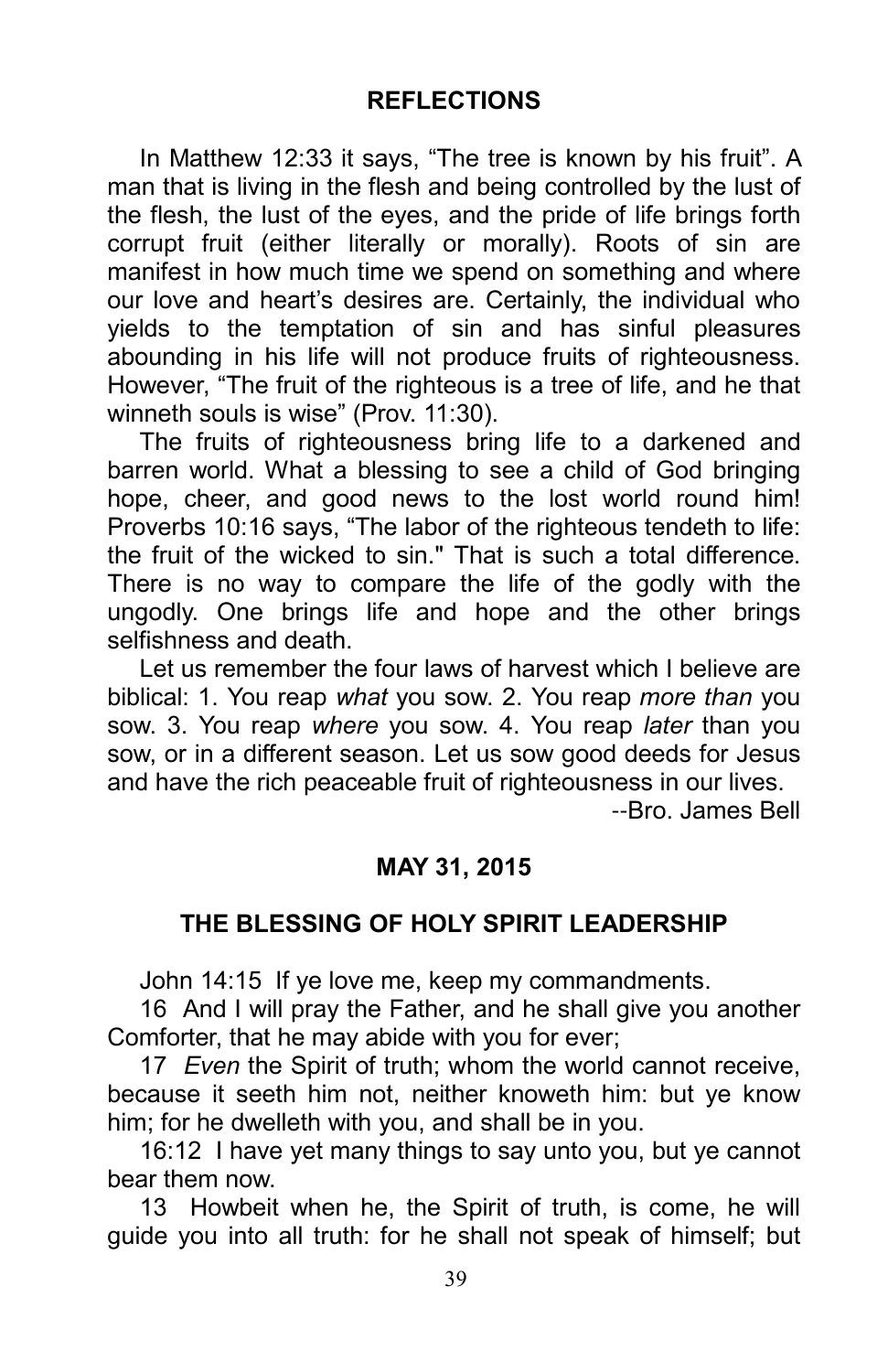whatsoever he shall hear, that shall he speak: and he will shew you things to come.

14 He shall glorify me: for he shall receive of mine, and shall shew *it* unto you.

Romans 8:5 For they that are after the flesh do mind the things of the flesh; but they that are after the Spirit the things of the Spirit.

6 For to be carnally minded is death; but to be spiritually minded is life and peace.

7 Because the carnal mind is enmity against God: for it is not subject to the law of God, neither indeed can be.

8 So then they that are in the flesh cannot please God.

9 But ye are not in the flesh, but in the Spirit, if so be that the Spirit of God dwell in you. Now if any man have not the Spirit of Christ, he is none of his.

10 And if Christ be in you, the body is dead because of sin; but the Spirit is life because of righteousness.

11 But if the Spirit of him that raised up Jesus from the dead dwell in you, he that raised up Christ from the dead shall also quicken your mortal bodies by his Spirit that dwelleth in you.

12 Therefore, brethren, we are debtors, not to the flesh, to live after the flesh.

13 For if ye live after the flesh, ye shall die: but if ye through the Spirit do mortify the deeds of the body, ye shall live.

14 For as many as are led by the Spirit of God, they are the sons of God.

15 For ye have not received the spirit of bondage again to fear; but ye have received the Spirit of adoption, whereby we cry, Abba, Father.

16 The Spirit itself beareth witness with our spirit, that we are the children of God:

17 And if children, then heirs; heirs of God, and joint-heirs with Christ; if so be that we suffer with *him*, that we may be also glorified together.

MEMORY VERSE: For if ye live after the flesh, ye shall die: but if ye through the Spirit do mortify the deeds of the body, ye shall live. For as many as are led by the Spirit of God, they are the sons of God. —Romans 8: 13, 14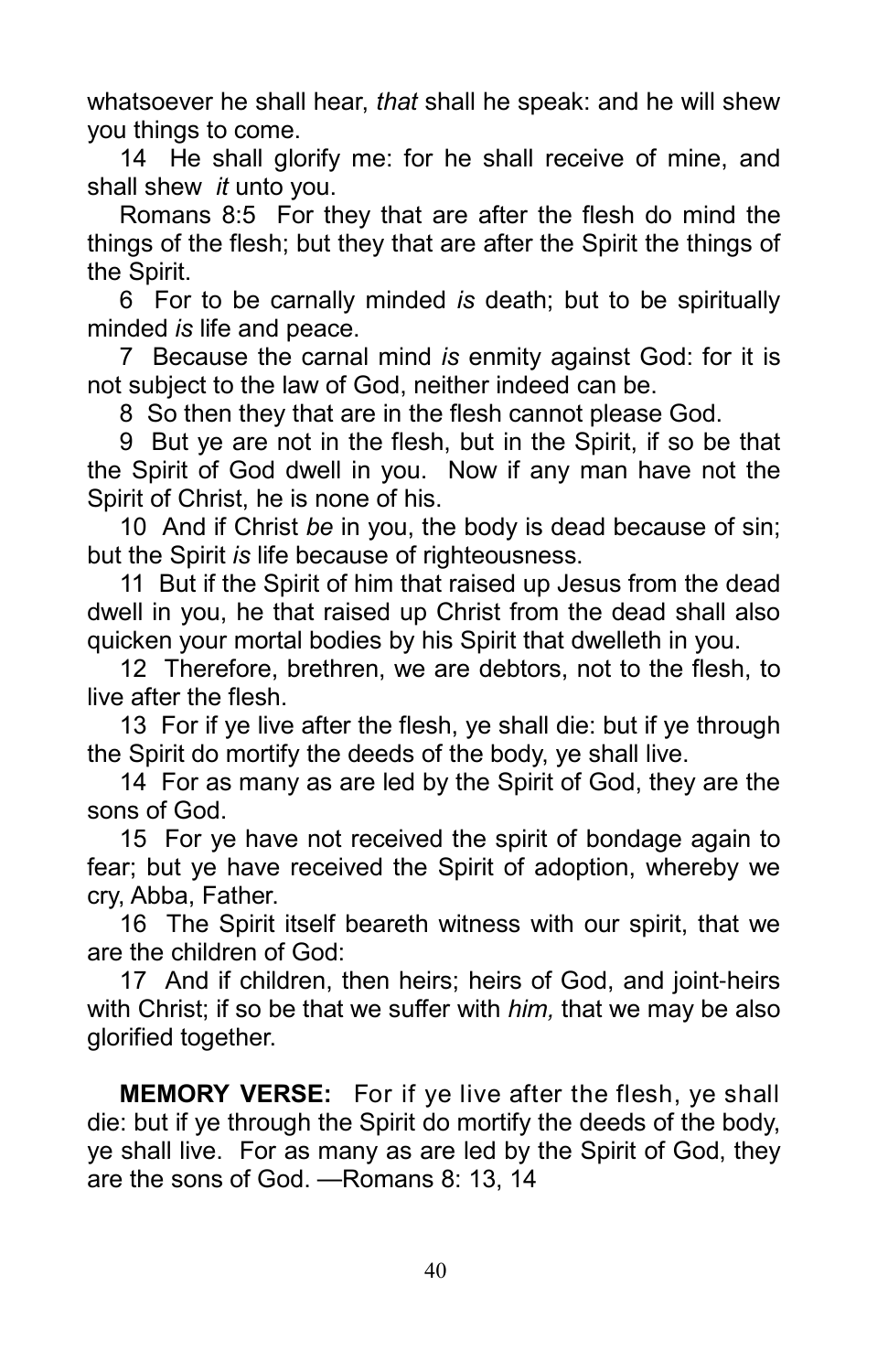CENTRAL THOUGHT: Jesus gave His disciples the promise that after He had gone back to Heaven, His Father would send the Holy Spirit to live in them and to comfort, guide, and strengthen them in the way of righteousness. Today, that same promise is for all who will seek Him and follow His teachings.

#### WORD DEFINITIONS

John 14:16, "Comforter": This was the Holy Spirit Who Christ was promising would come to His disciples after He had gone to Heaven, and would give comfort, strength, guidance, and counsel to them.

17, "dwelleth with you": Is near and surrounding you. "shall be in you": Will come and live in your inner-most being.

16:12, "ye cannot bear them now": This means that His disciples were not able to understand and comprehend many things He desired to tell them. But when the Holy Spirit of truth was come, He would help them to understand.

Ver. 13, "whatsoever he shall hear": What the Heavenly Father will speak through the Holy Spirit.

Ver. 14, "receive of mine": Receive what Christ speaks and pass it on to them.

Romans 8:5, "after the flesh": living to the appetites and desires of this physical body.

Ver. 6, "carnally minded": ruled by fleshly desires. "spiritually minded": Instructed and enlightened by the Holy Spirit.

Ver. 7, "enmity": Opposed to and not in harmony with.

Ver. 9, "none of his": Not under Holy Spirit guidance.

Ver. 10, "the body is dead": Not living to the desires of the flesh. "the Spirit is life": The Holy Spirit has full control. "because of righteousness": By reason of the righteous way the Holy Spirit helps one to live.

Ver. 11, "quicken your mortal bodies": Enable you to keep your bodily appetites in control of God's will.

Ver. 12, "debtors, not to the flesh": Do not have to let the flesh control.

Ver. 13, "mortify the deeds of the body": Put to death all lustful desires and bring all into subjection to God's will.

Ver. 15, "adoption": Being truly Sons of God. "Abba": Greek: "Father—also used as the term of tender endearment by a beloved child in an affectionate relationship with his father; Daddy, Papa"

Ver. 16, "beareth witness": Makes us to truly know.

Ver. 17, "joint-heirs with Christ": Sharing with Christ's blessings.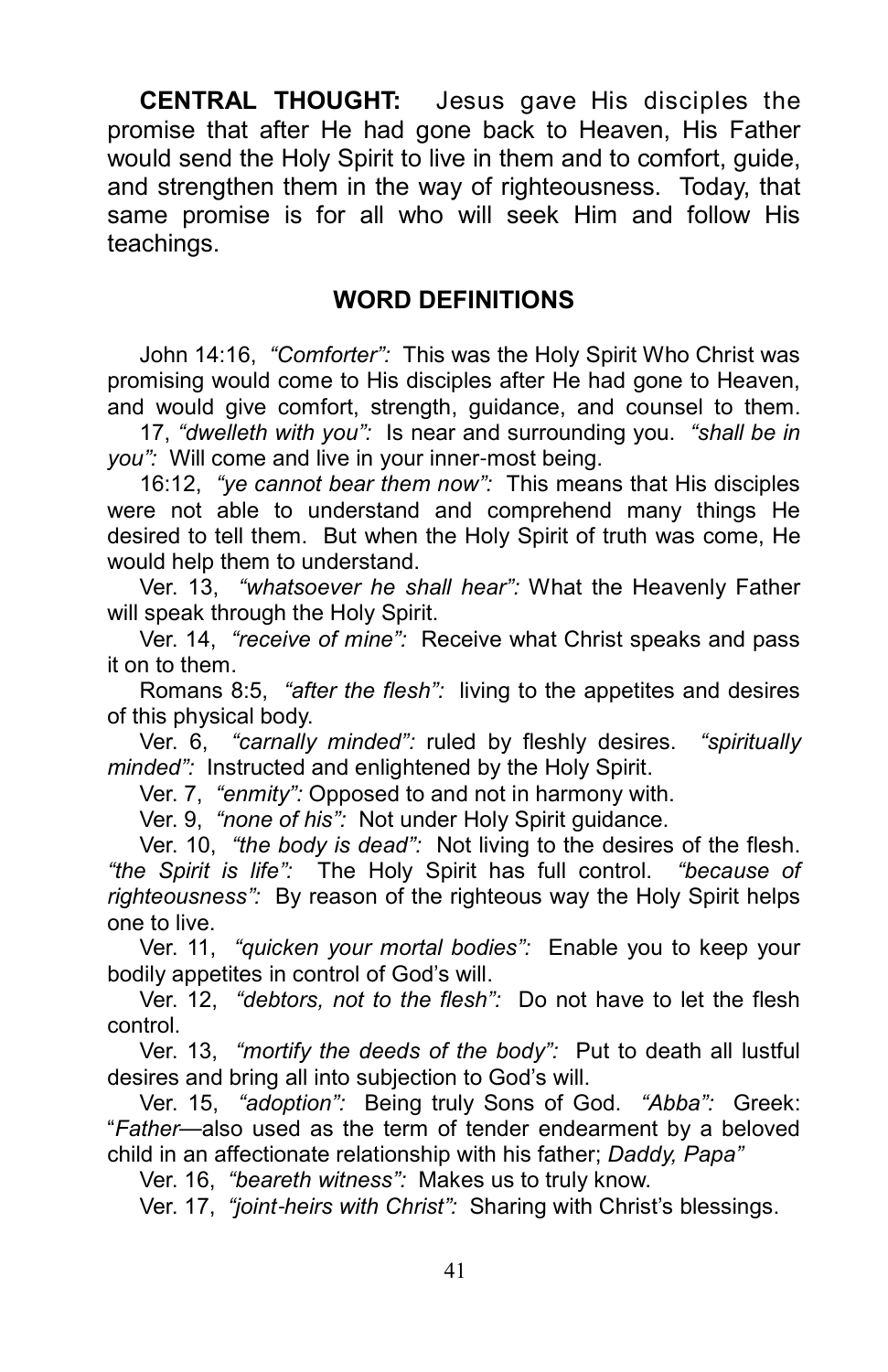The first part of our lesson from the gospel of John is part of the final session Jesus had with His disciples before He was arrested in the garden of Gethsemane. In this discourse that He closed with the prayer recorded in chapter 17 of John, Jesus foretells the coming of the Holy Spirit. Jesus knew what He was going to meet up with and suffer that very night. He had been with these men for about three years, and was now facing the price He was to pay for the salvation of mankind; yes, His horrible death on the cross. These disciples went through deep waters of trouble the next few days, with their Master being crucified and buried in the tomb, but Jesus was pointing them to the bright future of His resurrection from the dead and the blessed coming of the Holy Spirit. Luke 24:49 quotes Christ as saying, "And, behold, I send the promise of my Father upon you: but tarry ye in the city of Jerusalem, until ye be endued with power from on high." Jesus was pointing them to look beyond the present distress to the glorious future.

Thank the Lord, we today can look to Him in consecration and earnest prayer, and experience the great infilling of the Holy Spirit and the blessedness, as Paul brings out in our lesson from Romans 8. The Holy Spirit can come and fill our hearts with power and inspiration to guide us through life and open up the real truth to our hearts and minds.

We have Paul's wonderful words concerning the Holy Spirit in our text from Romans 8. Through the indwelling Holy Spirit, we can triumph over the flesh and live victorious, spiritual lives in the perfect will of God.

—Bro. Leslie Busbee

# QUESTIONS:

- 1. What blessings did Jesus say the Holy Spirit would bring?
- 2. Where was Jesus going after His death and resurrection?
- 3. What guidance does the Holy Spirit give to us today?
- 4. What kind of mind does the Holy Spirit help us to have?
- 5. What does the Holy Spirit help us to do with this mortal flesh?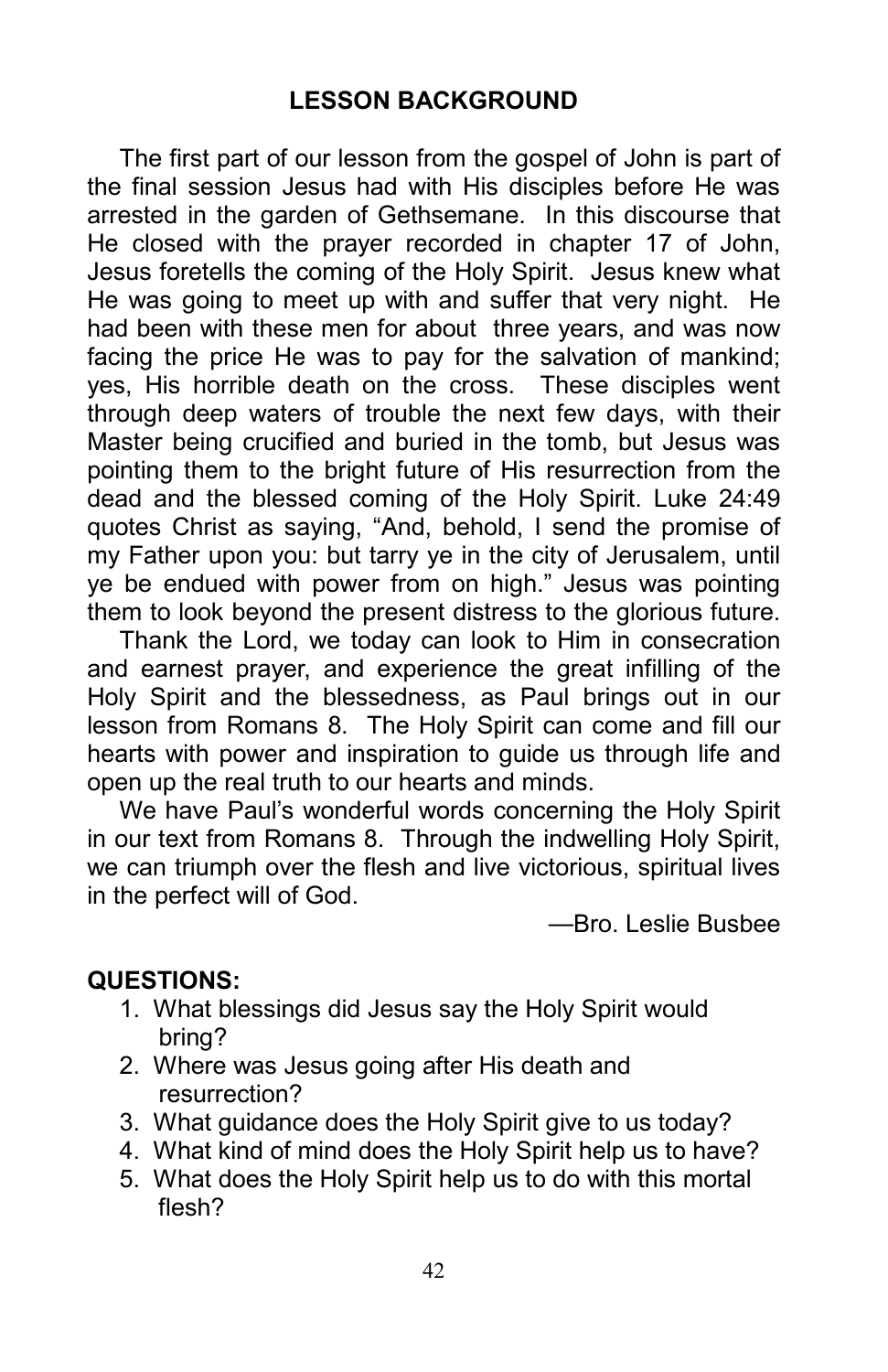John, chapter 4, has the account of Jesus meeting the woman of Samaria who had come to draw water at Jacob's well. Jesus asked the woman to give Him a drink. The woman was surprised Jesus asked her that, for she did not think the Jews had any dealings with the Samaritans. Jesus stated if she knew the gift of God, and Who He was, she would ask of Him, and He would give her living water. When she questioned Him about this living water, Jesus answered, "But whosoever drinketh of this water shall thirst again: but whosoever drinketh of the water that I shall give him shall never thirst; but the water that I shall give him shall be in him a well of water springing up into everlasting life."

When the woman perceived that Jesus was a prophet, she made mention of where her people worshipped, and where Jesus did. Jesus then spoke of the true worshippers worshiping the Father in spirit and in truth. He stated: "God is a Spirit: and they that worship him must worship him in spirit and in truth."

What a great truth our Saviour spoke that day! It goes right with today's lesson on the Holy Spirit and what a blessing it is to have Him in our hearts. The Holy Spirit is that living water Jesus declared He could give to that woman! Oh, what a blessing to the soul of man to drink of that living water and experience the sweet and powerful presence of the Holy Spirit in one's heart and life! Our Saviour brought us this blessing through His death, resurrection and ascension!

—Bro. Leslie Busbee

#### REFLECTIONS

I am so thankful the Lord came to this earth in human form, taught us and gave us an example, willingly laid down His life for a sacrifice, arose, ascended, and sent the Comforter to fill the hearts and lives of His children. It is also a comfort to know that Christ is the Head of the church and that He sets the members in the body as it pleases Him. We need to concern ourselves with being intent on following the Holy Spirit's lead and faithfully fulfilling our calling. I am reminded of a statement Bro. James Bell gave in a message years ago: "Teach people their rights and you start a riot; teach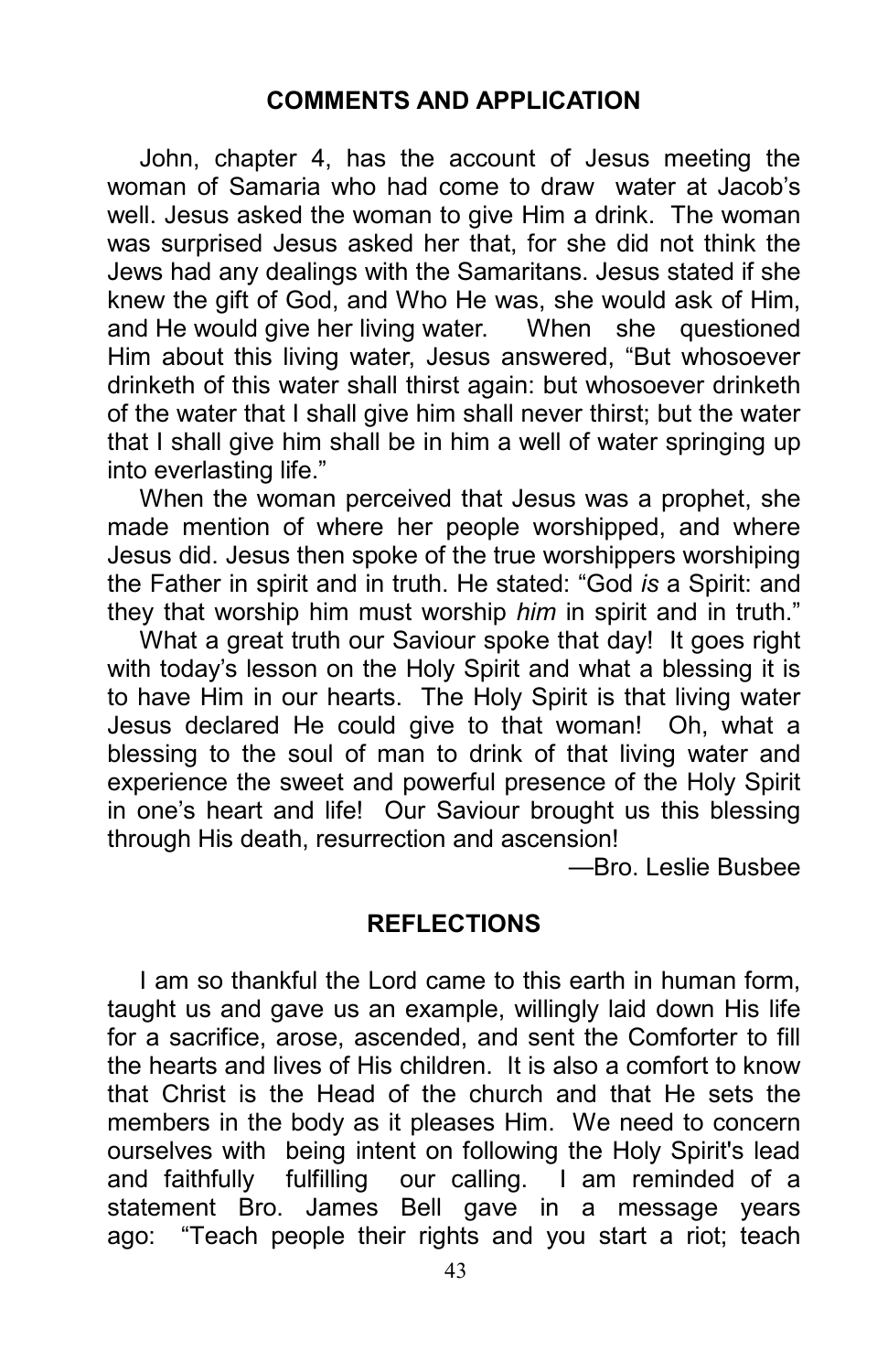people their responsibility and you have revival."

Truly the harvest is great, but the laborers are few. The Lord is still looking and calling for men and women to stand in the gap. There are many gaps that need to be filled. When there are gaps in the wall, it leaves an access for the enemy to come through and cause damage to souls. It is also important to remember that the Holy Spirit is not mistaken when He lays His hand on an individual.

Lord, help us to live surrendered lives, not hiding behind our excuses; hearing Your voice and filling the places of responsibility as You would lead us. Here am I, Lord, send me.

—Bro. Bob Wilson

#### JUNE 7, 2025

# THE VARIOUS GIFTS OF THE HOLY SPIRIT

Ephesians 4:1 I therefore, the prisoner of the Lord, beseech you that ye walk worthy of the vocation wherewith ye are called,

2 With all lowliness and meekness, with longsuffering, forbearing one another in love;

3 Endeavoring to keep the unity of the Spirit in the bond of peace.

4 There is one body, and one Spirit, even as ye are called in one hope of your calling;

7 But unto every one of us is given grace according to the measure of the gift of Christ.

8 Wherefore he saith, When he ascended up on high, he led captivity captive, and gave gifts unto men.

11 And he gave some, apostles; and some, prophets; and some, evangelists; and some, pastors and teachers;

12 For the perfecting of the saints, for the work of the ministry, for the edifying of the body of Christ:

1 Corinthians 12:4 Now there are diversities of gifts, but the same Spirit.

7 But the manifestation of the Spirit is given to every man to profit withal.

8 For to one is given by the Spirit the word of wisdom; to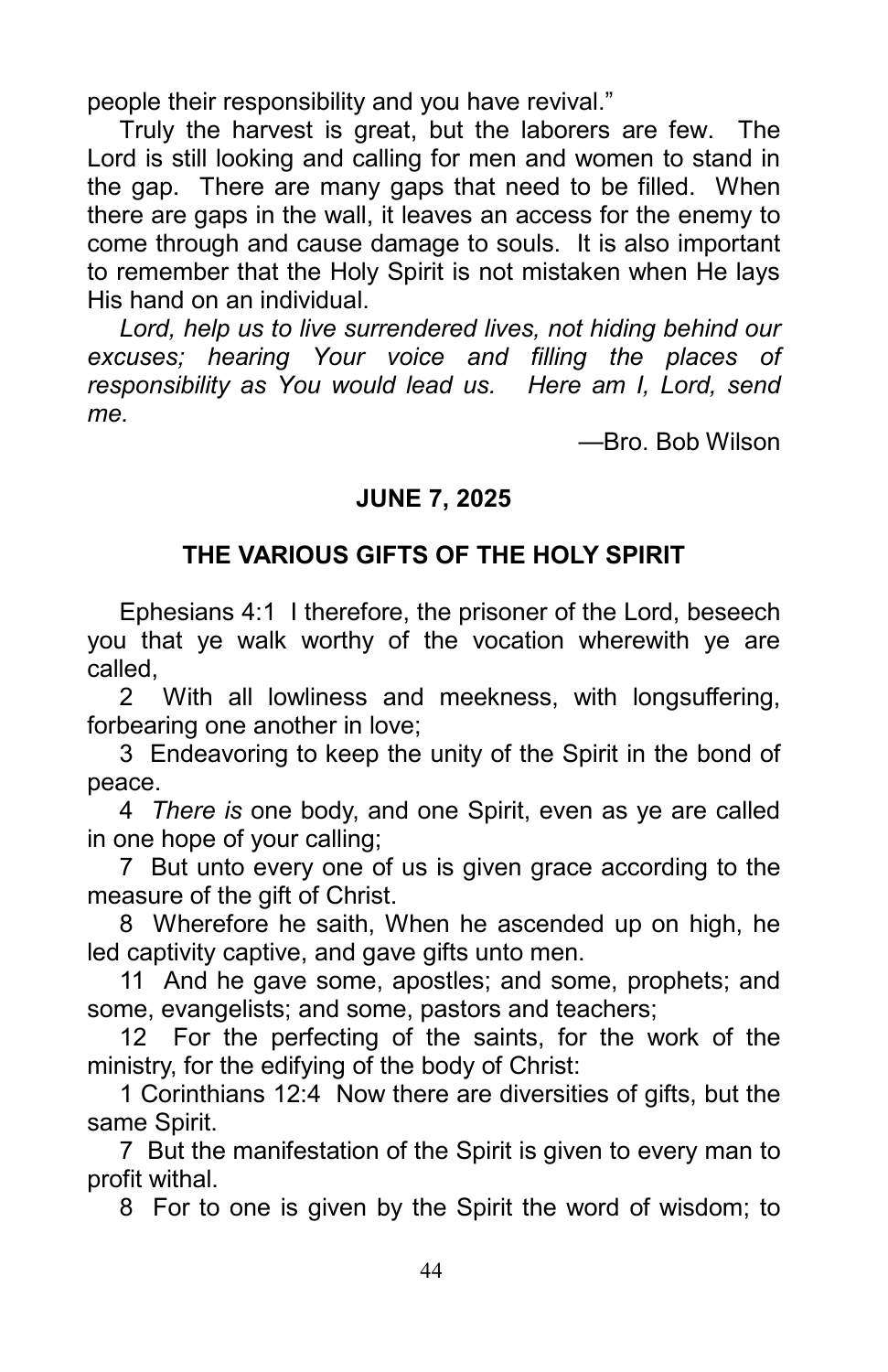another the word of knowledge by the same Spirit;

9 To another faith by the same Spirit; to another the gifts of healing by the same Spirit;

10 To another the working of miracles; to another prophecy; to another discerning of spirits; to another divers kinds of tongues; to another the interpretation of tongues:

11 But all these worketh that one and selfsame Spirit, dividing to every man severally as he will.

18 But now hath God set the members every one of them in the body, as it hath pleased him.

Romans 12:4 For as we have many members in one body, and all members have not the same office:

5 So we, being many, are one body in Christ, and every one members one of another.

6 Having then gifts differing according to the grace that is given to us, whether prophecy, let us prophesy according to the proportion of faith;

7 Or ministry, let us wait on our ministering: or he that teacheth, on teaching;

8 Or he that exhorteth, on exhortation: he that giveth, let him do it with simplicity; he that ruleth, with diligence; he that sheweth mercy, with cheerfulness.

MEMORY VERSE: And God hath set some in the church, first apostles, secondarily prophets, thirdly teachers, after that miracles, then gifts of healings, helps, governments, diversities of tongues. —1 Cor. 12:28

CENTRAL THOUGHT: The true Church of God, that Jesus purchased with His own blood, is run and operated by the working and guidance of the Holy Spirit. He inspires and directs each member in the work and ministry of the gospel and the grace of the Lord Jesus, for salvation and victory to all human kind.

#### WORD DEFINITIONS

Ephesians 4:1, "walk worthy": Conduct one's self properly. "vocation": What God has called you to be.

Verse 2, "forbearing one another": Putting up with each other. Verse 3, "endeavoring": Earnestly seeking.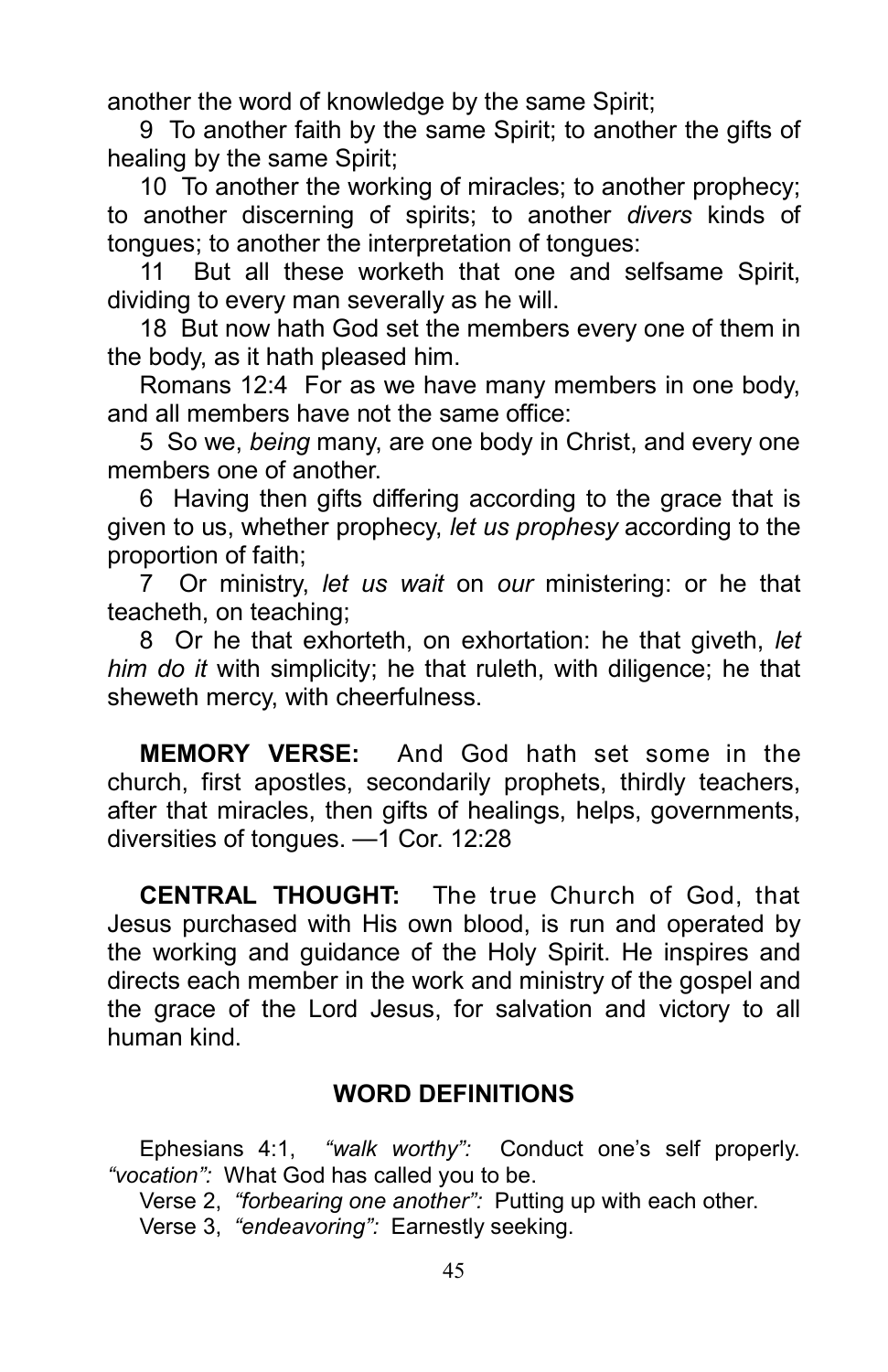Verse 4, "one body": A united church.

Verse 8, "Wherefore he saith": For this cause it is written in Psa. 68:18.

Verse 11, "apostles": Those set apart and commissioned to preach the gospel in new fields. "prophets": Those who foretell future things. "evangelists": Preachers of the gospel of Christ. "pastors": Those who shepherd and feed souls. "teachers": Instructors.

1 Corinthians 12:4, diversities": Differences.

Verse 7, "manifestation": Showing forth clearly. "to profit withal": To be an advantage or benefit.

Verse 10, "discerning of spirits": Detecting what kind of spirit is being manifested.

Verse 11, "dividing severally": giving and bestowing individually.

Romans 12:5, "members one of another": Closely related in love.

Verse 6, "proportion": What God has inspired to be declared as truth.

Verse 7, "let us wait on our ministering": Look earnestly to God for guidance and inspiration.

Verse 8, "simplicity": Sincerity with no false pretense. "diligence": Strong and earnest endeavor.`

#### LESSON BACKGROUND

In our previous lesson we learned of our Saviour foretelling and preparing His disciples for the coming of the Holy Spirit after His death, resurrection, and ascension to the right hand of God. He instructed them as recorded in Luke 24:49 and Acts 1:4-8 to tarry in Jerusalem and wait for the coming of the Holy Spirit. This is shown to be the vital and greatly important thing to be carried out and experienced.

In the first chapter of Acts we have the scene of a great number of people gathered in an upper room in Jerusalem. The eleven apostles of Christ, along with women, including Mary, the mother of Jesus; and His brethren, along with others, the number being about 120; made up the throng that continued with one accord in prayer and supplication. The apostle Peter directed in choosing one of the brethren to replace Judas who had betrayed Christ. So we have the scene of this earnest throng seeking in prayer and supplication for the coming of the Holy Spirit. Then, in chapter 2 of Acts, we have the wonderful scene portrayed of the glorious coming of the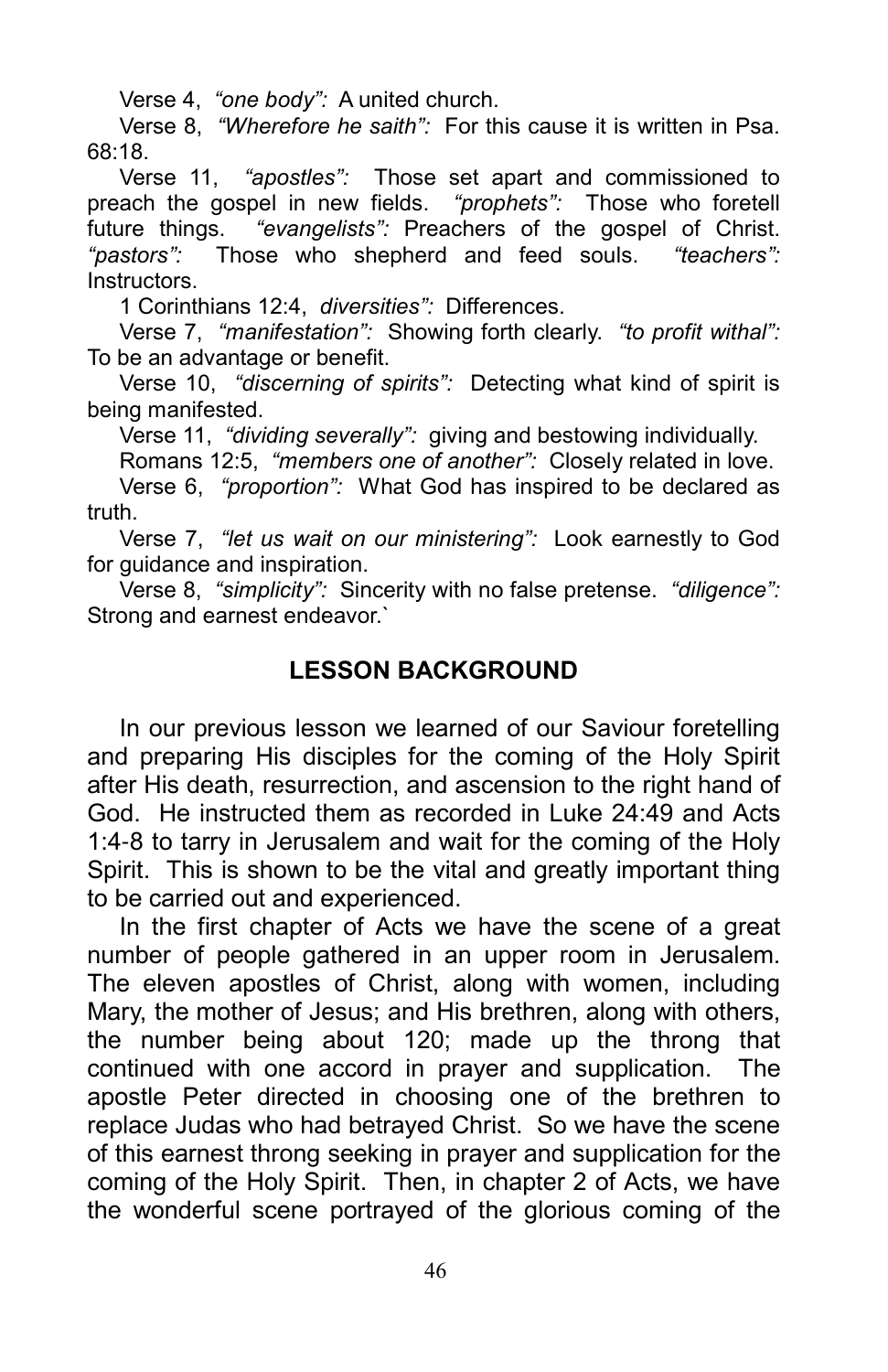Holy Spirit.

The book of Acts shows many wonderful scenes of the apostles and the Church going forth in the work of preaching the gospel to the world. We see the Holy Spirit inspiring and anointing the Church in ministry. In the writings of the apostle Paul are some very important counsels about the work of the Holy Spirit. Paul quotes from Psalm 68:18 in Ephesians 4:8 in which Christ was prophesied as ascending on high, leading captivity captive (setting men free from the power of Satan and sin), and receiving gifts for men. Paul quoted this text and applied it to the gifts being given to men; the various functions of those who are inspired and led of the Spirit in their work for God. He names the various offices and positions to be filled. All was to be carried out in fervent love, humility, brotherly kindness, and earnest devotion to God and the cause of His Son.

While this worked and was accomplished back in that day, it is still a work of the Holy Spirit to inspire, anoint, guide, and enable true and faithful men and women to the various offices and positions to be filled in His Church and the work of the gospel.

—Bro. Leslie Busbee

## QUESTIONS:

- 1. What were the various offices that were filled in the Church?
- 2. Who was the Director and Giver of these different gifts?
- 3. What was the true purpose accomplished in these positions?
- 4. What kind of spirit is required for a person to be thus employed?
- 5. What influences and powers are in the world contrary to this?

## COMMENTS AND APPLICATION

It is a vital requirement in the heart and life of every person to seek the Lord with all the heart, feel after Him with all earnestness, and find Him precious and real to the inner man. Not only do we need to seek forgiveness of our sins, but we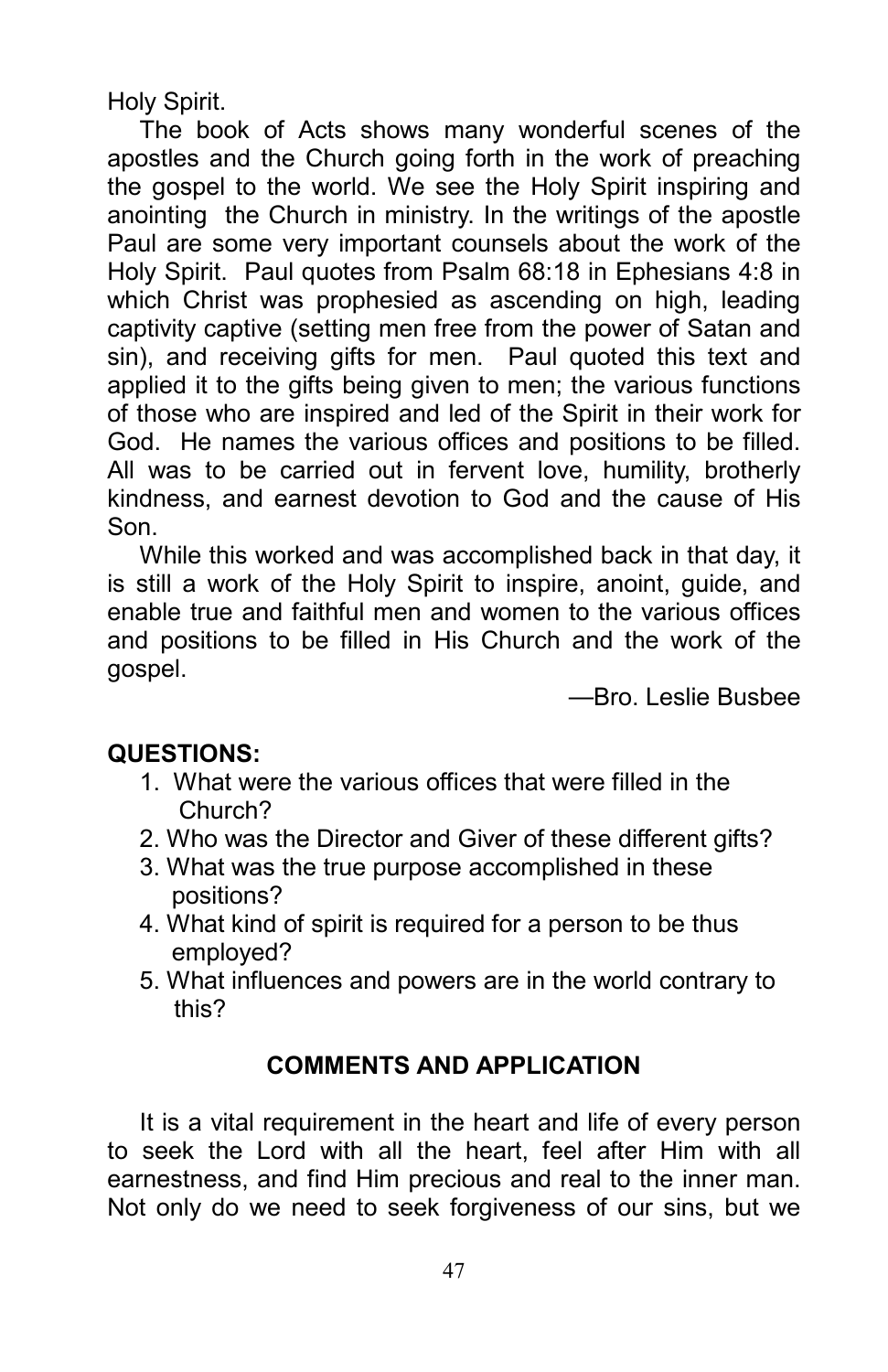also need to seek for the infilling of the Holy Spirit by consecrating all our hearts and lives to the perfect will of God. We need to pray and seek the Lord until His Spirit fills our inner-most being with His power and love.

That is just the beginning. We must continue to seek the Lord daily in prayer. We should study the word, attend to the worship services of the Church, and keep heart and mind open for the Holy Spirit to guide us in all things.

It is a wonderful life to be led and inspired by the precious Spirit of Almighty God! It is a daily operation of the heart and mind toward God and to live faithfully and seek for His leading and guidance, and be faithful to obey Him in every detail. Do not ever let up in your earnest prayer and devotion to the Lord. It will be worth it all to be faithful and well prepared to live and be obedient to Him, and to be ready to leave this world and go to paradise with Him and His holy angels.

Life will so swiftly pass. It is so good and wise for men and women to seek the Lord and find Him real in their youth. Each person needs to do this with all of your heart. Be faithful and renew your faith and courage every day. The years will pass. If you will be faithful to the Lord, there will be a day when your work will be over and a crown of glory will be yours!

—Bro. Leslie Busbee

#### REFLECTIONS

 "I will praise thee; for I am fearfully and wonderfully made" (Psalm 139:14). Think of the complexity and intricate detail the Lord created in man. The skeletal system, the cardiovascular system, the nervous system, the digestive system, the muscular system, et. al. Each and every system functions in its particular order to make up the completeness of the human body. All parts were created differently and have a specific duty to fulfill in order to make the body function correctly. What would a body be without the skeletal system? What would a body be if there were no muscular system? Each system works separately, but also together, to make a wonderful human being that can touch, smell, see, hear, walk, create, think and talk.

The Lord set forth the pattern of the Church of God in the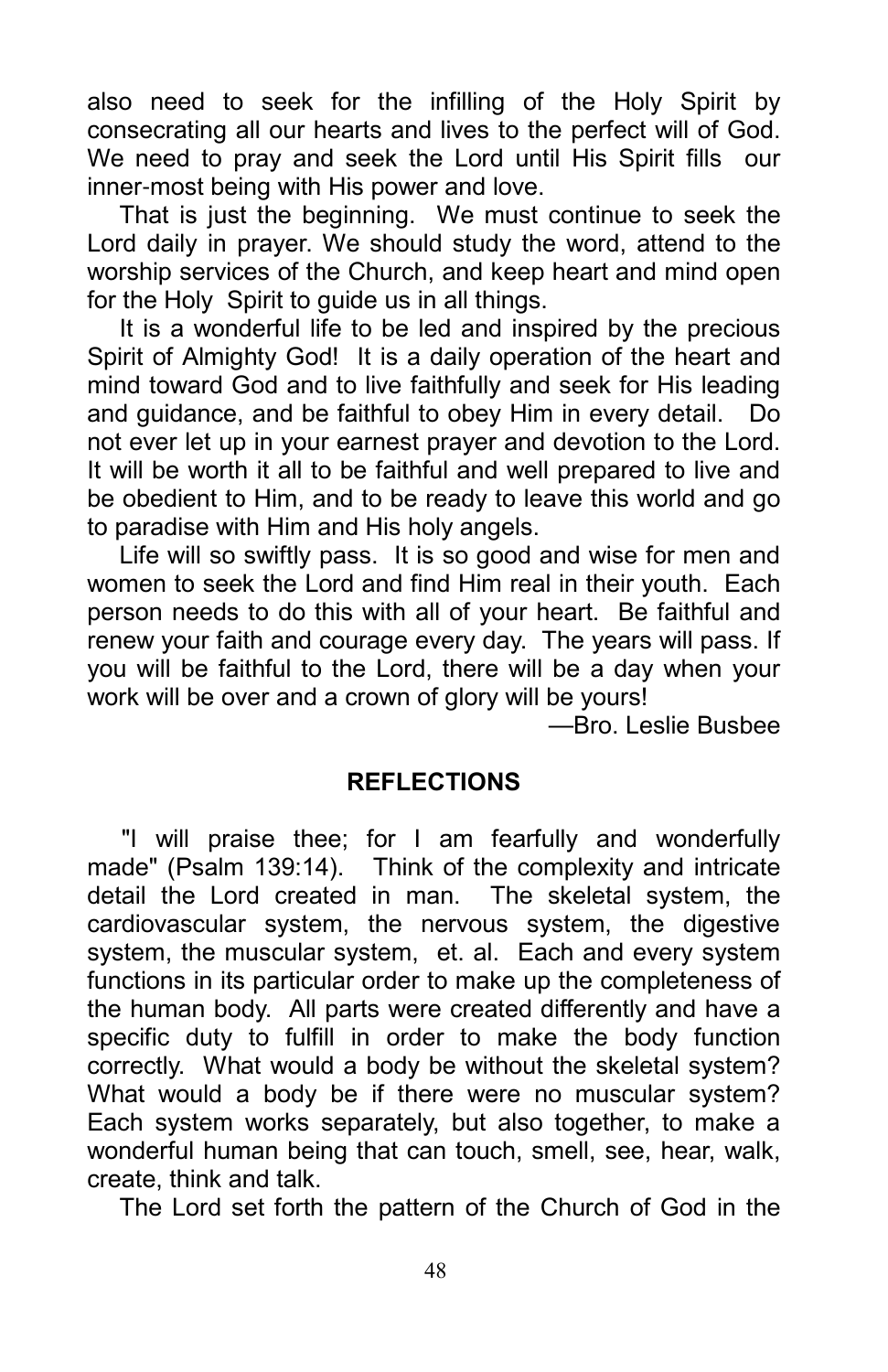same way, for it also is fearfully and wonderfully made. Christ is the head, and each are members in particular, but also fashioned to be fitly joined together. What a wonderful illustration for us to take hold of! The plan for the Church of God was not intended for individuals to be independent of one another but that each member would be perfected in the other members. The Church of God performs just as the Lord intended. Not by remote control or robotic engineering but by the Holy Spirit. We are to "Walk about Zion, and go round about her: tell the towers thereof. Mark ye well her bulwarks, consider her palaces; that ye may tell it to the generation following. For this God is our God forever and ever: he will be our guide even unto death" (Psalms 48:12-14).

--Sis. LaDawna Adams

# JUNE 14, 2015

# HOPE OF RESURRECTION TO IMMORTALITY

John 5:28 [Jesus said] Marvel not at this: for the hour is coming, in the which all that are in the graves shall hear his voice,

29 And shall come forth; they that have done good, unto the resurrection of life; and they that have done evil, unto the resurrection of damnation.

Acts 3:19 Repent ye therefore, and be converted, that your sins may be blotted out, when the times of refreshing shall come from the presence of the Lord;

20 And he shall send Jesus Christ, which before was preached unto you:

21 Whom the heaven must receive until the times of restitution of all things, which God hath spoken by the mouth of all his holy prophets since the world began.

1 Corinthians 15:50 Now this I say, brethren, that flesh and blood cannot inherit the kingdom of God; neither doth corruption inherit incorruption.

51 Behold, I shew you a mystery; We shall not all sleep, but we shall all be changed,

52 In a moment, in the twinkling of an eye, at the last trump: for the trumpet shall sound, and the dead shall be raised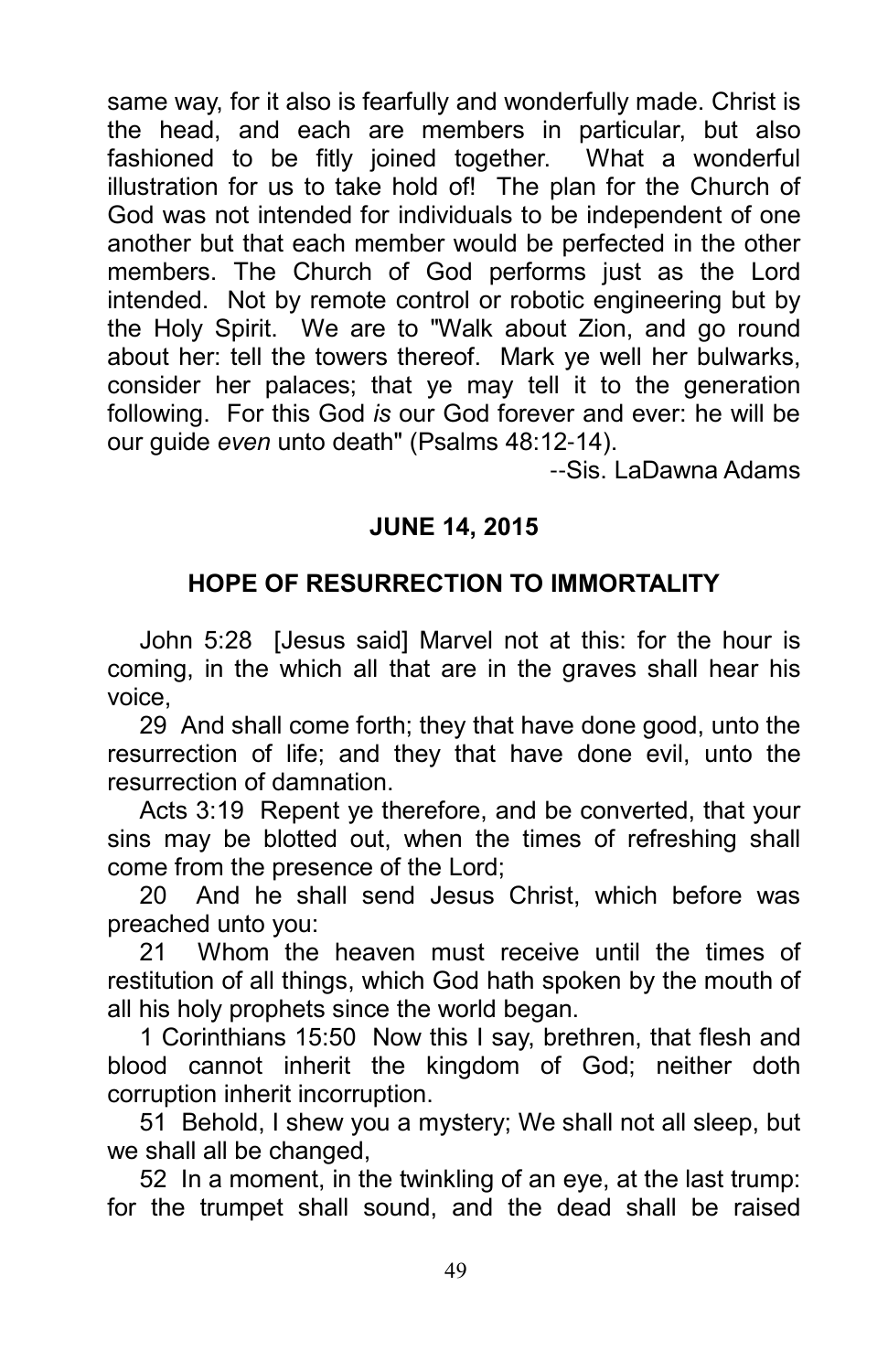incorruptible, and we shall be changed.

53 For this corruptible must put on incorruption, and this mortal *must* put on immortality.

54 So when this corruptible shall have put on incorruption, and this mortal shall have put on immortality, then shall be brought to pass the saying that is written, Death is swallowed up in victory.

Colossians 3:1 If ye then be risen with Christ, seek those things which are above, where Christ sitteth on the right hand of God.

2 Set your affection on things above, not on things on the earth.

3 For ye are dead, and your life is hid with Christ in God.

4 When Christ, who is our life, shall appear, then shall ye also appear with him in glory.

5 Mortify therefore your members which are upon the earth; fornication, uncleanness, inordinate affection, evil concupiscence, and covetousness, which is idolatry:

6 For which things' sake the wrath of God cometh on the children of disobedience:

MEMORY VERSE: But when thou makest a feast, call the poor, the maimed, the lame, the blind: and thou shalt be blessed; for they cannot recompense thee: for thou shalt be recompensed at the resurrection of the just. —Luke 14:13, 14

CENTRAL THOUGHT: Our Lord and Saviour, Jesus Christ, after He had given His life on the cross for our salvation, rose up, alive again, triumphant from the grave, and ascended up to the right Hand of God. There He makes intercession for us and will soon come again to destroy this present evil world and bring eternal judgment to all humanity.

#### WORD DEFINITIONS

Acts 3:19, "be converted": Be changed from a life of sin and unbelief to a life of faith, holiness, and obedience to God. "times of refreshing": Holy Spirit anointing and inspiration.

Verse 21, "heaven must receive": Christ was worthy to be given the High Priest position at the right hand of God. "times of restitution": The destruction of this present world and the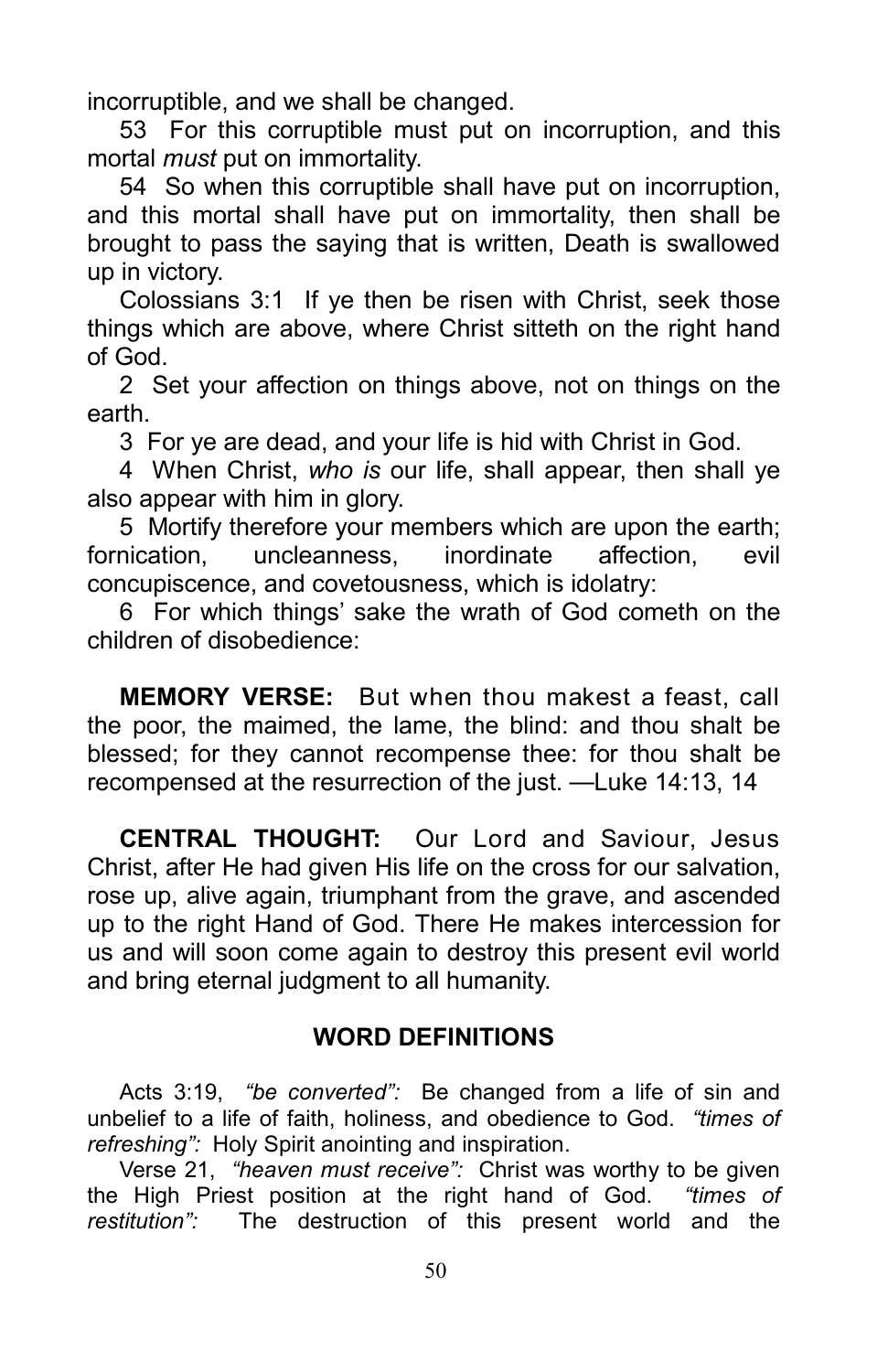presentation of the eternal heaven and earth.

1 Corinthians 15:50, "flesh and blood cannot inherit the kingdom of God": The everlasting Kingdom of God is not given to humanity in an earthly, fleshly manner. Its fullness can only be enjoyed in the Spirit now and in its eternal phase after Jesus comes again. "Neither doth corruption inherit incorruption": This mortal corruptible body cannot inhabit the eternal state. It will need to be changed to immortality and incorruption.

Verse 51, "mystery": A secret blessing unknown and not seen except by all who are accounted worthy. "changed": gloriously transformed.

Verse 52, "in the twinkling of an eye": In a sudden instant. "at the last trump": At the final coming of Christ and the resurrection of all the dead, incorruptible to never die.

Verse 53, "this corruptible": This mortal state of flesh and blood. "incorruption, immortality": The eternal body to inhabit everlasting glory.

Verse 54, "swallowed up": Completely destroyed and done away.

Colossians 3:3, "ye are dead": Through Christ and His power we are dead to sin and worldliness. "your life is hid with Christ in God": Hid from this ungodly world and society.

Verse 5, "mortify": Bring to death and sever one's self from the wickedness of this world. "*inordinate affection*": "Desires and appetites that are forbidden of God. "evil concupiscence": Ungodly and unholy desires. "covetousness": Love of money and earthly wealth. "*idolatry*": The awful form of the worship of other gods rather than the true God.

Verse 6, "For which things' sake": On account of such things. Luke 14:13, "maimed": crippled. "lame": deprived of a foot.

## LESSON BACKGROUND

After previous lessons and studies from the Holy Scriptures about the fall of mankind into sin and disobedience to the law of God, man going his own way, the need for loving obedience to our Creator, Christ's bearing of the cross, and the blessings of His grace and Holy Spirit leadership, we will now study about Christ's coming and what it will mean to be ready to meet Him and share His eternal glory.

The time is nearing for our Lord Jesus to burst through the realm of this present world and bring it to an end; bringing all mankind before Him for eternal judgment. Oh, it has been many long years and generations have come and gone since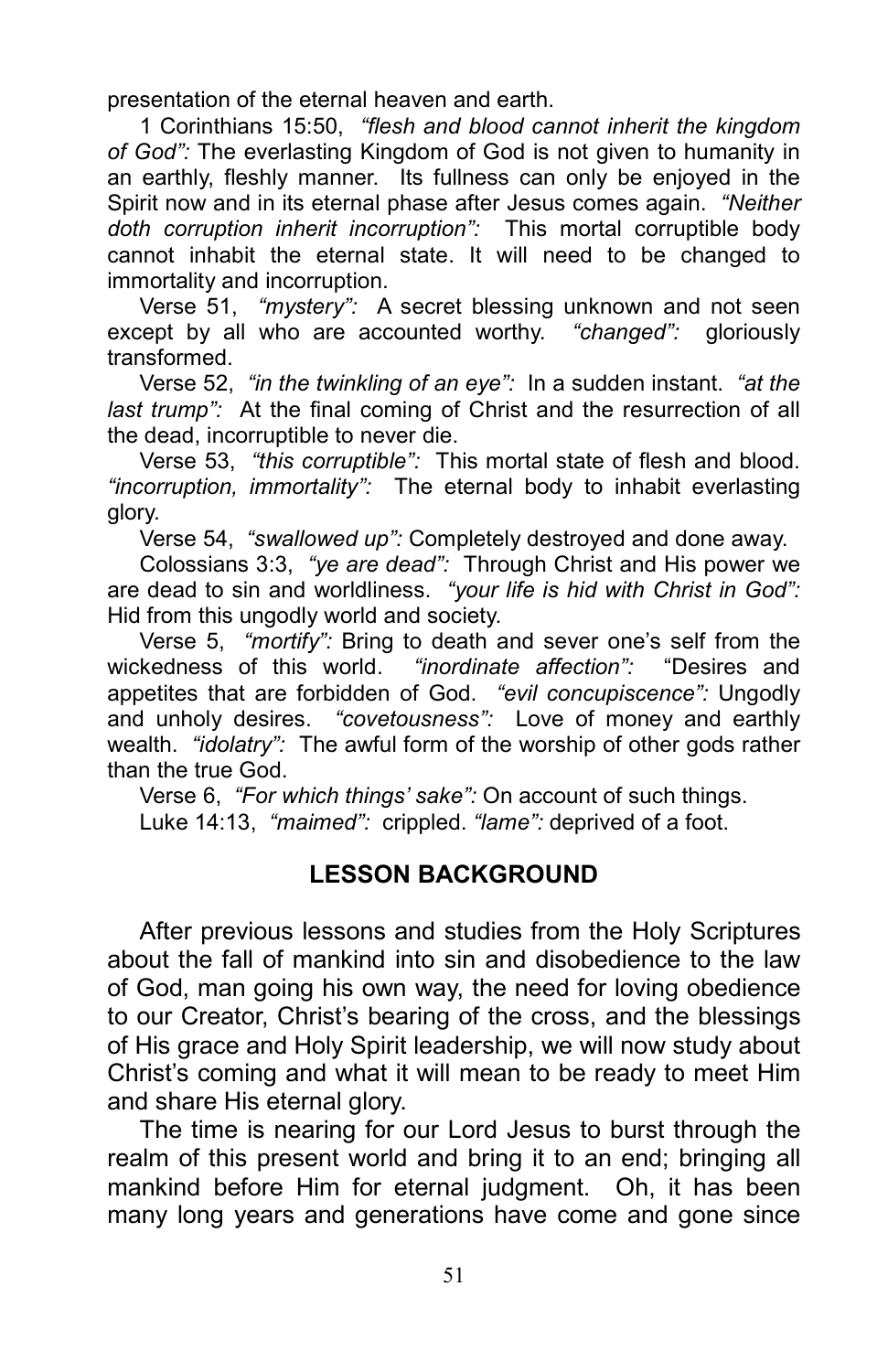our Saviour ascended up on high; but, He left us His promise to come again, and though it has been many, many generations ago, we must not lose our hope and expectation of the fulfillment of His promise. As 2 Peter 3:9 says, "The Lord is not slack concerning his promise, as some men count slackness; but is longsuffering to us-ward, not willing that any should perish, but that all should come to repentance."

So let us renew our expectation and sincere hope of Christ's faithful and soon fulfillment of the promise of His coming. He is coming to reward the faithful and true saints who have loved and served Him in this life. And He will also, as the Scriptures declare, bring judgment and punishment to all who have taken their own selfish, lustful ways and have not been faithful to Him.

—Bro. Leslie Busbee

#### QUESTIONS:

- 1. What is our Lord Jesus going to do at His second coming?
- 2. What must we do to be prepared for that awful day?
- 3. Why do so many people disregard His promised coming?
- 4. What will the ungodly and disobedient suffer in that day?
- 5. What will the faithful and true saints be blessed to enjoy?

# COMMENTS AND APPLICATION

# HE COMES

He comes, he comes with trumpet sound, To wake the slumb'ring nations round; His pard'ning love no more is found--- He comes! He comes! The dead in Christ shall then arise To meet their Savior in the skies, No more a bleeding sacrifice--- He comes! He comes!

He comes no more in priestly dress; Each eye shall see, each tongue confess. To judge the world in righteousness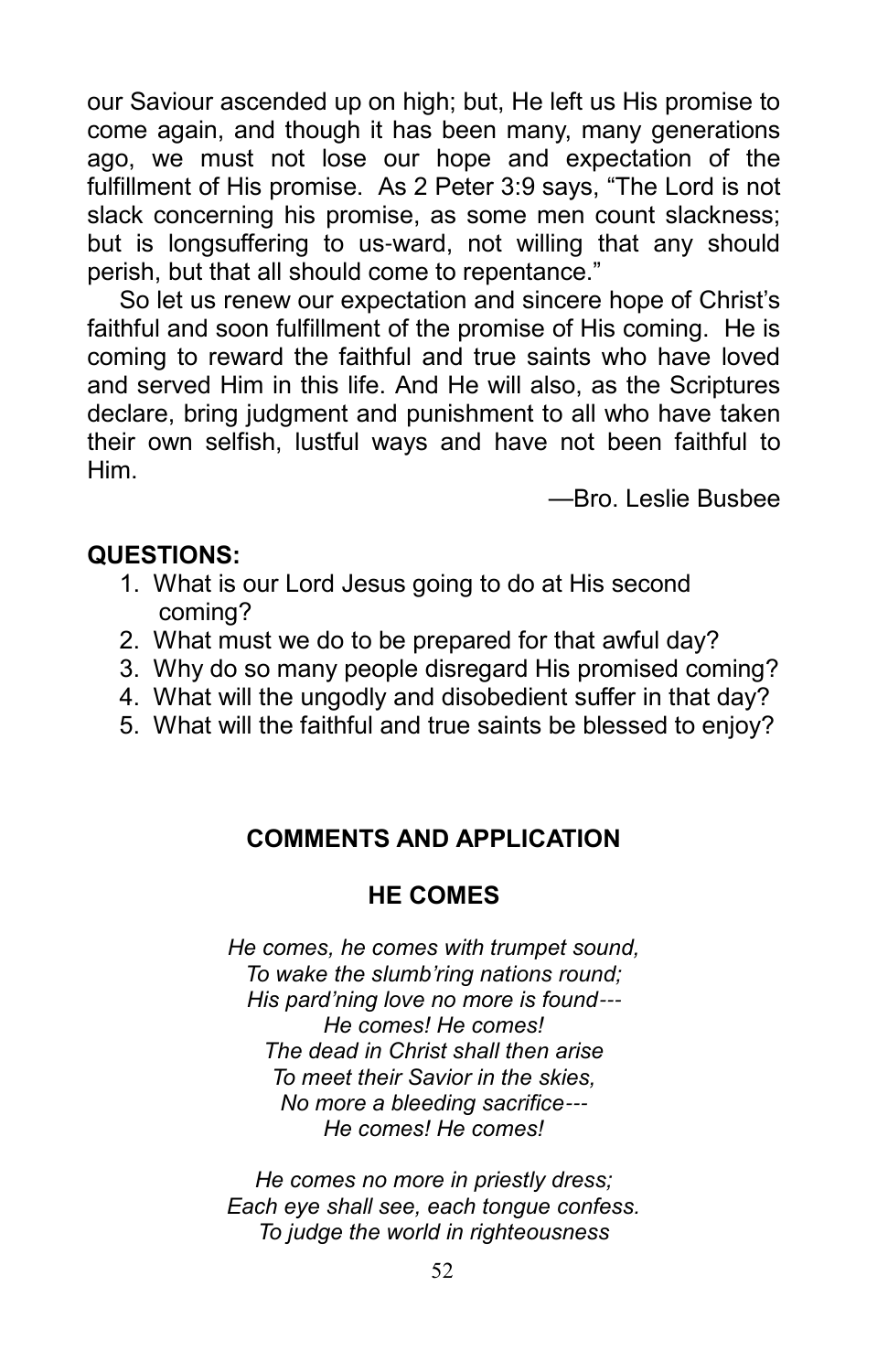He comes! He comes! The earth shall melt, the mountains quake, The sea shall roar, the heavens shake, The trumpet sounds, the dead awake: He comes! He comes!

His loved, His own all hear His voice; Obey His call, in Him rejoice; The way of life has been their choice: He comes! He comes! Now to those mansions fair and bright They take their everlasting flight: There they shall walk with Him in white: He comes! He comes!

Behold, what wonder greets mine eye--- Ten thousand angels in the sky! The end has come, destruction's nigh. He comes! He comes! Oh, fearful scene! Creation groans, While loud above the trumpet tones; What peals of joy! What piercing moans: He comes! He comes!

—by O. A. Pratt in Evening Light Songs # 355

This song has been a solemn, and yet joyful inspiration to my heart through the years. It ought to be sung more often that it is. Of late my heart has been greatly inspired and moved to earnest prayer with a deep sense and realization that the the Lord's coming is close at hand. Of course, we do not know for sure just how close it is, but we are earnestly praying for the Lord to help us be ready.

—Bro. Leslie Busbee

#### REFLECTIONS

A very sublime vision comes to my mind, as I compile these promises from the Scriptures of Jesus' coming. It comes to me sometimes at the cemetery service of a dear saint of God, when the wind is whipping the tent canopy, the tear-stained eyes of all are on the flower-covered casket that is being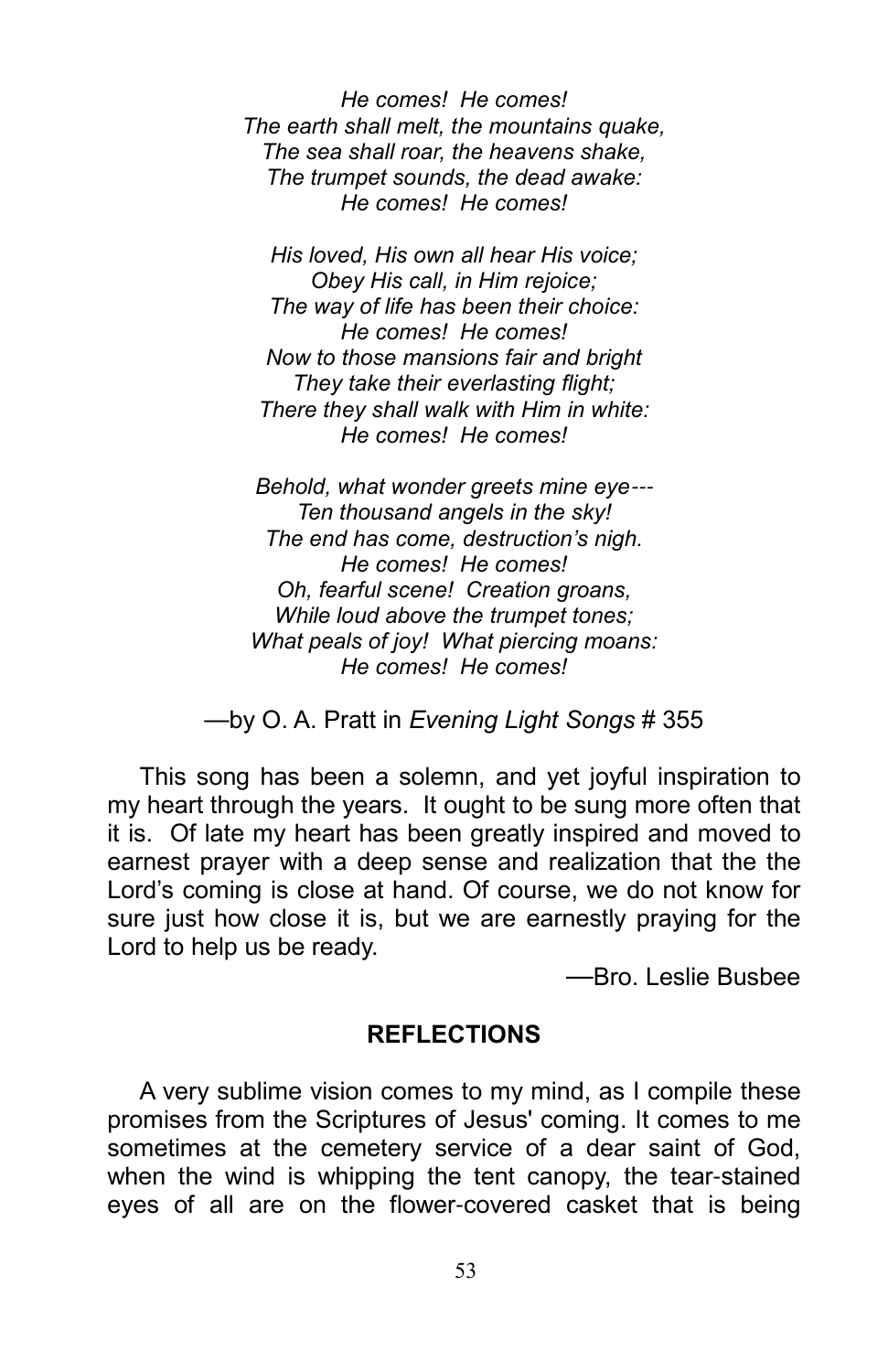lowered into the ground, and the sweet strains of "Beautiful" are floating up from the singing saints. I see Jesus, triumphantly leading a number that cannot be numbered, and Heaven's portals swinging open, to welcome the Lord of Glory and His Redeemed. These are they who have come through great tribulation. They are clothed in spotless white, having been washed in the blood of the Lamb. They come from all ages, nations, and places on the earth. Heaven's angels are praising the victory of the Lamb, Who gave Himself to save these from destruction. The holy throng is praising the Lamb, singing and shouting for the deliverance He has given. A voice resounds from the heavenly host: "Lift up your heads, O ye gates, and be ye lift up, ye everlasting doors, and the King of Glory shall come in!" Another voice questions: "Who is this King of Glory?" The whole of Heaven and the Redeemed host shout in answer, "The Lord of hosts, He is the King of glory. The Lord strong and mighty, the Lord mighty in battle." What a triumphant march that will be! I want to be there, don't you? --Sis. Angela Gellenbeck

## JUNE 21, 2015

## ATTAINING UNTO THE RESURRECTION OF THE DEAD

Philippians 3:7 But what things were gain to me, those I counted loss for Christ.

8 Yea doubtless, and I count all things but loss for the excellency of the knowledge of Christ Jesus my Lord: for whom I have suffered the loss of all things, and do count them but dung, that I may win Christ,

9 And be found in him, not having mine own righteousness, which is of the law, but that which is through the faith of Christ, the righteousness which is of God by faith:

10 That I may know him, and the power of his resurrection, and the fellowship of his sufferings, being made conformable unto his death;

11 If by any means I might attain unto the resurrection of the dead.

12 Not as though I had already attained, either were already perfect: but I follow after, if that I may apprehend that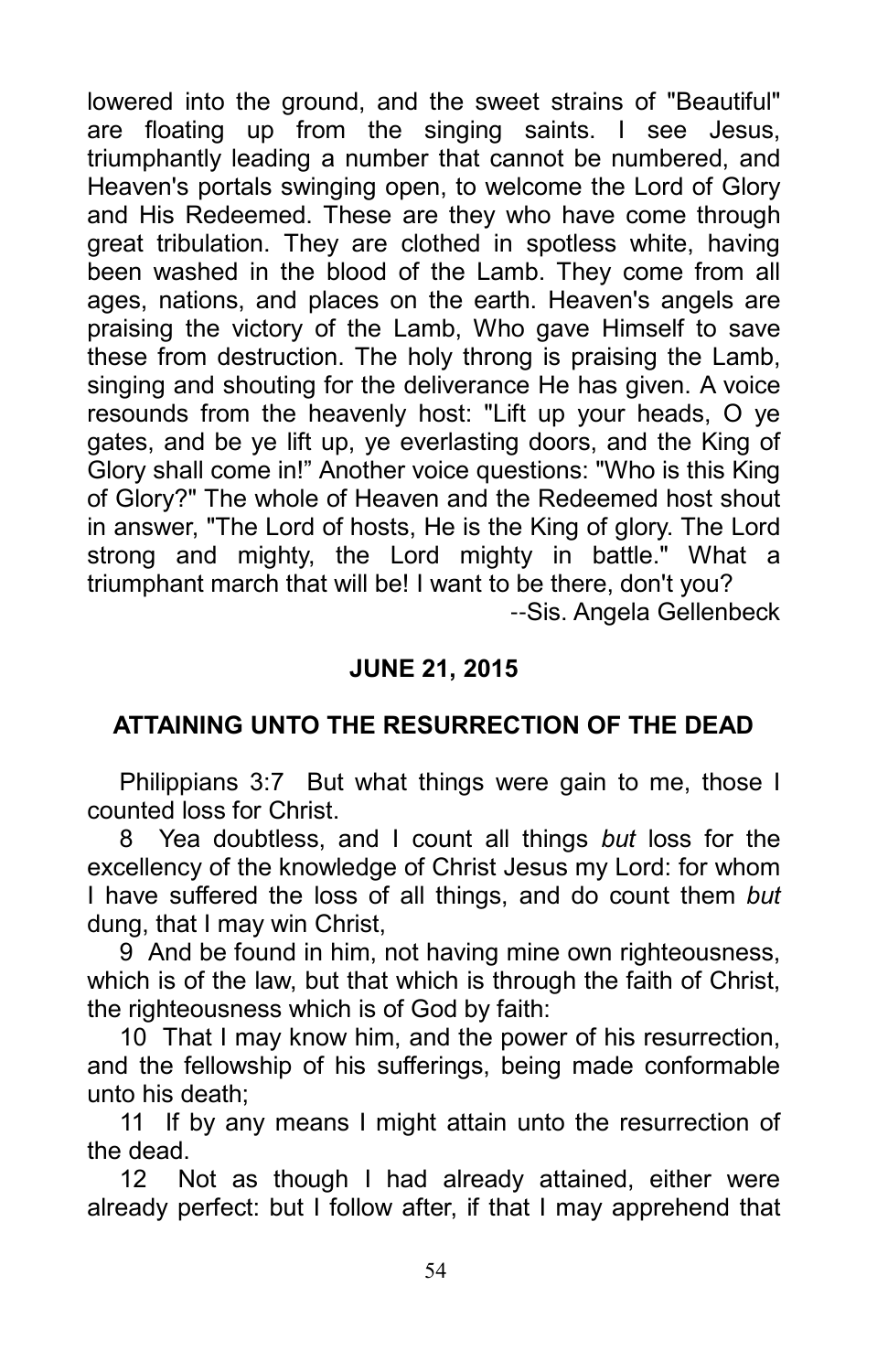for which also I am apprehended of Christ Jesus.

13 Brethren, I couint not myself to have apprehended: but this one thing I do, forgetting those things which are behind. and reaching forth unto those things which are before,

14 I press toward the mark for the prize of the high calling of God in Christ Jesus.

15 Let us therefore, as many as be perfect, be thus minded: and if in any thing ye be otherwise minded, God shall reveal even this to you.

16 Nevertheless, whereto we have already attained, let us walk by the same rule, let us mind the same thing.

17 Brethren, be followers together of me, and mark them which walk so as ye have us for an ensample.

18 (For many walk, of whom I have told you often, and now tell you even weeping, that they are the enemies of the cross of Christ:

19 Whose end is destruction, whose God is their belly, and whose glory is in their shame, who mind earthly things.)

20 For our conversation is in heaven; from whence also we look for the Saviour, the Lord Jesus Christ:

21 Who shall change our vile body, that it may be fashioned like unto his glorious body, according to the working whereby he is able even to subdue all things unto himself.

MEMORY VERSE: I press toward the mark for the prize of the high calling of God in Christ Jesus. —Philippians 3:14

CENTRAL THOUGHT: To be accounted worthy of being with Christ in the resurrection of the dead, we must follow Paul's example of truly possessing Christ, having the true righteousness of faith, experiencing Christ and the power of His resurrection, and being willing to suffer death as He suffered.

## WORD DEFINITIONS

Philippians 3:7, "counted loss": Gave up entirely.

Verse 8, "dung": Worthless. "win Christ": Truly and fully possess Christ.

Verse 9, "be found in Him": Be recognized by God to be truly in Christ.

Verse 10, "know Him": Understand and experience Christ's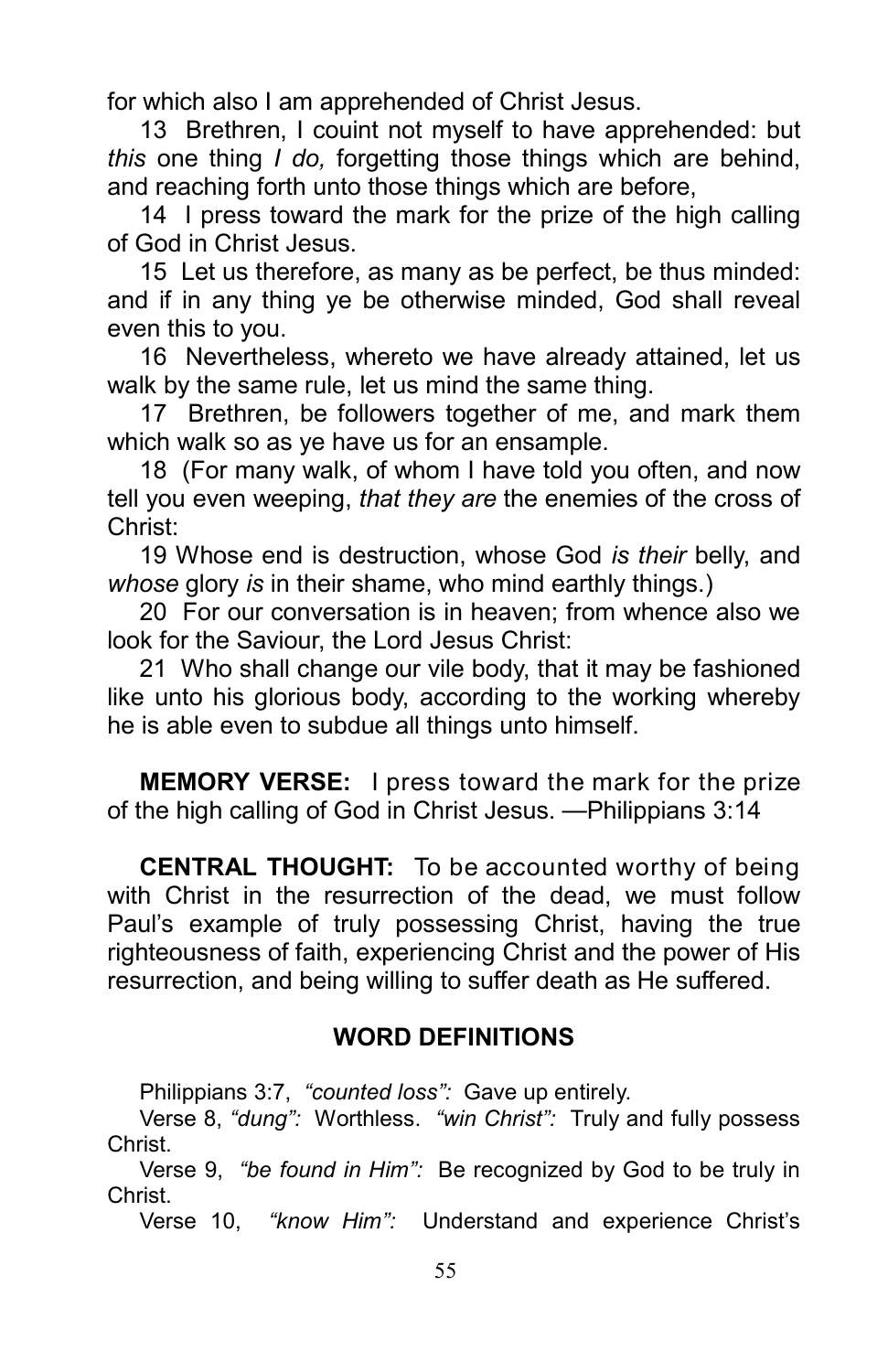fellowship. "(know) the power of His resurrection": Experience the risen life of Christ in heart and soul. "the fellowship of His sufferings": Suffer just as Christ suffered. "being made conformable unto His death": To die willingly and submissively as Christ did.

Verse 11, "attain unto the resurrection of the dead": Be qualified to be resurrected from death to live with Christ.

Verse 12, "Not as though I had already attained": Not feeling that I have already reached it. "follow after": Pursue and ardently strive for. "apprehend": lay tight hold of; seize; grasp.

Verse 14, "press toward the mark": Earnestly strive to fulfill all that God is requiring. "high calling of God in Christ Jesus": The heavenly invitation that God has given to us in His Son Jesus Christ.

Verse 15, "as be perfect": As are fully developed in Christ.

Verse 19, "whose God is their belly": The fulfillment of fleshly appetites is the God that they serve.

Verse 20, "our conversation is in heaven": Our citizenship is in the eternal world above.

Verse 21, "vile body": Corruptible physical body of this mortal flesh.

#### LESSON BACKGROUND

Paul was warning the Philippians to be safe and wary of carnal minded people (dogs), of evil workers, and the concision (those who seek to cut other people off). He stated that he and others standing for the truth in Christ were the true spiritual circumcision, rejoicing in Christ Jesus and having no confidence in the flesh or the earthly, carnal beliefs that others had. He stated he also could have had confidence in the flesh, and then spoke of the various parts of his former stand and beliefs in the Jewish Law system. He then declared—and I am sure with joy—that those former things that had seemed to be gain to him, he had given up as loss. He had found in Christ Jesus the true worship of God Almighty! He counted all of those former things as no value, but he had found excellency and true eternal value in what he had won in Jesus. It is the same today. All who give up the world and fleshly lusts and seek for and sweetly find the salvation and victory in Jesus, bear witness of the things Paul found in Christ. He had found the true righteousness which Abraham and others had borne witness of. The righteousness of faith became his joy and happiness. He sought to know and experience Christ and His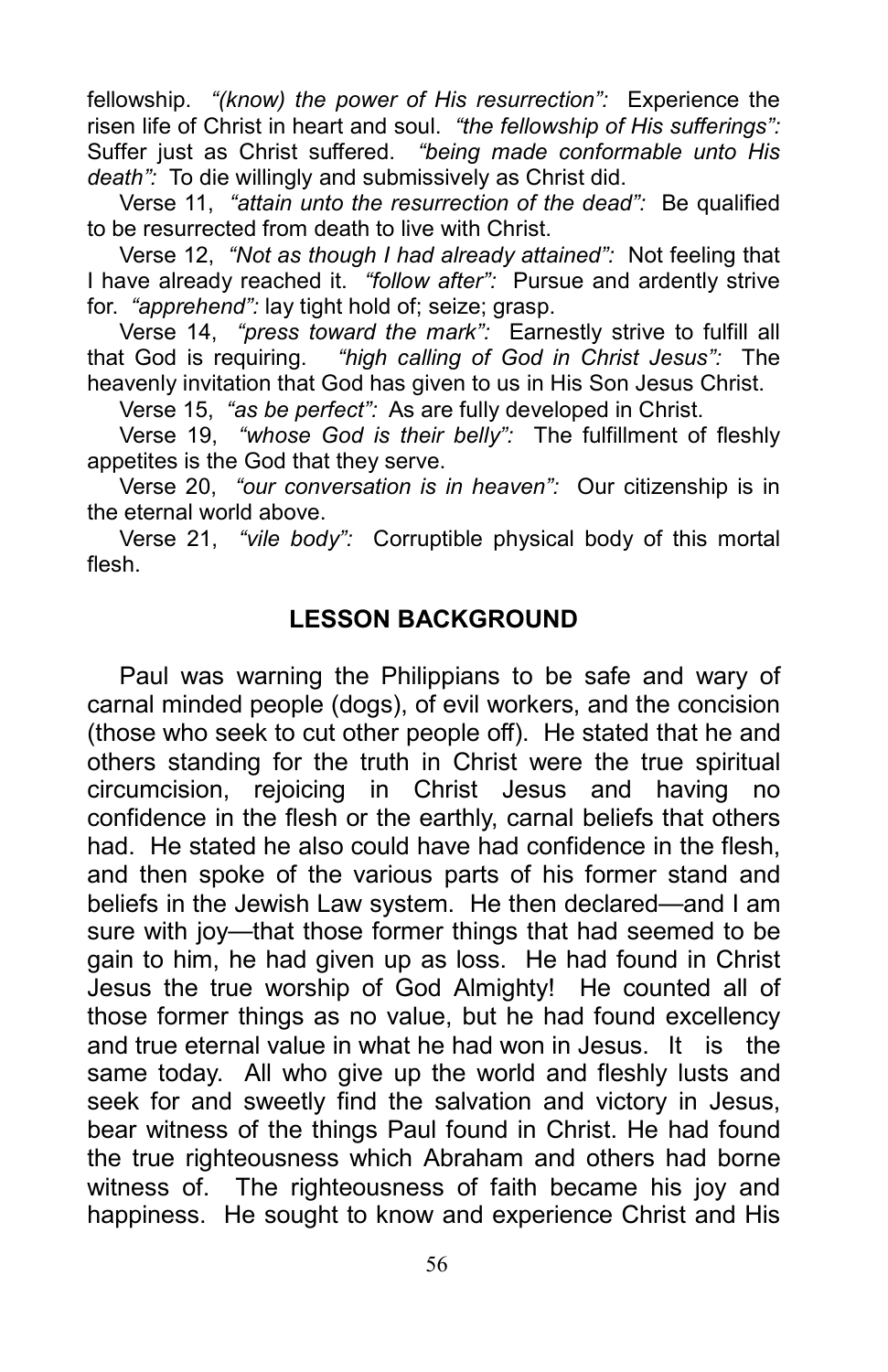resurrection of life. He also entered the fellowship of Christ's suffering and death, and the spiritual life obtained thereby. To live as the Lord Jesus had lived and to die as He had willingly died became the mark to attain to in seeking the Heavenly prize.

Let us bring it down to us today! To find true happiness and victory over sin and the present evil world, and be a partaker of that blessed hope and bright future in the realms of eternal glory, is what every person needs to experience. It can be obtained if we today will give up our ways and the love of this vain world, and surrender completely to Christ Jesus and the will of God Almighty. The New Testament writers have done well in presenting it to the ages of humanity. What better hope can there be than what is portrayed and declared in these wonderful writings! May the Lord help each one to be persuaded of the truth of this glorious gospel and say, as Paul did, "forgetting those things which are behind, reaching forth unto those things which are before, I press toward the mark for the prize of the high calling of God in Christ Jesus." Let us make His eternal cause our noble citizenship and look forward to His soon coming and the change from the mortality of these vile bodies to that like the glorious body of our Lord Jesus! —Bro. Leslie Busbee

## QUESTIONS:

- 1. What does Christ Jesus offer to our souls that is of eternal value?
- 2. What must we give up and turn away from to obtain it?
- 3. What all is included in the blessings of Jesus for us to have?
- 4. What are the vain earthly things so many are going after?
- 5. What does our heavenly citizenship offer for us to possess and enjoy?

# COMMENTS AND APPLICATION

We live in a world and among a society that is wrapped up in the pleasures and treasures of this earthly realm. Fleshly relationships and desires for forbidden things, the love of money, fine homes and expensive automobiles, the entertainment of sports events, television, and gambling;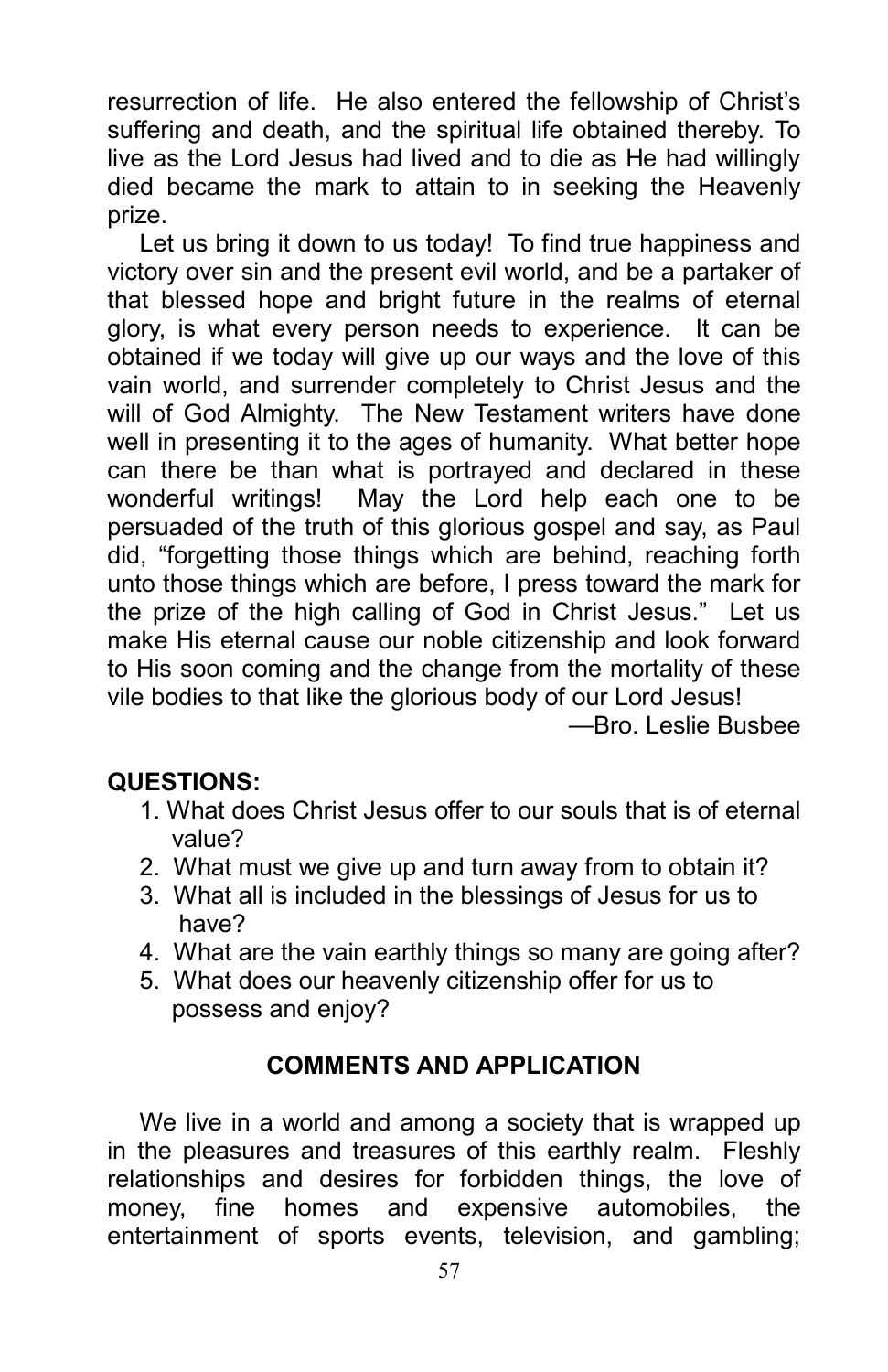many other activities and pursuits make up the list. All of these things that are so captivating will pass away. They are temporal; just for the present time. How much better to be persuaded of eternal values!

So many, sad to say, do not think about eternity and what it will be. Their time is taken up with the physical and earthly involvements. Thank the Lord, in His mercy and goodness He has opened up to our inward being the reality of Heavenly blessings and wealth. What a blessed hope we have that reaches far beyond this fleeting earthly realm! The Holy Bible portrays it so wonderfully. Oh, how we as human beings need to seek the Lord, feel after Him, and find Him! He will satisfy and bring happiness, contentment, and true joy for our inner most being, and He will also take care of our earthly and temporal needs.

May the Lord bless and help each one of us to diligently pursue and press toward the mark of holiness and faithfulness to God, for that bright and eternal prize of eternal life and happiness with God our Heavenly Father, His Son Jesus Christ our Lord, and the blessed meeting of the faithful of all ages in that blessed eternal world to come!

—Bro. Leslie Busbee

#### REFLECTIONS

"Attain unto the resurrection of the dead. . . ." Just think. We have a heavenly invitation given by God through His Son, Jesus Christ, to be a partaker of His resurrecting power!

The two great earthquakes within three days of each other had to be very disturbing to those who crucified Jesus. The first earthquake shook the ground so violently that many of the saints' graves were opened. In Matthew 27:51-53, it says that they came forth after Jesus' resurrection. That first earthquake tore the veil in the temple in two parts. The separation between the Jews and Gentiles was abolished. The privileges of the Jews were now extended to all mankind through the high priest Jesus Christ. All people then had access to the throne of God.

The second earthquake is described in Matthew 28:2. "And, behold, there was a great earthquake: for the angel of the Lord descended from heaven and came and rolled back the stone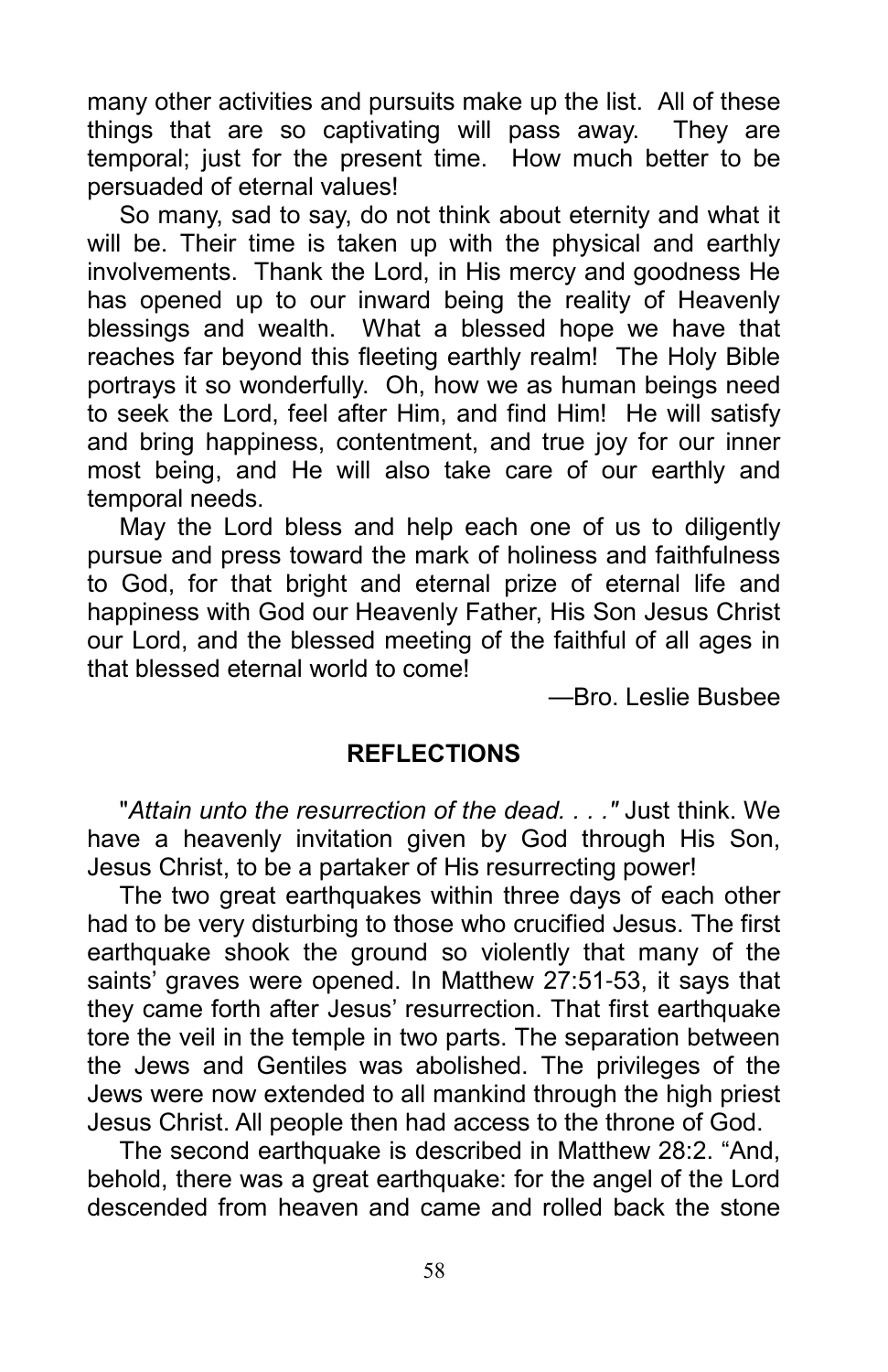from the door, and sat upon it." This shows the great defeat of death and victory over Satan. Acts 1:2-3 says, "Until the day in which He was taken up . . . He shewed himself alive after his passion by many infallible proofs, being seen of them forty days, and speaking of the things pertaining to the kingdom of God." The power of the endless life that filled Jesus' body shook the ground and brought Him forth. That victory over death, hell, and the grave gives us hope today.

—Bro. James Bell

#### JUNE 28, 2015

#### HOLINESS UNTO THE LORD

Romans 6:19b As ye have yielded your members servants to uncleanness and to iniquity unto iniquity; even so now yield your members servants to righteousness unto holiness.

20 For when ye were the servants of sin, ye were free from righteousness.

21 What fruit had ye then in those things whereof ye are now ashamed? for the end of those things is death.

22 But now being made free from sin, and become servants to God, ye have your fruit unto holiness, and the end everlasting life.

2 Corinthians 6:17 Wherefore come out from among them, and be ye separate, saith the Lord, and touch not the unclean thing; and I will receive you,

18 And will be a Father unto you, and ye shall be my sons and daughters, saith the Lord Almighty.

7:1 Having therefore these promises, dearly beloved, let us cleanse ourselves from all filthiness of the flesh and spirit, perfecting holiness in the fear of God.

Ephesians 1:3 Blessed be the God and Father of our Lord Jesus Christ, who hath blessed us with all spiritual blessings in heavenly places in Christ:

4 According as he hath chosen us in him before the foundation of the world, that we should be holy and without blame before him in love:

Colossians 1:21 And you, that were sometime alienated and enemies in your mind by wicked works, yet now hath he reconciled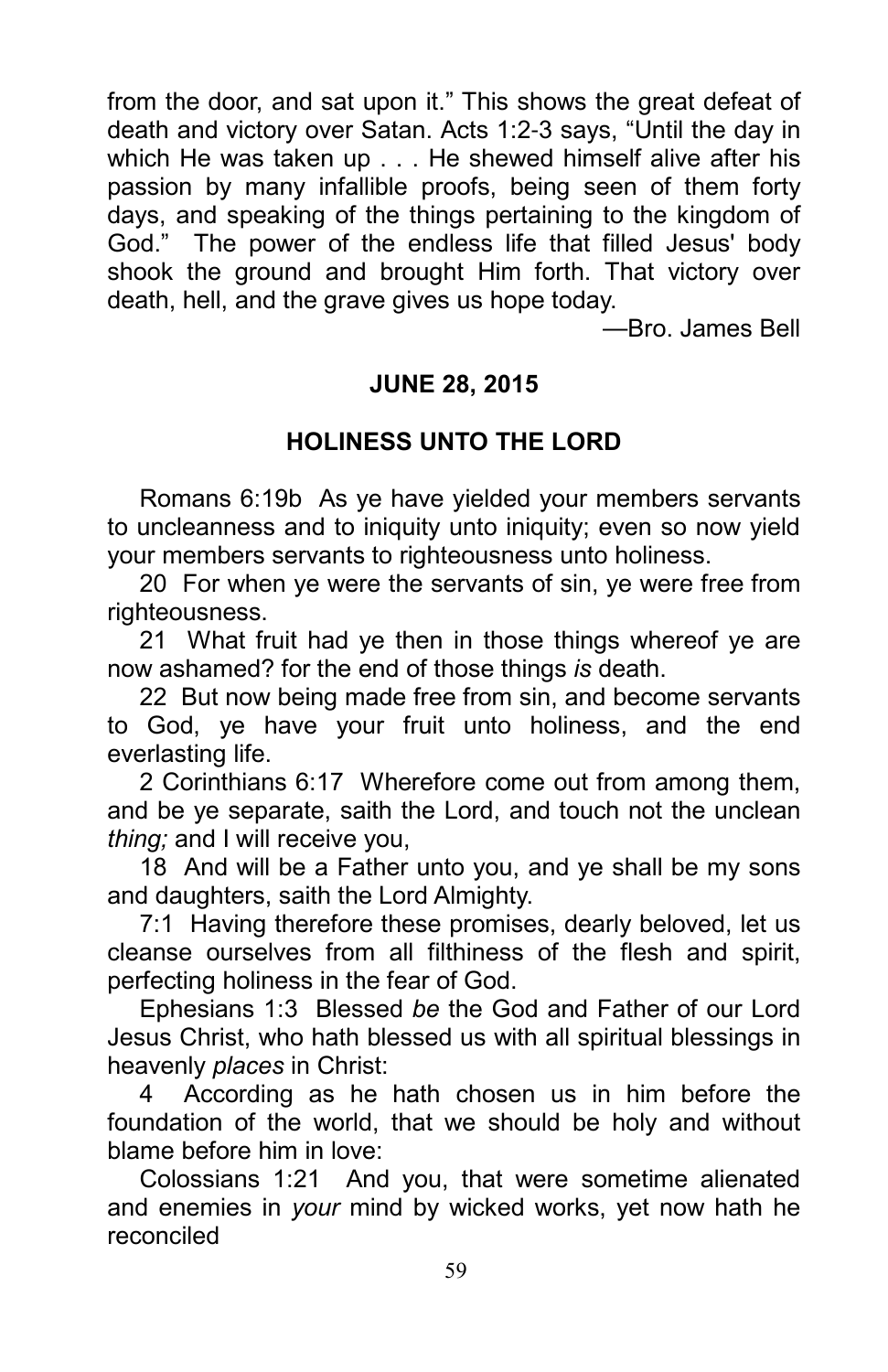22 In the body of his flesh through death, to present you holy and unblameable and unreproveable in his sight:

23a If ye continue in the faith grounded and settled, and be not moved away from the hope of the gospel,

1 Peter 1:13 Wherefore gird up the loins of your mind, be sober, and hope to the end for the grace that is to be brought unto you at the revelation of Jesus Christ;

14 As obedient children, not fashioning yourselves according to the former lusts in your ignorance:

15 But as he which hath called you is holy, so be ye holy in all manner of conversation;

16 Because it is written, Be ye holy; for I am holy.

17 And if ye call on the Father, who without respect of persons judgeth according to every man's work, pass the time of your sojourning here in fear:

**MEMORY VERSE:** Follow peace with all *men*, and holiness, without which no man shall see the Lord. —Hebrews  $12.14$ 

CENTRAL THOUGHT: To please God and be acceptable to Him in that great judgment day to come, we must give up all sin, worldliness, and fleshly lusts, and follow after and possess the true holiness that is acceptable to Him.

## WORD DEFINITIONS

Romans 6:19, "your members": The principle parts of your body that you use in expressing what is in your heart: hands, feet, eyes, ears, and tongue. "righteousness": That which is good and acceptable to God. "holiness": Purity and sincere respect and reverence to God.

Ephesians 1:3, "spiritual blessings in heavenly places": Blessings of eternal value and benefit for the souls of men.

Verse 4, "without blame": No fault or failure.

Colossians 1:21, "alienated:" foreign and not subject.

1 Peter 1:13, "gird up the loins of your mind": Bring all of your thoughts, attitudes in strict control. "sober": Very discreet and wise. "at the revelation": At the coming and appearing of Christ at the last day.

Verse 14, "former lusts": The desires that you had before you were saved.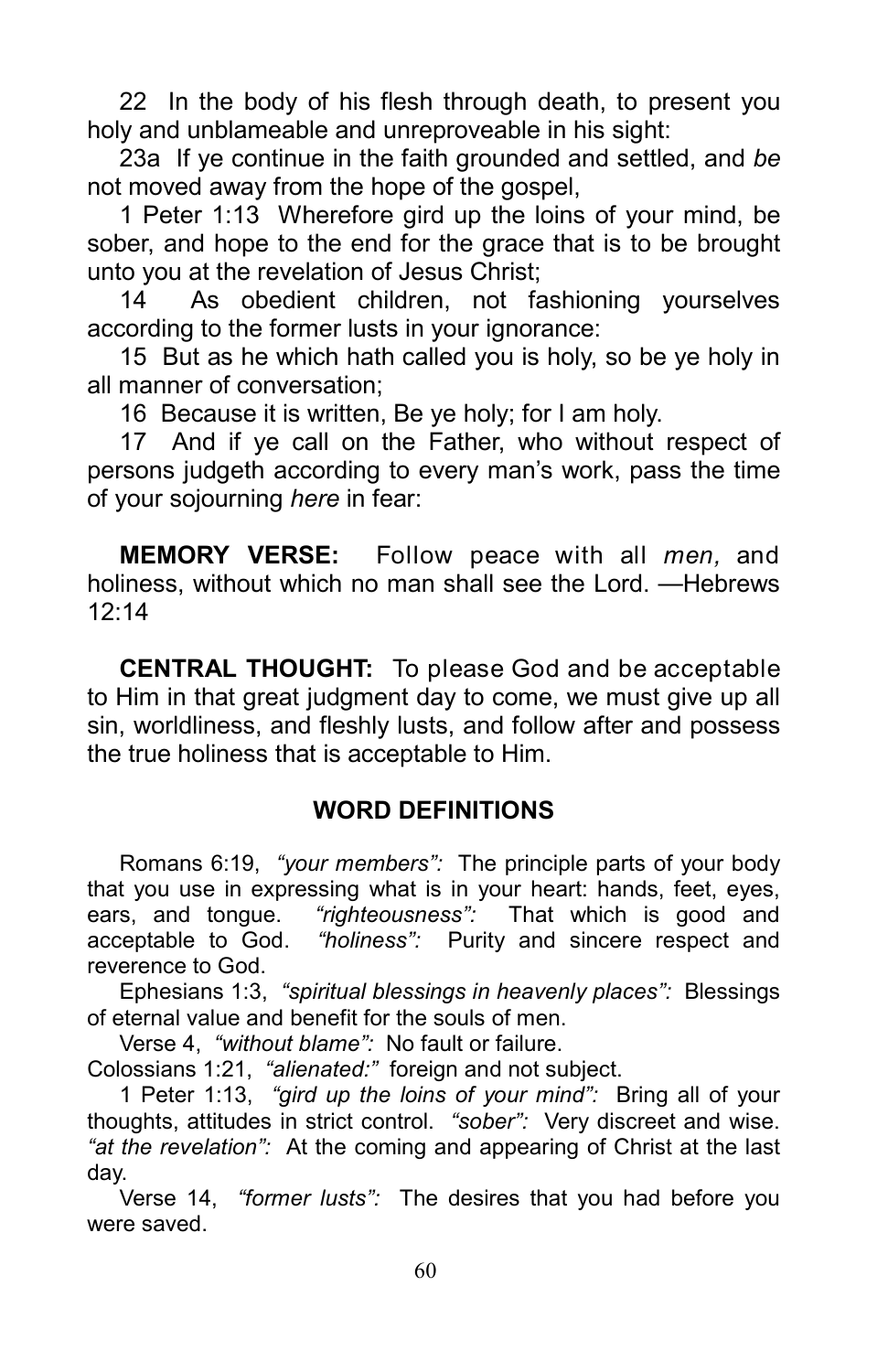Verse 15, "conversation": Words and actions. "sojourning here: Your present earthly time.

# LESSON BACKGROUND

When we ponder and think about the greatness and goodness of God that has been shown in His creation and the history of His great and marvelous working through the ages, our hearts are filled with admiration and wonder. Our lesson brings out how we need to bless and honor Him because of His blessings so rich and wonderful to us.

Now this praise and worship that we need to render to Him is not all of the debt that we owe. He is, as our text in 1 Peter 1:16 declares, holy. In the honor that we owe to Him, we need to be holy. We need to reverence His Word and give Him honor, faithful obedience, and praise for all He has made available to us. He is bringing within our reach the promise and assurance of eternal life.

This earthly life will soon be over. Daily, death comes and life goes. We not only want to love and honor Him for His blessings and goodness, but in an even greater manner, we need Him and all of His wondrous help. As Paul declared to the people in Athens, Greece, as recorded in Acts 17:28, in Him we live, and move, and have our being. "Be ye holy, for I am holy".

Be holy and without blame before Him in love. Obey His commands; live up to the standard of His Holy Word! Yes, we owe it to our holy Creator to live a holy and righteous life. May the Lord help us all to faithfully be as He would be pleased for us to be.

—Bro. Leslie Busbee

#### QUESTIONS:

- 1. What are our members that we need to yield as servants to holiness?
- 2. How should we feel in our hearts toward His holy Law?
- 3. What profit will we have and enjoy for living a holy life for Him?
- 4. What kind of society and world do we daily have all around us?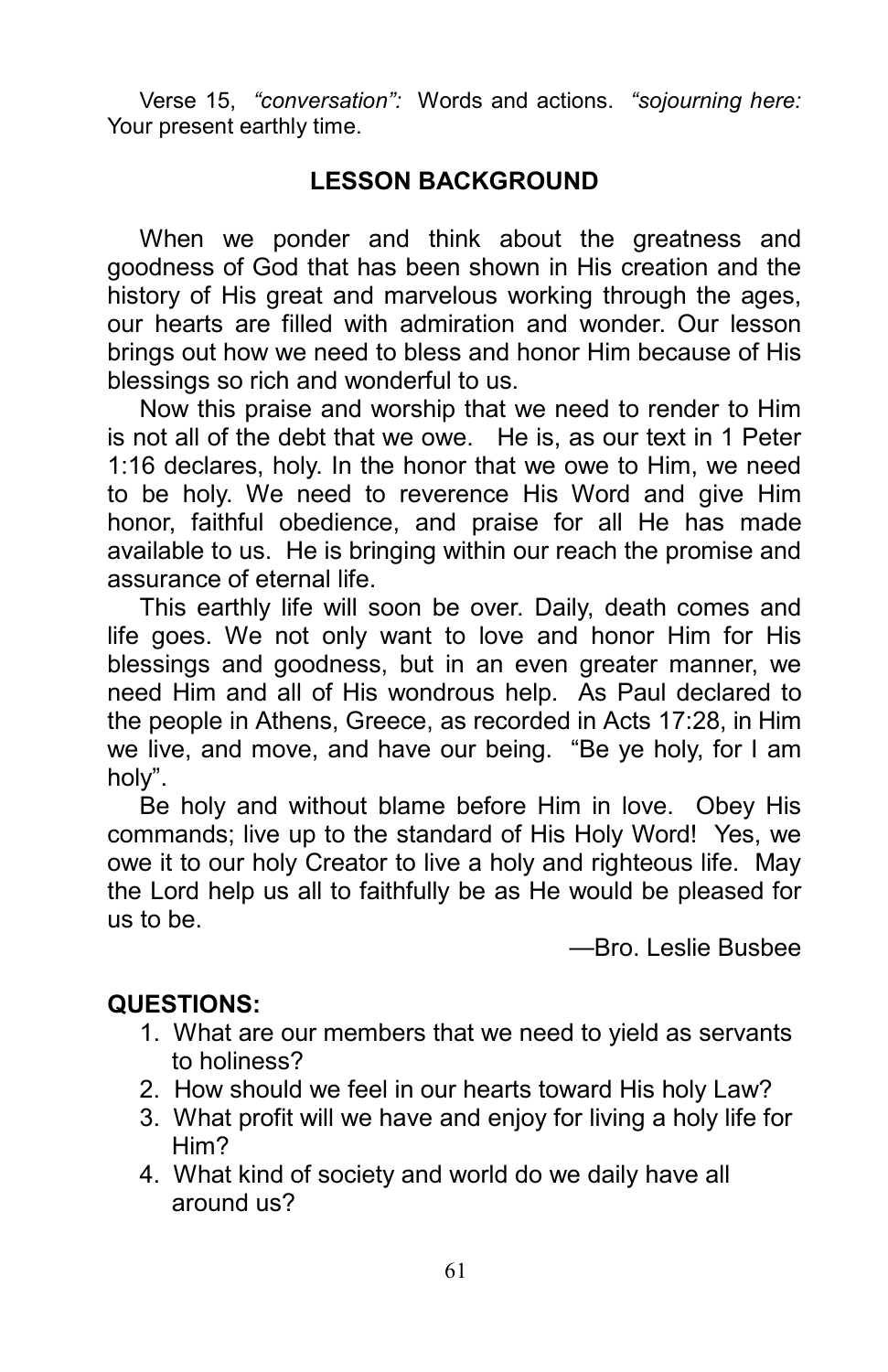5. What kind of light can we shine before people that we daily meet?

#### COMMENTS AND APPLICATION

Here is a song that has blessed and inspired my heart through the years:

TAKE TIME TO BE HOLY

Take time to be holy, speak oft with thy Lord; Abide in Him always, and feed on His Word; Make friends of God's children; help those who are weak; Forgetting in nothing His blessings to seek.

Take time to be holy, the world rushes on; Spend much time in secret with Jesus alone. By looking to Jesus, like Him thou shalt be; Thy friends in thy conduct His likeness shall see.

Take time to be holy, let Him be thy Guide. And run not before Him whatever betide; In joy or in sorrow, still follow thy Lord, And, looking to Jesus, still trust in His Word.

Take time to be holy; be calm in thy soul; Each thought and each motive beneath His control; Thus led by His Spirit to fountains of love, Thou soon shall be fitted for service above.

—W. D. Longstaff

#### REFLECTIONS

Holiness: It is true. When Isaiah saw the holiness of the Lord, he came face to face with his uncleanness and said, "Woe is me..." When Manoah looked upon the angel of the Lord ascending in the flame of the altar, he told his wife, "We shall surely die, because we have seen God." When Simon Peter came in contact with the Master, he said, "Depart from me; for I am a sinful man, O Lord." When we come face to face with the Lord, without salvation, we too will see our uncleanness....our ungodliness.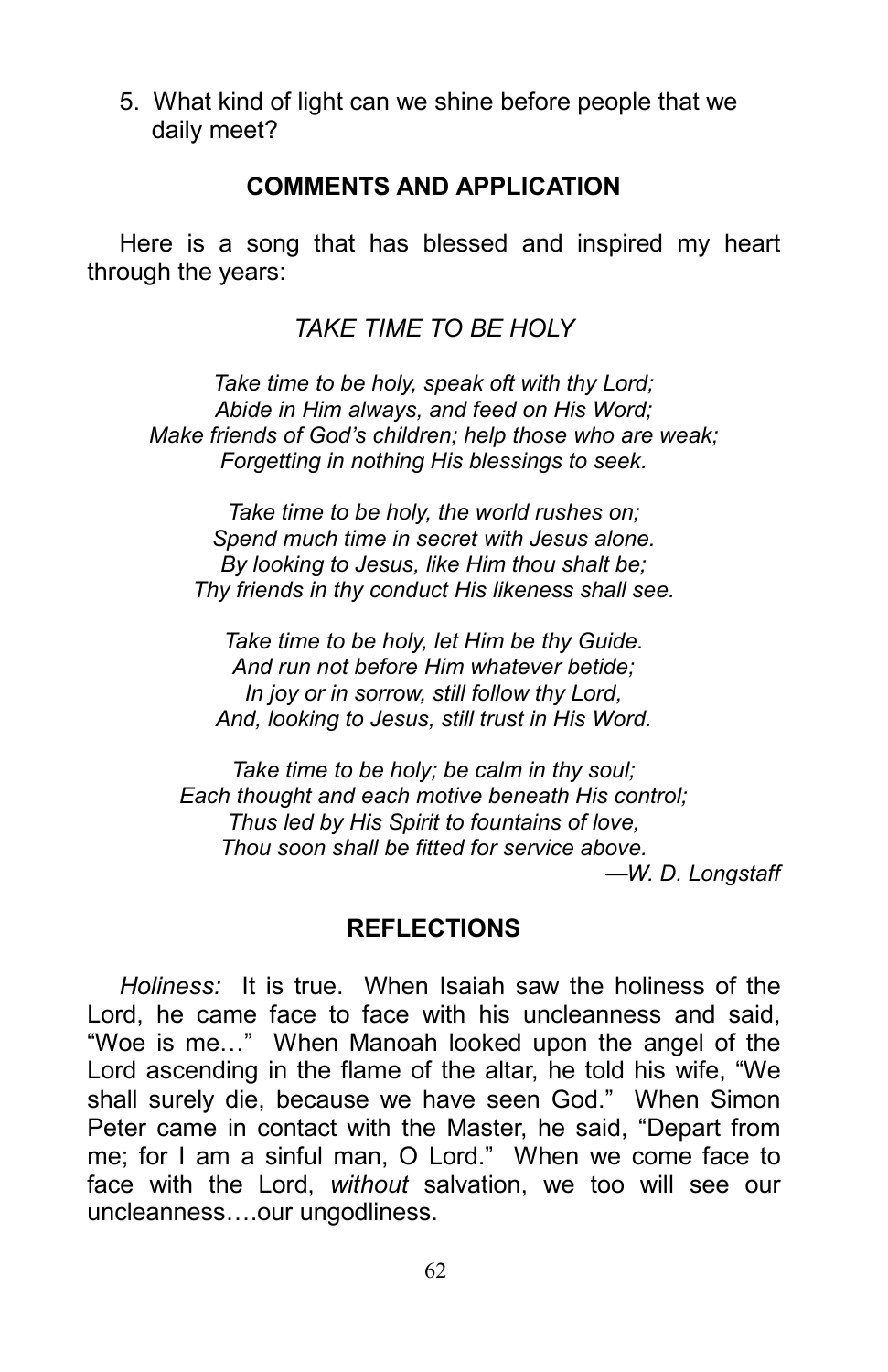I used to assume sunglasses were only worn to protect ones' eyes from bright sunlight; I assumed wrongly. Many times they are worn to 'protect' a person against having to expose the thoughts and feelings their eyes might convey, also giving them 'liberty' to look where they want without 'being seen.' The thing is, we cannot put on our sunglasses in order to avoid looking into the eyes of a Holy God or to protect ourselves from Him seeing into our eyes....our hearts.

A holy life and looking into God's eyes does not have to be frightening. Yes, I am human. Yes, I sometimes falter or might fail of the grace of God. But God loves me and will give me grace to live in a manner pleasing to Him. Although I have to take up my cross daily in order to live a holy life, that same holy life will shield and protect me from the disappointment, heartache, and sadness sin brings. On that final day when every eye shall see him and all the kindreds of the earth shall wail because of Him, a holy life will be my salvation and allow me to long to see His face. Oh blessed day!

—Sis. Julie Elwell